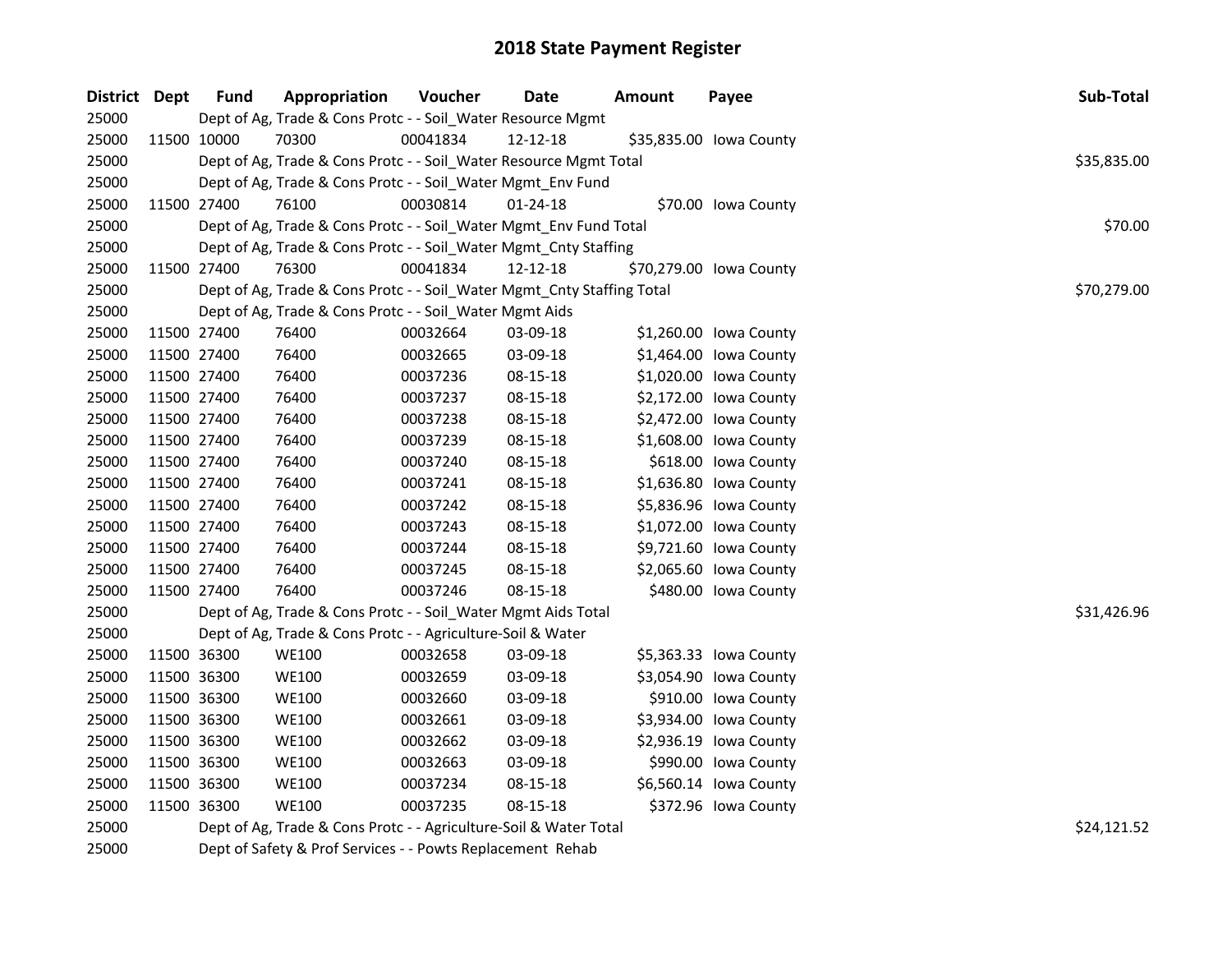| District Dept | <b>Fund</b> | Appropriation                                                      | Voucher  | <b>Date</b>    | <b>Amount</b> | Payee                   | Sub-Total   |  |  |  |
|---------------|-------------|--------------------------------------------------------------------|----------|----------------|---------------|-------------------------|-------------|--|--|--|
| 25000         | 16500 10000 | 23600                                                              | 00027166 | $11 - 27 - 18$ |               | \$22,356.00 Iowa County |             |  |  |  |
| 25000         |             | Dept of Safety & Prof Services - - Powts Replacement Rehab Total   |          |                |               |                         | \$22,356.00 |  |  |  |
| 25000         |             | Dept of Natural Resources - - Gpo - Federal Funds                  |          |                |               |                         |             |  |  |  |
| 25000         | 37000 10000 | 94100                                                              | 00272925 | 10-25-18       |               | \$45,000.00 Iowa County |             |  |  |  |
| 25000         |             | Dept of Natural Resources - - Gpo - Federal Funds Total            |          |                |               |                         | \$45,000.00 |  |  |  |
| 25000         |             | Dept of Natural Resources - - Gen Program Ops-State Funds          |          |                |               |                         |             |  |  |  |
| 25000         | 37000 21200 | 16100                                                              | 00222932 | $04 - 12 - 18$ |               | \$38.58 Iowa County     |             |  |  |  |
| 25000         | 37000 21200 | 16100                                                              | 00222933 | $04 - 12 - 18$ |               | \$76.10 Iowa County     |             |  |  |  |
| 25000         | 37000 21200 | 16100                                                              | 00223343 | 03-29-18       |               | \$300.00 Iowa County    |             |  |  |  |
| 25000         | 37000 21200 | 16100                                                              | 00264570 | 09-06-18       |               | \$159.60 lowa County    |             |  |  |  |
| 25000         | 37000 21200 | 16100                                                              | 00281101 | 11-26-18       |               | \$609.86 Iowa County    |             |  |  |  |
| 25000         | 37000 21200 | 16100                                                              | 00281103 | 11-26-18       |               | \$160.10 Iowa County    |             |  |  |  |
| 25000         |             | Dept of Natural Resources - - Gen Program Ops-State Funds Total    |          |                |               |                         | \$1,344.24  |  |  |  |
| 25000         |             | Dept of Natural Resources - - Gen Program Ops-State Funds-Fr       |          |                |               |                         |             |  |  |  |
| 25000         | 37000 21200 | 16600                                                              | 00207974 | $01 - 18 - 18$ |               | \$1,140.00 lowa County  |             |  |  |  |
| 25000         |             | Dept of Natural Resources - - Gen Program Ops-State Funds-Fr Total |          |                |               |                         | \$1,140.00  |  |  |  |
| 25000         |             | Dept of Natural Resources - - General Program Operations --        |          |                |               |                         |             |  |  |  |
| 25000         | 37000 21200 | 25400                                                              | 00218725 | 03-07-18       |               | \$660.00 Iowa County    |             |  |  |  |
| 25000         | 37000 21200 | 25400                                                              | 00249886 | $07 - 11 - 18$ |               | \$870.00 Iowa County    |             |  |  |  |
| 25000         | 37000 21200 | 25400                                                              | 00282680 | 11-30-18       |               | \$540.00 lowa County    |             |  |  |  |
| 25000         | 37000 21200 | 25400                                                              | 00286492 | 12-27-18       |               | \$1,770.00 Iowa County  |             |  |  |  |
| 25000         |             | Dept of Natural Resources - - General Program Operations -- Total  |          |                |               |                         | \$3,840.00  |  |  |  |
| 25000         |             | Dept of Natural Resources - - Wildlife Damage Claims & Abat        |          |                |               |                         |             |  |  |  |
| 25000         | 37000 21200 | 55300                                                              | 00219184 | 03-12-18       |               | \$7,117.90 Iowa County  |             |  |  |  |
| 25000         | 37000 21200 | 55300                                                              | 00232717 | 05-02-18       |               | \$12,348.34 lowa County |             |  |  |  |
| 25000         | 37000 21200 | 55300                                                              | 00232768 | 05-02-18       |               | \$27,675.00 Iowa County |             |  |  |  |
| 25000         | 37000 21200 | 55300                                                              | 00246710 | 06-28-18       |               | \$8,209.34 Iowa County  |             |  |  |  |
| 25000         | 37000 21200 | 55300                                                              | 00282235 | 11-28-18       |               | \$8,369.85 Iowa County  |             |  |  |  |
| 25000         |             | Dept of Natural Resources - - Wildlife Damage Claims & Abat Total  |          |                |               |                         | \$63,720.43 |  |  |  |
| 25000         |             | Dept of Natural Resources - - Resaids - County Cons Aids           |          |                |               |                         |             |  |  |  |
| 25000         | 37000 21200 | 56300                                                              | 00283299 | 12-06-18       |               | \$1,222.50 Iowa County  |             |  |  |  |
| 25000         |             | Dept of Natural Resources - - Resaids - County Cons Aids Total     |          |                |               |                         | \$1,222.50  |  |  |  |
| 25000         |             | Dept of Natural Resources - - Resaids - Forest Croplnd & Mfl       |          |                |               |                         |             |  |  |  |
| 25000         | 37000 21200 | 56600                                                              | 00267465 | 09-17-18       |               | \$20,307.38 Iowa County |             |  |  |  |
| 25000         |             | Dept of Natural Resources - - Resaids - Forest CropInd & Mfl Total |          |                |               |                         | \$20,307.38 |  |  |  |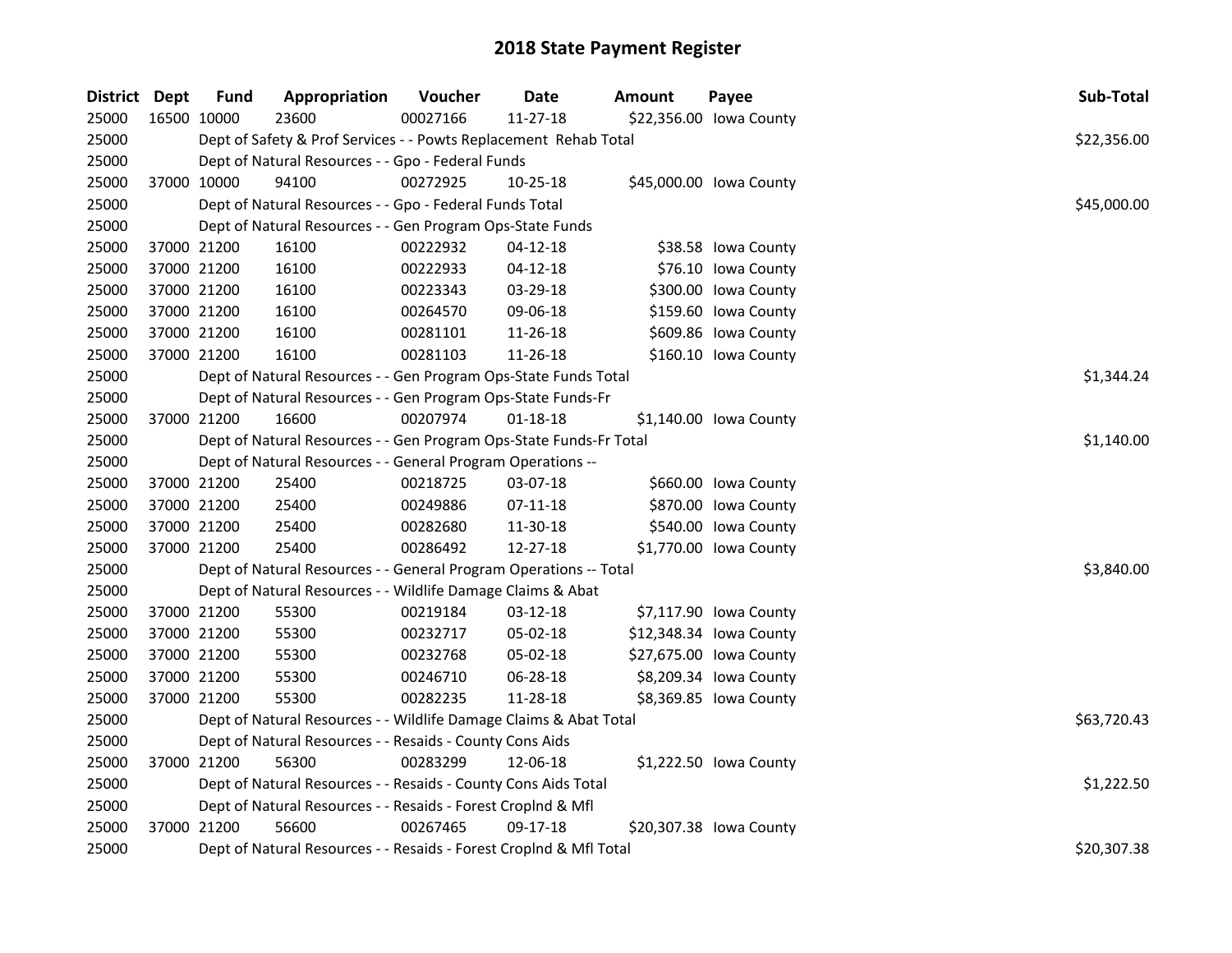| District Dept |             | <b>Fund</b> | Appropriation                                                      | Voucher  | <b>Date</b>    | <b>Amount</b> | Payee                    | Sub-Total    |
|---------------|-------------|-------------|--------------------------------------------------------------------|----------|----------------|---------------|--------------------------|--------------|
| 25000         |             |             | Dept of Natural Resources - - Ra- Cnty Snow Trail & Area Aid       |          |                |               |                          |              |
| 25000         |             | 37000 21200 | 57400                                                              | 00217424 | 03-02-18       |               | \$39,675.00 Iowa County  |              |
| 25000         |             | 37000 21200 | 57400                                                              | 00273988 | $10-17-18$     |               | \$30,331.64 lowa County  |              |
| 25000         |             | 37000 21200 | 57400                                                              | 00280084 | 11-15-18       |               | \$694.53 Iowa County     |              |
| 25000         |             |             | Dept of Natural Resources - - Ra- Cnty Snow Trail & Area Aid Total |          |                |               |                          | \$70,701.17  |
| 25000         |             |             | Dept of Natural Resources - - Resaids - Pymt In Lieu Tax Fed       |          |                |               |                          |              |
| 25000         |             | 37000 21200 | 58400                                                              | 00270432 | $10 - 01 - 18$ |               | \$358.00 Iowa County     |              |
| 25000         |             |             | Dept of Natural Resources - - Resaids - Pymt In Lieu Tax Fed Total |          |                |               |                          | \$358.00     |
| 25000         |             |             | Dept of Natural Resources - - Res Acq & Dev - Federal Funds        |          |                |               |                          |              |
| 25000         |             | 37000 21200 | 78200                                                              | 00281086 | 11-28-18       |               | \$5,308.20 Iowa County   |              |
| 25000         |             | 37000 21200 | 78200                                                              | 00286229 | 12-19-18       |               | \$80.70 Iowa County      |              |
| 25000         |             |             | Dept of Natural Resources - - Res Acq & Dev - Federal Funds Total  |          |                |               |                          | \$5,388.90   |
| 25000         |             |             | Dept of Natural Resources - - Gpo-Environmental Fund               |          |                |               |                          |              |
| 25000         |             | 37000 27400 | 46100                                                              | 00258965 | 08-09-18       |               | \$30.00 Iowa County      |              |
| 25000         |             |             | Dept of Natural Resources - - Gpo-Environmental Fund Total         |          |                |               |                          | \$30.00      |
| 25000         |             |             | Dept of Natural Resources - - Land Acquisition                     |          |                |               |                          |              |
| 25000         |             | 37000 36300 | <b>TA100</b>                                                       | 00206141 | 01-09-18       |               | \$30.00 Iowa County      |              |
| 25000         |             | 37000 36300 | <b>TA100</b>                                                       | 00208113 | $01 - 22 - 18$ |               | \$30.00 Iowa County      |              |
| 25000         |             | 37000 36300 | <b>TA100</b>                                                       | 00228362 | 04-19-18       |               | \$30.00 Iowa County      |              |
| 25000         |             | 37000 36300 | TA100                                                              | 00272622 | 10-17-18       |               | \$30.00 Iowa County      |              |
| 25000         |             | 37000 36300 | TA100                                                              | 00281086 | 11-28-18       |               | \$2,099.56 Iowa County   |              |
| 25000         |             | 37000 36300 | <b>TA100</b>                                                       | 00285757 | 12-17-18       |               | \$2.00 Iowa County       |              |
| 25000         |             | 37000 36300 | <b>TA100</b>                                                       | 00286229 | 12-19-18       |               | \$26.90 Iowa County      |              |
| 25000         |             |             | Dept of Natural Resources - - Land Acquisition Total               |          |                |               |                          | \$2,248.46   |
| 25000         |             |             | WI Dept of Transportation - - Eldly&Disa Co/Aid Sf                 |          |                |               |                          |              |
| 25000         | 39500 21100 |             | 16800                                                              | 00229633 | 03-14-18       |               | \$70,970.00 Iowa County  |              |
| 25000         |             |             | WI Dept of Transportation - - Eldly&Disa Co/Aid Sf Total           |          |                |               |                          | \$70,970.00  |
| 25000         |             |             | WI Dept of Transportation - - Trans Aids To Co.-Sf                 |          |                |               |                          |              |
| 25000         |             | 39500 21100 | 19000                                                              | 00203637 | $01 - 02 - 18$ |               | \$223,421.52 lowa County |              |
| 25000         |             | 39500 21100 | 19000                                                              | 00267845 | 07-02-18       |               | \$446,843.04 lowa County |              |
| 25000         |             | 39500 21100 | 19000                                                              | 00301897 | 10-01-18       |               | \$223,421.53 Iowa County |              |
| 25000         |             |             | WI Dept of Transportation - - Trans Aids To Co.-Sf Total           |          |                |               |                          | \$893,686.09 |
| 25000         |             |             | WI Dept of Transportation - - Local Rds, Grants Sf                 |          |                |               |                          |              |
| 25000         |             | 39500 21100 | 27000                                                              | 00223417 | $02 - 21 - 18$ |               | \$314,846.47 Iowa County |              |
| 25000         |             |             | WI Dept of Transportation - - Local Rds, Grants Sf Total           |          |                |               |                          | \$314,846.47 |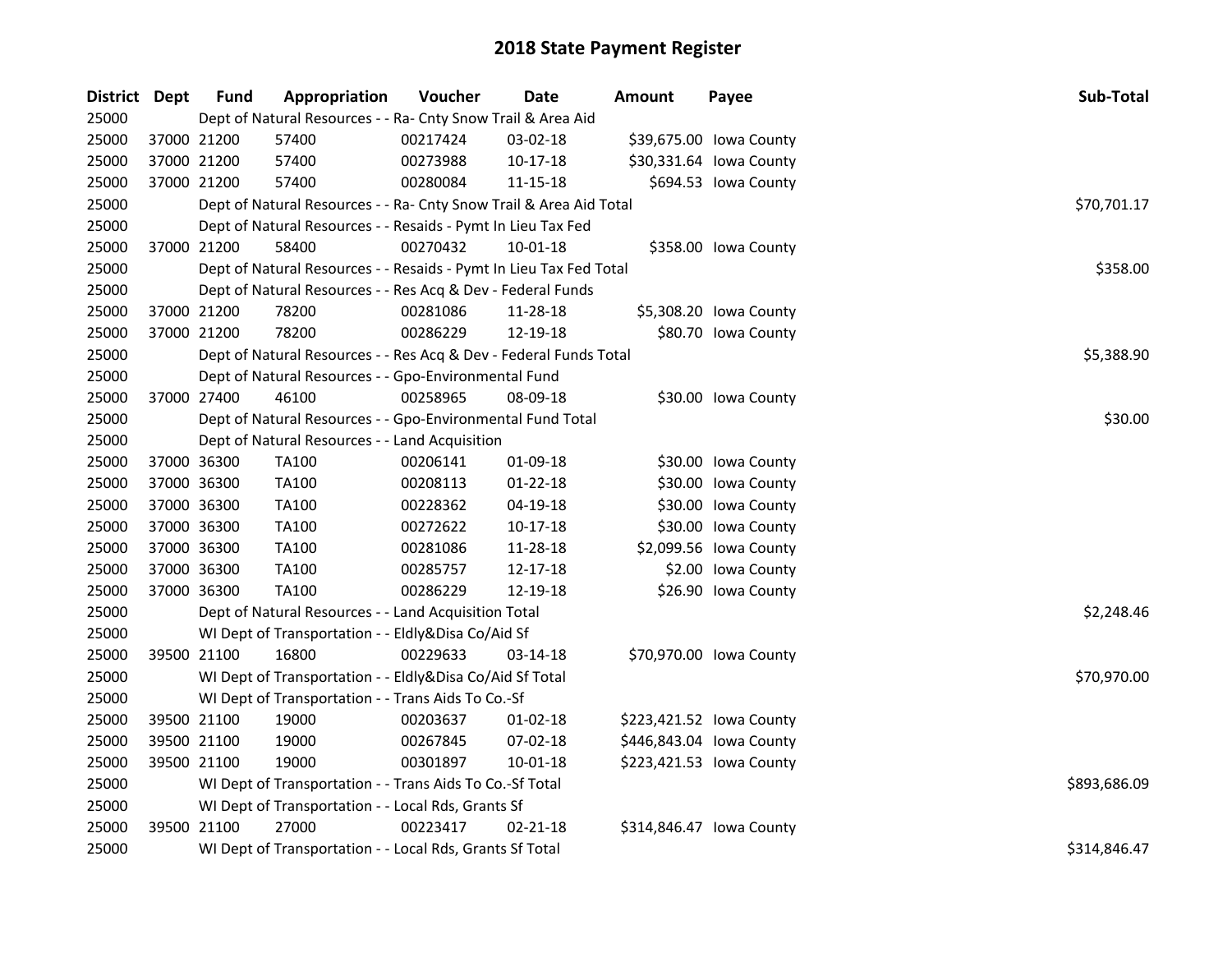| District Dept | <b>Fund</b> | Appropriation                                            | Voucher  | Date     | <b>Amount</b> | Payee                     | Sub-Total    |
|---------------|-------------|----------------------------------------------------------|----------|----------|---------------|---------------------------|--------------|
| 25000         |             | WI Dept of Transportation - - Loc Rd Imp Prg St Fd       |          |          |               |                           |              |
| 25000         | 39500 21100 | 27800                                                    | 00223418 | 02-21-18 |               | \$137,863.79 Iowa County  |              |
| 25000         | 39500 21100 | 27800                                                    | 00278464 | 07-25-18 |               | \$3,869.51 Iowa County    |              |
| 25000         | 39500 21100 | 27800                                                    | 00334881 | 12-26-18 |               | \$136,760.06 Iowa County  |              |
| 25000         |             | WI Dept of Transportation - - Loc Rd Imp Prg St Fd Total |          |          |               |                           | \$278,493.36 |
| 25000         |             | WI Dept of Transportation - - St Hwy Rehab, Sf           |          |          |               |                           |              |
| 25000         | 39500 21100 | 36300                                                    | 00227110 | 03-05-18 |               | \$25.00 Iowa County       |              |
| 25000         | 39500 21100 | 36300                                                    | 00227111 | 03-05-18 |               | \$25.00 Iowa County       |              |
| 25000         | 39500 21100 | 36300                                                    | 00243504 | 04-18-18 |               | \$75.00 Iowa County       |              |
| 25000         | 39500 21100 | 36300                                                    | 00263298 | 06-15-18 |               | \$13.00 Iowa County       |              |
| 25000         | 39500 21100 | 36300                                                    | 00297039 | 09-26-18 |               | \$30.00 Iowa County       |              |
| 25000         | 39500 21100 | 36300                                                    | 00312319 | 10-18-18 |               | \$30.00 Iowa County       |              |
| 25000         | 39500 21100 | 36300                                                    | 00323873 | 11-16-18 |               | \$25.00 Iowa County       |              |
| 25000         |             | WI Dept of Transportation - - St Hwy Rehab, Sf Total     |          |          |               |                           | \$223.00     |
| 25000         |             | WI Dept of Transportation - - Hwy Mgmt & Opers Sf        |          |          |               |                           |              |
| 25000         | 39500 21100 | 36500                                                    | 00216228 | 01-29-18 |               | \$47,314.20 Iowa County   |              |
| 25000         | 39500 21100 | 36500                                                    | 00230452 | 03-15-18 |               | \$9,521.60 Iowa County    |              |
| 25000         | 39500 21100 | 36500                                                    | 00230483 | 03-15-18 |               | -\$110,404.19 lowa County |              |
| 25000         | 39500 21100 | 36500                                                    | 00232715 | 03-23-18 |               | \$19,621.46 Iowa County   |              |
| 25000         | 39500 21100 | 36500                                                    | 00244045 | 04-20-18 |               | \$7,472.83 Iowa County    |              |
| 25000         | 39500 21100 | 36500                                                    | 00256001 | 05-22-18 |               | \$5,219.17 Iowa County    |              |
| 25000         | 39500 21100 | 36500                                                    | 00265783 | 06-21-18 |               | \$4,306.04 Iowa County    |              |
| 25000         | 39500 21100 | 36500                                                    | 00282692 | 08-06-18 |               | \$2,786.81 Iowa County    |              |
| 25000         | 39500 21100 | 36500                                                    | 00284555 | 08-09-18 |               | \$93,602.67 Iowa County   |              |
| 25000         | 39500 21100 | 36500                                                    | 00306758 | 10-04-18 |               | \$98,864.37 Iowa County   |              |
| 25000         | 39500 21100 | 36500                                                    | 00327869 | 12-03-18 |               | \$73,856.20 Iowa County   |              |
| 25000         | 39500 21100 | 36500                                                    | 00328069 | 12-03-18 |               | \$27,820.74 Iowa County   |              |
| 25000         |             | WI Dept of Transportation - - Hwy Mgmt & Opers Sf Total  |          |          |               |                           | \$279,981.90 |
| 25000         |             | WI Dept of Transportation - - Routine Maint Sf           |          |          |               |                           |              |
| 25000         | 39500 21100 | 36800                                                    | 00216228 | 01-29-18 |               | \$182,358.90 Iowa County  |              |
| 25000         | 39500 21100 | 36800                                                    | 00230452 | 03-15-18 |               | \$302,286.11 Iowa County  |              |
| 25000         | 39500 21100 | 36800                                                    | 00230483 | 03-15-18 |               | \$187,589.50 Iowa County  |              |
| 25000         | 39500 21100 | 36800                                                    | 00232715 | 03-23-18 |               | \$6,259.19 Iowa County    |              |
| 25000         | 39500 21100 | 36800                                                    | 00244045 | 04-20-18 |               | \$185,127.10 Iowa County  |              |
| 25000         | 39500 21100 | 36800                                                    | 00256001 | 05-22-18 |               | \$239,712.41 Iowa County  |              |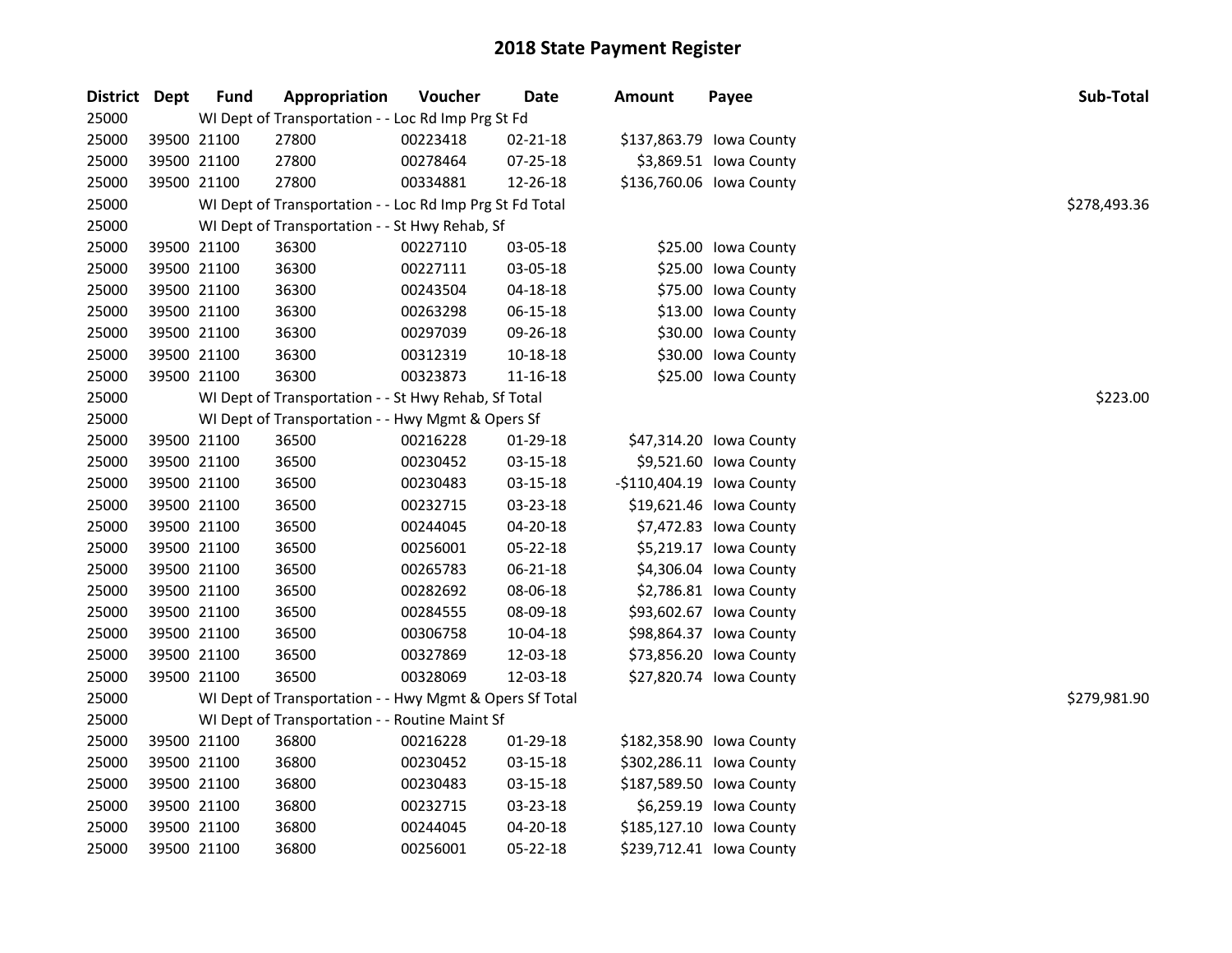| <b>District Dept</b> | <b>Fund</b> | Appropriation                                                      | Voucher  | Date       | <b>Amount</b> | Payee                                                                                                         | Sub-Total      |
|----------------------|-------------|--------------------------------------------------------------------|----------|------------|---------------|---------------------------------------------------------------------------------------------------------------|----------------|
| 25000                | 39500 21100 | 36800                                                              | 00265783 | 06-21-18   |               | \$203,603.44 Iowa County                                                                                      |                |
| 25000                | 39500 21100 | 36800                                                              | 00282692 | 08-06-18   |               | \$305,598.82 lowa County                                                                                      |                |
| 25000                | 39500 21100 | 36800                                                              | 00284555 | 08-09-18   |               | \$102,725.47 Iowa County                                                                                      |                |
| 25000                | 39500 21100 | 36800                                                              | 00305543 | 10-02-18   |               | \$333,904.96 Iowa County                                                                                      |                |
| 25000                | 39500 21100 | 36800                                                              | 00306758 | 10-04-18   |               | \$149,657.62 lowa County                                                                                      |                |
| 25000                | 39500 21100 | 36800                                                              | 00316870 | 10-31-18   |               | \$44,985.89 Iowa County                                                                                       |                |
| 25000                | 39500 21100 | 36800                                                              | 00327869 | 12-03-18   |               | \$121,943.19 Iowa County                                                                                      |                |
| 25000                | 39500 21100 | 36800                                                              | 00328069 | 12-03-18   |               | \$86,177.64 Iowa County                                                                                       |                |
| 25000                | 39500 21100 | 36800                                                              | 00328075 | 12-03-18   |               | \$546.26 Iowa County                                                                                          |                |
| 25000                |             | WI Dept of Transportation - - Routine Maint Sf Total               |          |            |               |                                                                                                               | \$2,452,476.50 |
| 25000                |             | WI Dept of Transportation - - Routine Maint Ff                     |          |            |               |                                                                                                               |                |
| 25000                | 39500 21100 | 38000                                                              | 00216228 | 01-29-18   |               | \$52,926.67 Iowa County                                                                                       |                |
| 25000                | 39500 21100 | 38000                                                              | 00230483 | 03-15-18   |               | \$25,465.76 Iowa County                                                                                       |                |
| 25000                |             | WI Dept of Transportation - - Routine Maint Ff Total               |          |            |               |                                                                                                               | \$78,392.43    |
| 25000                |             | WI Dept of Transportation - - St Hwy Rehab Fed Fd                  |          |            |               |                                                                                                               |                |
| 25000                | 39500 21100 | 38300                                                              | 00219416 | 02-07-18   |               | \$2,753.58 Iowa County                                                                                        |                |
| 25000                |             | WI Dept of Transportation - - St Hwy Rehab Fed Fd Total            |          |            |               |                                                                                                               | \$2,753.58     |
| 25000                |             | Department of Corrections - - Corrections Contracts And Agre       |          |            |               |                                                                                                               |                |
| 25000                | 41000 10000 | 11400                                                              | 00185900 | 02-02-18   |               | \$4,070.36 Iowa County                                                                                        |                |
| 25000                | 41000 10000 | 11400                                                              | 00191897 | 03-01-18   |               | \$3,987.02 lowa County                                                                                        |                |
| 25000                | 41000 10000 | 11400                                                              | 00197430 | 03-23-18   |               | \$2,881.76 lowa County                                                                                        |                |
| 25000                | 41000 10000 | 11400                                                              | 00204763 | 04-26-18   |               | \$2,573.00 Iowa County                                                                                        |                |
| 25000                | 41000 10000 | 11400                                                              | 00212255 | 06-01-18   |               | \$3,859.50 Iowa County                                                                                        |                |
| 25000                | 41000 10000 | 11400                                                              | 00218708 | 07-02-18   |               | \$2,521.54 lowa County                                                                                        |                |
| 25000                | 41000 10000 | 11400                                                              | 00220828 | $07-10-18$ |               | \$2,890.94 Iowa County                                                                                        |                |
| 25000                | 41000 10000 | 11400                                                              | 00231365 | 08-28-18   |               | \$2,699.48 Iowa County                                                                                        |                |
| 25000                | 41000 10000 | 11400                                                              | 00237211 | 10-19-18   |               | \$3,647.22 lowa County                                                                                        |                |
| 25000                | 41000 10000 | 11400                                                              | 00246428 | 11-07-18   |               | \$2,264.24 Iowa County                                                                                        |                |
| 25000                | 41000 10000 | 11400                                                              | 00251923 | 11-29-18   |               | \$3,190.52 lowa County                                                                                        |                |
| 25000                |             | Department of Corrections - - Corrections Contracts And Agre Total |          |            |               |                                                                                                               | \$34,585.58    |
| 25000                |             |                                                                    |          |            |               | Department of Corrections - - Reimbursing Counties For Probation, Extended Supervision And Parole Holds       |                |
| 25000                | 41000 10000 | 11600                                                              | 00246257 | 11-02-18   |               | \$14,247.60 Iowa County                                                                                       |                |
| 25000                |             |                                                                    |          |            |               | Department of Corrections - - Reimbursing Counties For Probation, Extended Supervision And Parole Holds Total | \$14,247.60    |
| 25000                |             | Department of Corrections - - Probation, Parole And Extended       |          |            |               |                                                                                                               |                |
| 25000                | 41000 10000 | 18700                                                              | 00246257 | 11-02-18   |               | \$1,072.40 Iowa County                                                                                        |                |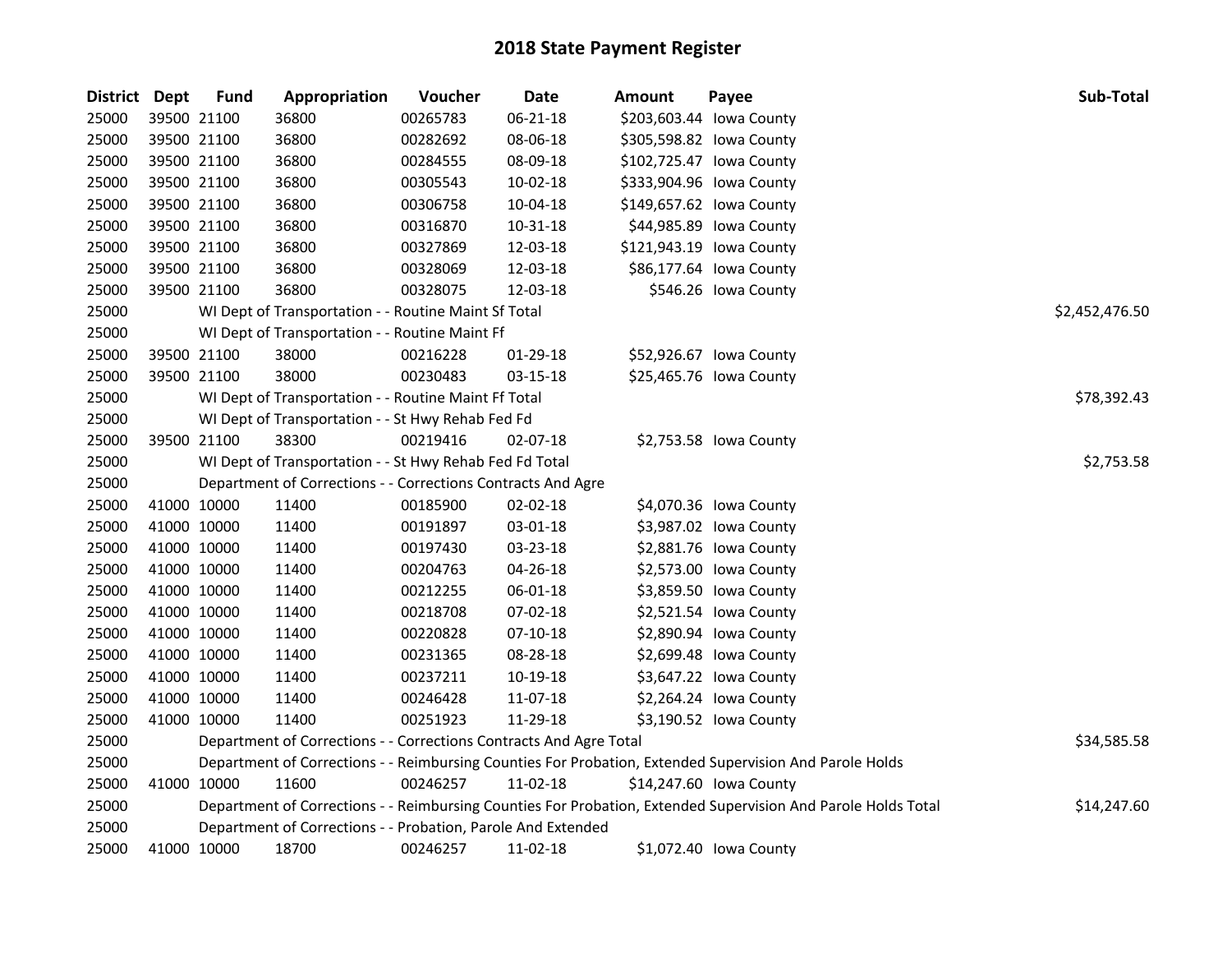| District Dept |             | <b>Fund</b> | Appropriation                                                       | Voucher      | <b>Date</b>    | <b>Amount</b> | Payee                   | Sub-Total   |  |  |
|---------------|-------------|-------------|---------------------------------------------------------------------|--------------|----------------|---------------|-------------------------|-------------|--|--|
| 25000         |             |             | Department of Corrections - - Probation, Parole And Extended Total  |              |                |               |                         | \$1,072.40  |  |  |
| 25000         |             |             | Department of Health Services - - State/Federal Aids                |              |                |               |                         |             |  |  |
| 25000         | 43500 10000 |             | 00000                                                               | 90808        | 01-02-18       |               | \$20,352.00 Iowa County |             |  |  |
| 25000         | 43500 10000 |             | 00000                                                               | 90809        | 02-01-18       |               | \$6,732.00 Iowa County  |             |  |  |
| 25000         | 43500 10000 |             | 00000                                                               | 90810        | 03-01-18       |               | \$20,840.00 Iowa County |             |  |  |
| 25000         | 43500 10000 |             | 00000                                                               | 90812        | 04-02-18       |               | \$28,131.00 Iowa County |             |  |  |
| 25000         | 43500 10000 |             | 00000                                                               | 90813        | 05-01-18       |               | \$1,220.00 Iowa County  |             |  |  |
| 25000         | 43500 10000 |             | 00000                                                               | 90814        | 06-01-18       |               | \$15,338.00 Iowa County |             |  |  |
| 25000         | 43500 10000 |             | 00000                                                               | 90815        | 06-12-18       |               | \$794.00 Iowa County    |             |  |  |
| 25000         | 43500 10000 |             | 00000                                                               | 90900        | 07-02-18       |               | \$90,793.00 Iowa County |             |  |  |
| 25000         | 43500 10000 |             | 00000                                                               | 90901        | 08-01-18       |               | \$45,300.00 Iowa County |             |  |  |
| 25000         | 43500 10000 |             | 00000                                                               | 90902        | 09-04-18       |               | \$18,726.00 Iowa County |             |  |  |
| 25000         | 43500 10000 |             | 00000                                                               | 90903        | 10-01-18       |               | \$15,514.00 Iowa County |             |  |  |
| 25000         | 43500 10000 |             | 00000                                                               | 90904        | 11-01-18       |               | \$10,787.00 Iowa County |             |  |  |
| 25000         | 43500 10000 |             | 00000                                                               | 90905        | 12-03-18       |               | \$12,240.00 Iowa County |             |  |  |
| 25000         |             |             | Department of Health Services - - State/Federal Aids Total          | \$286,767.00 |                |               |                         |             |  |  |
| 25000         |             |             | Department of Health Services - - General Program Operations        |              |                |               |                         |             |  |  |
| 25000         | 43500 10000 |             | 10100                                                               | 00250962     | 12-13-18       |               | \$50.00 Iowa County     |             |  |  |
| 25000         |             |             | Department of Health Services - - General Program Operations Total  |              |                |               |                         | \$50.00     |  |  |
| 25000         |             |             | Department of Health Services - - Federal Projects Operations       |              |                |               |                         |             |  |  |
| 25000         | 43500 10000 |             | 14900                                                               | 00189604     | 03-14-18       |               | \$444.73 Iowa County    |             |  |  |
| 25000         | 43500 10000 |             | 14900                                                               | 00196920     | 04-05-18       |               | \$105.68 Iowa County    |             |  |  |
| 25000         | 43500 10000 |             | 14900                                                               | 00205063     | 05-15-18       |               | \$105.68 lowa County    |             |  |  |
| 25000         | 43500 10000 |             | 14900                                                               | 00211809     | 06-13-18       |               | \$1,385.25 Iowa County  |             |  |  |
| 25000         | 43500 10000 |             | 14900                                                               | 00216417     | 07-06-18       |               | \$352.12 Iowa County    |             |  |  |
| 25000         |             |             | Department of Health Services - - Federal Projects Operations Total |              |                |               |                         | \$2,393.46  |  |  |
| 25000         |             |             | Department of Health Services - - Federal Project Aids              |              |                |               |                         |             |  |  |
| 25000         | 43500 10000 |             | 15000                                                               | 00212932     | 06-15-18       |               | \$9,000.00 Iowa County  |             |  |  |
| 25000         | 43500 10000 |             | 15000                                                               | 00237113     | $10-12-18$     |               | \$2,185.84 Iowa County  |             |  |  |
| 25000         | 43500 10000 |             | 15000                                                               | 00245991     | 12-04-18       |               | \$4,428.00 Iowa County  |             |  |  |
| 25000         |             |             | Department of Health Services - - Federal Project Aids Total        |              |                |               |                         | \$15,613.84 |  |  |
| 25000         |             |             | Department of Health Services - - General Program Operations        |              |                |               |                         |             |  |  |
| 25000         | 43500 10000 |             | 40100                                                               | 00186514     | $02 - 14 - 18$ |               | \$1.50 Iowa County      |             |  |  |
| 25000         | 43500 10000 |             | 40100                                                               | 00194020     | 03-22-18       |               | \$1.50 Iowa County      |             |  |  |
| 25000         | 43500 10000 |             | 40100                                                               | 00222710     | 08-01-18       |               | \$1.50 Iowa County      |             |  |  |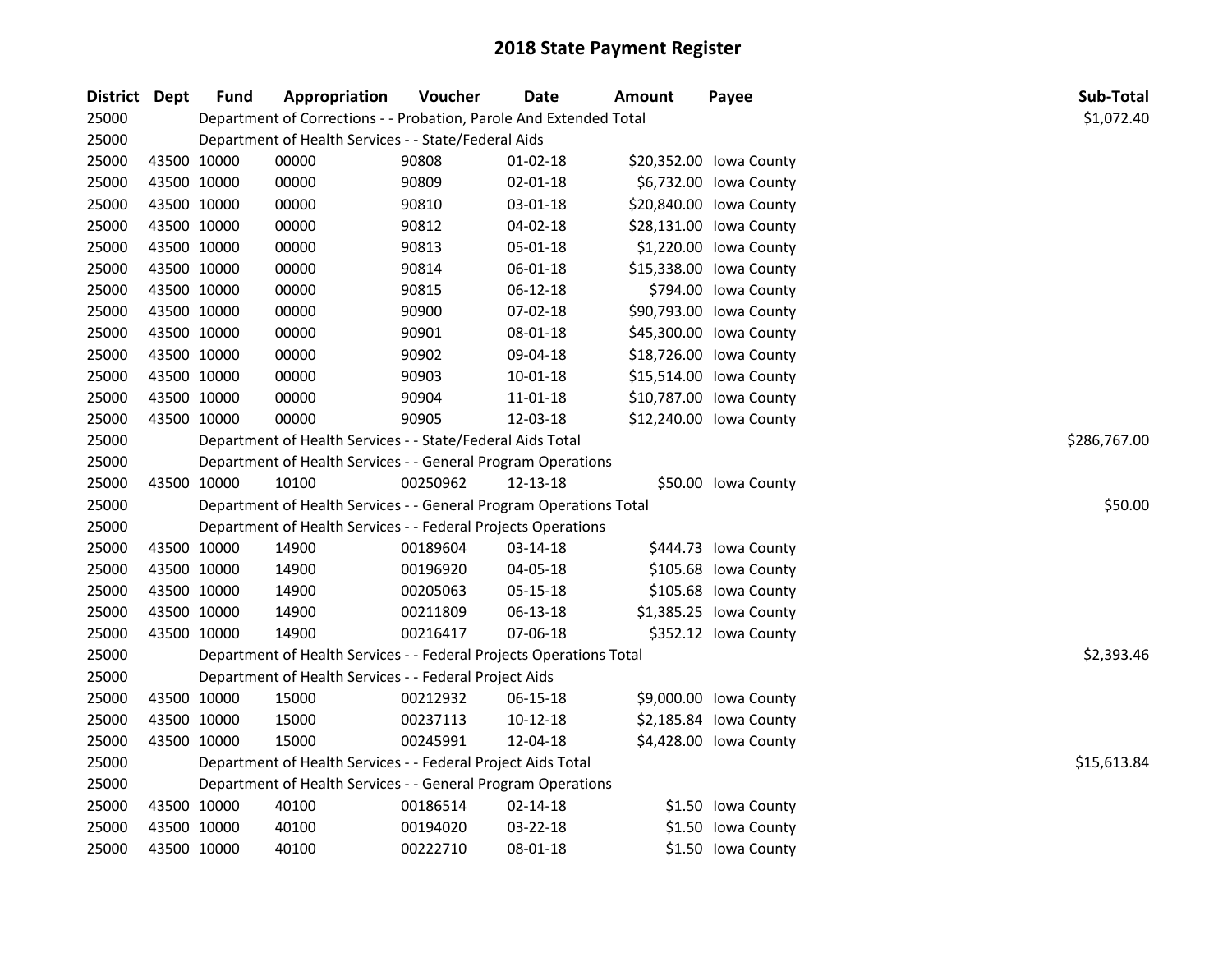| District Dept |             | <b>Fund</b> | Appropriation                                                          | Voucher  | Date       | <b>Amount</b> | Payee                   | Sub-Total |
|---------------|-------------|-------------|------------------------------------------------------------------------|----------|------------|---------------|-------------------------|-----------|
| 25000         | 43500 10000 |             | 40100                                                                  | 00234974 | 09-27-18   |               | \$1.50 Iowa County      |           |
| 25000         | 43500 10000 |             | 40100                                                                  | 00237745 | $10-10-18$ |               | \$1.50 Iowa County      |           |
| 25000         | 43500 10000 |             | 40100                                                                  | 00243699 | 11-07-18   |               | \$1.50 Iowa County      |           |
| 25000         |             |             | Department of Health Services - - General Program Operations Total     |          |            |               |                         | \$9.00    |
| 25000         |             |             | Department of Health Services - - Medical Assistance State Admin       |          |            |               |                         |           |
| 25000         | 43500 10000 |             | 44000                                                                  | 00186514 | 02-14-18   |               | \$1.50 Iowa County      |           |
| 25000         | 43500 10000 |             | 44000                                                                  | 00194020 | 03-22-18   |               | \$1.50 Iowa County      |           |
| 25000         | 43500 10000 |             | 44000                                                                  | 00222710 | 08-01-18   |               | \$1.50 Iowa County      |           |
| 25000         | 43500 10000 |             | 44000                                                                  | 00234974 | 09-27-18   |               | \$1.50 Iowa County      |           |
| 25000         | 43500 10000 |             | 44000                                                                  | 00237745 | 10-10-18   |               | \$1.50 Iowa County      |           |
| 25000         | 43500 10000 |             | 44000                                                                  | 00243699 | 11-07-18   |               | \$1.50 Iowa County      |           |
| 25000         |             |             | Department of Health Services - - Medical Assistance State Admin Total |          |            |               |                         | \$9.00    |
| 25000         |             |             | Department of Health Services - - Administrative And Support-Fis       |          |            |               |                         |           |
| 25000         | 43500 10000 |             | 82100                                                                  | 00183563 | 02-01-18   |               | \$5.00 Iowa County      |           |
| 25000         |             |             | Department of Health Services - - Administrative And Support-Fis Total |          |            |               |                         | \$5.00    |
| 25000         |             |             | Dept of Children and Families - - Fees For Administrative Servic       |          |            |               |                         |           |
| 25000         | 43700 10000 |             | 23100                                                                  | 00033791 | 01-19-18   |               | \$65.00 Iowa County     |           |
| 25000         | 43700 10000 |             | 23100                                                                  | 00038249 | 04-18-18   |               | \$35.00 Iowa County     |           |
| 25000         | 43700 10000 |             | 23100                                                                  | 00042312 | $07-17-18$ |               | \$30.00 Iowa County     |           |
| 25000         | 43700 10000 |             | 23100                                                                  | 00045779 | 10-18-18   |               | \$40.00 Iowa County     |           |
| 25000         |             |             | Dept of Children and Families - - Fees For Administrative Servic Total |          |            |               |                         | \$170.00  |
| 25000         |             |             | Dept of Children and Families - - General Aids                         |          |            |               |                         |           |
| 25000         | 43700 10000 |             | 99000                                                                  | 00033194 | 01-05-18   |               | \$3,764.54 Iowa County  |           |
| 25000         | 43700 10000 |             | 99000                                                                  | 00034105 | 01-30-18   |               | \$32,088.99 Iowa County |           |
| 25000         | 43700 10000 |             | 99000                                                                  | 00034305 | 02-05-18   |               | \$1,969.00 Iowa County  |           |
| 25000         | 43700 10000 |             | 99000                                                                  | 00034847 | 02-21-18   |               | \$47.93 Iowa County     |           |
| 25000         | 43700 10000 |             | 99000                                                                  | 00035000 | 02-21-18   |               | \$49.35 Iowa County     |           |
| 25000         | 43700 10000 |             | 99000                                                                  | 00035103 | 02-21-18   |               | \$80.22 lowa County     |           |
| 25000         | 43700 10000 |             | 99000                                                                  | 00035233 | 02-22-18   |               | \$134.82 lowa County    |           |
| 25000         | 43700 10000 |             | 99000                                                                  | 00035606 | 03-05-18   |               | \$4,289.00 Iowa County  |           |
| 25000         | 43700 10000 |             | 99000                                                                  | 00035636 | 03-05-18   |               | \$83,524.00 Iowa County |           |
| 25000         | 43700 10000 |             | 99000                                                                  | 00035899 | 03-12-18   |               | \$2,074.46 lowa County  |           |
| 25000         | 43700 10000 |             | 99000                                                                  | 00036165 | 03-19-18   |               | \$325.54 Iowa County    |           |
| 25000         | 43700 10000 |             | 99000                                                                  | 00036802 | 03-27-18   |               | \$577.17 Iowa County    |           |
| 25000         | 43700 10000 |             | 99000                                                                  | 00037563 | 04-05-18   |               | \$66,465.00 Iowa County |           |
|               |             |             |                                                                        |          |            |               |                         |           |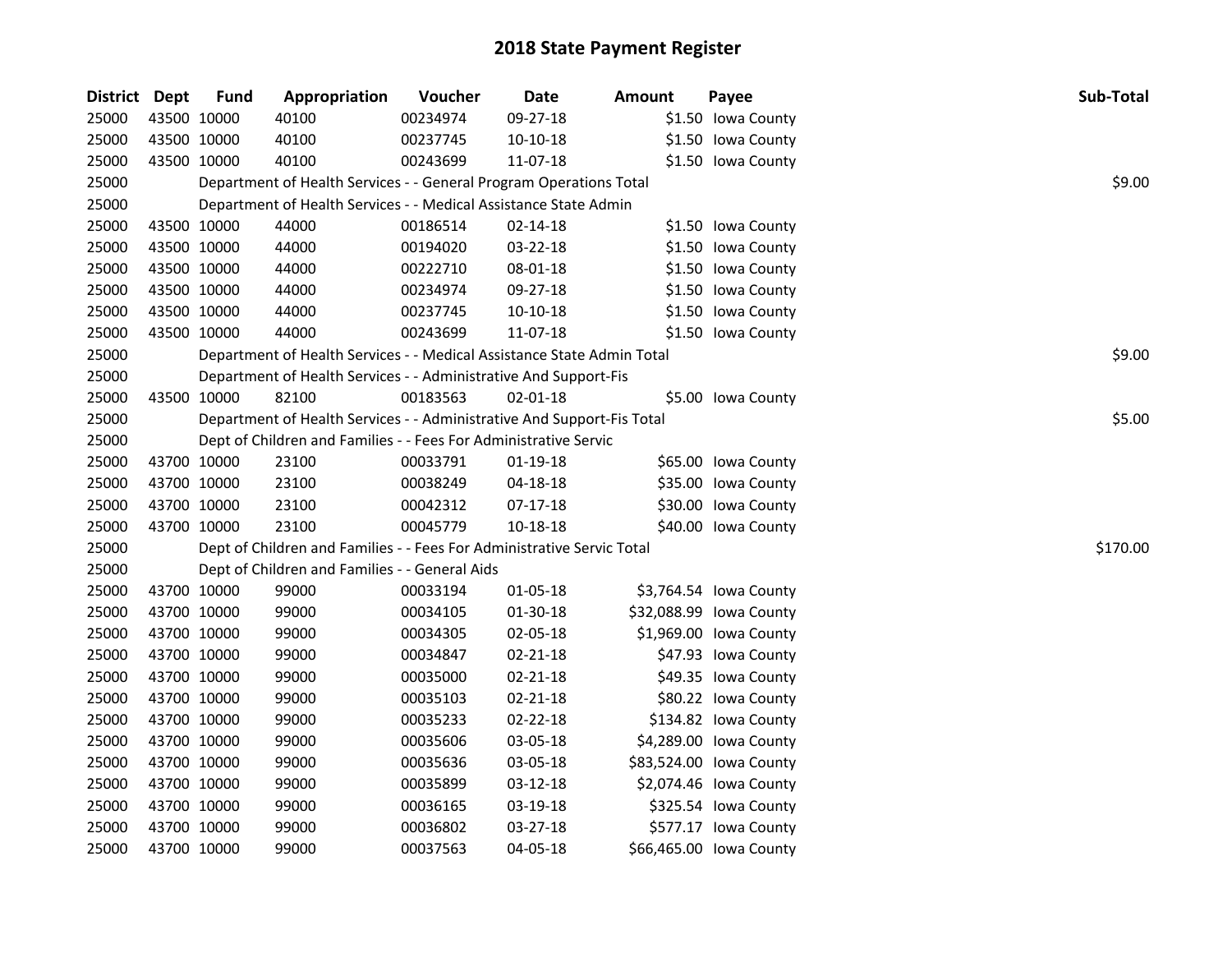| District Dept |             | <b>Fund</b> | Appropriation                                                   | Voucher  | <b>Date</b> | <b>Amount</b> | Payee                    | Sub-Total    |
|---------------|-------------|-------------|-----------------------------------------------------------------|----------|-------------|---------------|--------------------------|--------------|
| 25000         |             | 43700 10000 | 99000                                                           | 00038798 | 04-30-18    |               | \$50,989.22 Iowa County  |              |
| 25000         |             | 43700 10000 | 99000                                                           | 00039175 | 05-07-18    |               | \$45,112.60 Iowa County  |              |
| 25000         |             | 43700 10000 | 99000                                                           | 00040594 | 06-05-18    |               | \$10,610.37 Iowa County  |              |
| 25000         |             | 43700 10000 | 99000                                                           | 00041554 | 06-27-18    |               | \$2,768.00 Iowa County   |              |
| 25000         |             | 43700 10000 | 99000                                                           | 00041618 | 06-29-18    |               | \$3,794.00 Iowa County   |              |
| 25000         |             | 43700 10000 | 99000                                                           | 00041775 | 07-05-18    |               | \$8,305.23 Iowa County   |              |
| 25000         |             | 43700 10000 | 99000                                                           | 00042789 | 07-31-18    |               | \$36,950.40 Iowa County  |              |
| 25000         |             | 43700 10000 | 99000                                                           | 00042995 | 08-03-18    |               | \$949.00 Iowa County     |              |
| 25000         |             | 43700 10000 | 99000                                                           | 00043085 | 08-06-18    |               | \$9,708.89 Iowa County   |              |
| 25000         |             | 43700 10000 | 99000                                                           | 00043963 | 08-29-18    |               | \$294,654.00 Iowa County |              |
| 25000         |             | 43700 10000 | 99000                                                           | 00044048 | 08-30-18    |               | \$11,224.00 Iowa County  |              |
| 25000         |             | 43700 10000 | 99000                                                           | 00044159 | 09-05-18    |               | \$26,012.67 Iowa County  |              |
| 25000         |             | 43700 10000 | 99000                                                           | 00045367 | 10-05-18    |               | \$5,953.80 Iowa County   |              |
| 25000         |             | 43700 10000 | 99000                                                           | 00046186 | 10-30-18    |               | \$36,886.03 Iowa County  |              |
| 25000         |             | 43700 10000 | 99000                                                           | 00046500 | 11-05-18    |               | \$5,810.37 Iowa County   |              |
| 25000         | 43700 10000 |             | 99000                                                           | 00047557 | 12-05-18    |               | \$4,836.88 Iowa County   |              |
| 25000         |             | 43700 10000 | 99000                                                           | 00048161 | 12-27-18    |               | \$10,283.30 Iowa County  |              |
| 25000         |             |             | Dept of Children and Families - - General Aids Total            |          |             |               |                          | \$760,238.78 |
| 25000         |             |             | Dept of Workforce Development - - Ui Admin Fed                  |          |             |               |                          |              |
| 25000         |             | 44500 10000 | 15100                                                           | 00142128 | 01-03-18    |               | \$15.00 Iowa County      |              |
| 25000         |             | 44500 10000 | 15100                                                           | 00146807 | 02-02-18    |               | \$55.00 Iowa County      |              |
| 25000         |             | 44500 10000 | 15100                                                           | 00152394 | 03-02-18    |               | \$10.00 Iowa County      |              |
| 25000         |             | 44500 10000 | 15100                                                           | 00157704 | 04-03-18    |               | \$40.00 Iowa County      |              |
| 25000         |             | 44500 10000 | 15100                                                           | 00163023 | 05-02-18    |               | \$15.00 Iowa County      |              |
| 25000         |             | 44500 10000 | 15100                                                           | 00168100 | 06-04-18    |               | \$25.00 Iowa County      |              |
| 25000         |             | 44500 10000 | 15100                                                           | 00173102 | 07-03-18    |               | \$20.00 Iowa County      |              |
| 25000         |             | 44500 10000 | 15100                                                           | 00178348 | 08-02-18    |               | \$20.00 Iowa County      |              |
| 25000         |             | 44500 10000 | 15100                                                           | 00183406 | 09-05-18    |               | \$25.00 Iowa County      |              |
| 25000         |             | 44500 10000 | 15100                                                           | 00188551 | 10-02-18    |               | \$20.00 Iowa County      |              |
| 25000         |             | 44500 10000 | 15100                                                           | 00194615 | 11-02-18    |               | \$10.00 Iowa County      |              |
| 25000         | 44500 10000 |             | 15100                                                           | 00199596 | 12-04-18    |               | \$5.00 Iowa County       |              |
| 25000         |             |             | Dept of Workforce Development - - Ui Admin Fed Total            |          |             |               |                          | \$260.00     |
| 25000         |             |             | Dept of Workforce Development - - Wc Ops Uninsured Emplyr Admin |          |             |               |                          |              |
| 25000         |             | 44500 22700 | 17700                                                           | 00149233 | 02-15-18    |               | \$15.00 Iowa County      |              |
| 25000         | 44500 22700 |             | 17700                                                           | 00195050 | 11-07-18    |               | \$5.00 Iowa County       |              |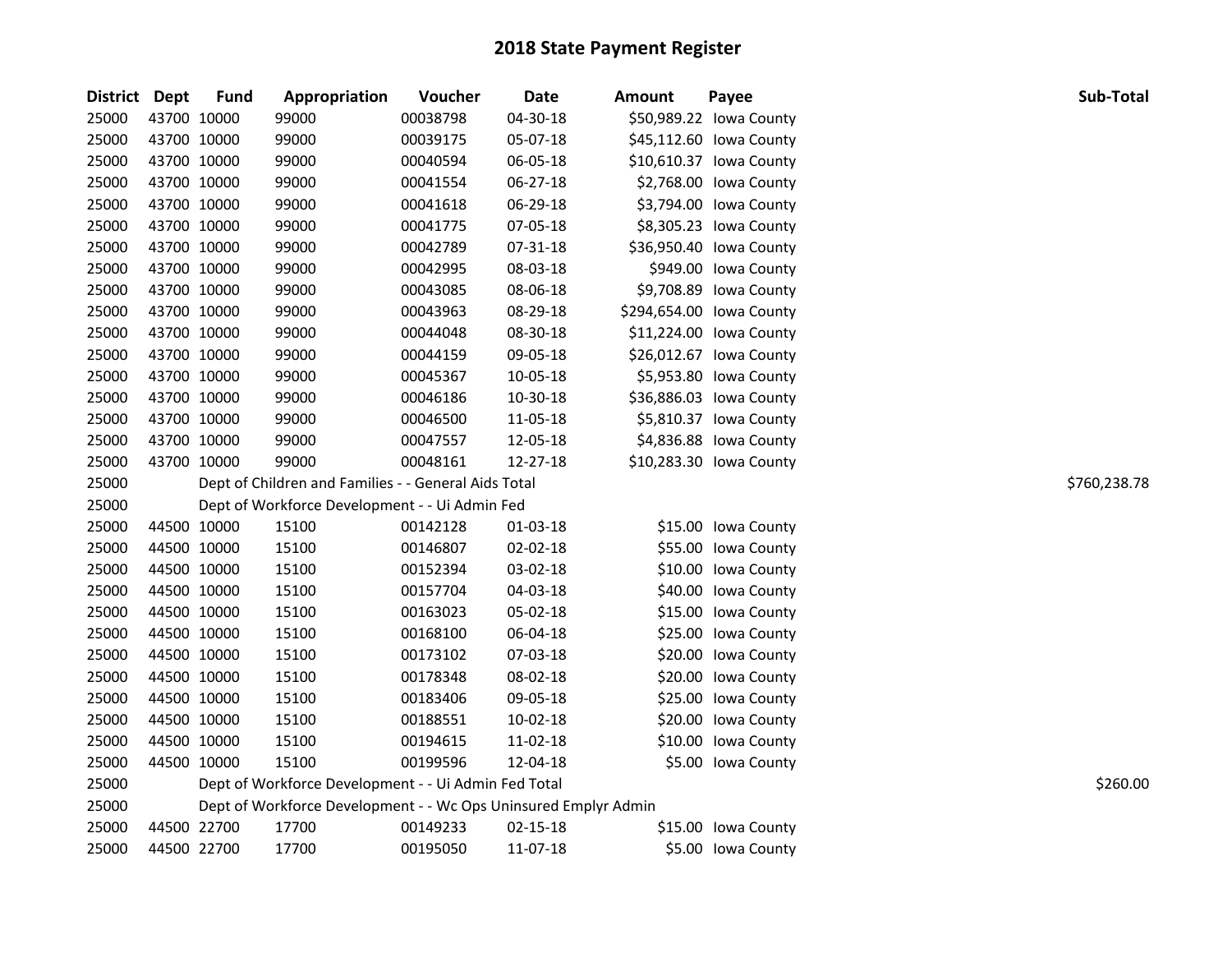| District Dept | Fund        | Appropriation                                                         | Voucher  | Date           | Amount | Payee                   | Sub-Total   |  |  |  |  |
|---------------|-------------|-----------------------------------------------------------------------|----------|----------------|--------|-------------------------|-------------|--|--|--|--|
| 25000         |             | Dept of Workforce Development - - Wc Ops Uninsured Emplyr Admin Total |          |                |        |                         | \$20.00     |  |  |  |  |
| 25000         |             | Department of Justice - - Officer Training Reimbursement              |          |                |        |                         |             |  |  |  |  |
| 25000         | 45500 10000 | 20200                                                                 | 00040586 | 01-18-18       |        | \$1,484.40 lowa County  |             |  |  |  |  |
| 25000         |             | Department of Justice - - Officer Training Reimbursement Total        |          |                |        |                         | \$1,484.40  |  |  |  |  |
| 25000         |             | Department of Justice - - Crime Laboratories, Dna                     |          |                |        |                         |             |  |  |  |  |
| 25000         | 45500 10000 | 22100                                                                 | 00048981 | 07-19-18       |        | \$1,120.00 Iowa County  |             |  |  |  |  |
| 25000         |             | Department of Justice - - Crime Laboratories, Dna Total               |          |                |        |                         | \$1,120.00  |  |  |  |  |
| 25000         |             | Department of Justice - - Law Enforcement Train, Local                |          |                |        |                         |             |  |  |  |  |
| 25000         | 45500 10000 | 23100                                                                 | 00050276 | 08-14-18       |        | \$1,962.81 Iowa County  |             |  |  |  |  |
| 25000         | 45500 10000 | 23100                                                                 | 00053153 | $10 - 11 - 18$ |        | \$5,440.00 Iowa County  |             |  |  |  |  |
| 25000         |             | Department of Justice - - Law Enforcement Train, Local Total          |          |                |        |                         | \$7,402.81  |  |  |  |  |
| 25000         |             | Department of Justice - - Federal Aid, State Operations               |          |                |        |                         |             |  |  |  |  |
| 25000         | 45500 10000 | 24100                                                                 | 00041181 | 01-30-18       |        | \$1,288.62 lowa County  |             |  |  |  |  |
| 25000         | 45500 10000 | 24100                                                                 | 00044734 | $04 - 17 - 18$ |        | \$726.40 Iowa County    |             |  |  |  |  |
| 25000         | 45500 10000 | 24100                                                                 | 00048932 | 07-19-18       |        | \$338.64 Iowa County    |             |  |  |  |  |
| 25000         | 45500 10000 | 24100                                                                 | 00052983 | 10-09-18       |        | \$648.55 Iowa County    |             |  |  |  |  |
| 25000         | 45500 10000 | 24100                                                                 | 00054186 | 10-26-18       |        | \$1,469.85 Iowa County  |             |  |  |  |  |
| 25000         |             | Department of Justice - - Federal Aid, State Operations Total         |          |                |        |                         | \$4,472.06  |  |  |  |  |
| 25000         |             | Department of Justice - - Federal Aid, Local Assistance               |          |                |        |                         |             |  |  |  |  |
| 25000         | 45500 10000 | 25100                                                                 | 00041378 | $02 - 01 - 18$ |        | \$3,012.19 Iowa County  |             |  |  |  |  |
| 25000         | 45500 10000 | 25100                                                                 | 00045080 | 05-14-18       |        | \$2,966.57 Iowa County  |             |  |  |  |  |
| 25000         | 45500 10000 | 25100                                                                 | 00049652 | 08-02-18       |        | \$3,761.67 Iowa County  |             |  |  |  |  |
| 25000         | 45500 10000 | 25100                                                                 | 00053734 | 10-26-18       |        | \$3,529.95 Iowa County  |             |  |  |  |  |
| 25000         |             | Department of Justice - - Federal Aid, Local Assistance Total         |          |                |        |                         | \$13,270.38 |  |  |  |  |
| 25000         |             | Department of Justice - - Alt Prosecution Alcohol Drugs               |          |                |        |                         |             |  |  |  |  |
| 25000         | 45500 10000 | 27100                                                                 | 00041977 | 02-15-18       |        | \$44,824.38 Iowa County |             |  |  |  |  |
| 25000         | 45500 10000 | 27100                                                                 | 00044901 | 04-30-18       |        | \$18,054.33 Iowa County |             |  |  |  |  |
| 25000         | 45500 10000 | 27100                                                                 | 00055072 | 11-13-18       |        | \$27,576.73 Iowa County |             |  |  |  |  |
| 25000         |             | Department of Justice - - Alt Prosecution Alcohol Drugs Total         |          |                |        |                         | \$90,455.44 |  |  |  |  |
| 25000         |             | Department of Justice - - Crime Victim Witness Assist                 |          |                |        |                         |             |  |  |  |  |
| 25000         | 45500 10000 | 53200                                                                 | 00043046 | 03-06-18       |        | \$15,990.47 lowa County |             |  |  |  |  |
| 25000         | 45500 10000 | 53200                                                                 | 00049105 | 07-19-18       |        | \$14,837.71 Iowa County |             |  |  |  |  |
| 25000         |             | Department of Justice - - Crime Victim Witness Assist Total           |          |                |        |                         | \$30,828.18 |  |  |  |  |
| 25000         |             | Department of Military Affairs - - Disaster Recovery Aid              |          |                |        |                         |             |  |  |  |  |
| 25000         | 46500 10000 | 30500                                                                 | 00042479 | 05-03-18       |        | \$3,026.66 Iowa County  |             |  |  |  |  |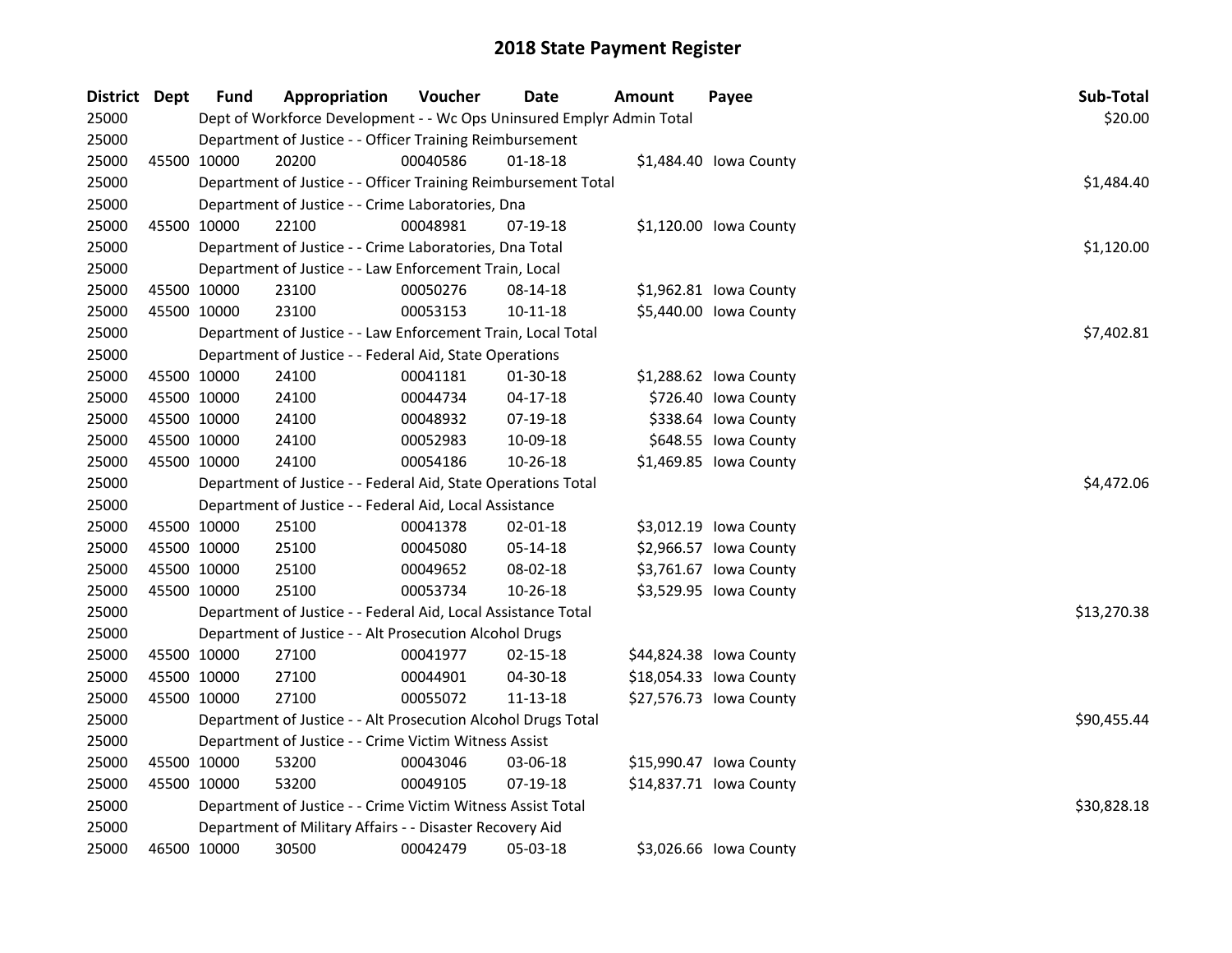| District Dept |             | <b>Fund</b> | Appropriation                                                           | Voucher  | <b>Date</b>    | Amount | Payee                   | Sub-Total   |
|---------------|-------------|-------------|-------------------------------------------------------------------------|----------|----------------|--------|-------------------------|-------------|
| 25000         | 46500 10000 |             | 30500                                                                   | 00047260 | 08-03-18       |        | \$1,857.10 Iowa County  |             |
| 25000         |             |             | Department of Military Affairs - - Disaster Recovery Aid Total          |          |                |        |                         | \$4,883.76  |
| 25000         |             |             | Department of Military Affairs - - Emergency Response Equipment         |          |                |        |                         |             |
| 25000         |             | 46500 10000 | 30800                                                                   | 00039020 | $02 - 13 - 18$ |        | \$1,153.74 Iowa County  |             |
| 25000         |             |             | Department of Military Affairs - - Emergency Response Equipment Total   |          |                |        |                         | \$1,153.74  |
| 25000         |             |             | Department of Military Affairs - - Local Emer Planning Grants           |          |                |        |                         |             |
| 25000         |             | 46500 10000 | 33700                                                                   | 00045711 | 07-02-18       |        | \$3,844.63 lowa County  |             |
| 25000         |             |             | Department of Military Affairs - - Local Emer Planning Grants Total     |          |                |        |                         | \$3,844.63  |
| 25000         |             |             | Department of Military Affairs - - Federal Aid, Local Assistance        |          |                |        |                         |             |
| 25000         |             | 46500 10000 | 34200                                                                   | 00038075 | 01-30-18       |        | \$16,730.06 Iowa County |             |
| 25000         | 46500 10000 |             | 34200                                                                   | 00042479 | 05-03-18       |        | \$18,159.95 Iowa County |             |
| 25000         | 46500 10000 |             | 34200                                                                   | 00046370 | 07-13-18       |        | \$5,418.83 Iowa County  |             |
| 25000         | 46500 10000 |             | 34200                                                                   | 00047260 | 08-03-18       |        | \$11,142.59 Iowa County |             |
| 25000         | 46500 10000 |             | 34200                                                                   | 00048186 | 08-29-18       |        | \$16,684.65 Iowa County |             |
| 25000         |             |             | Department of Military Affairs - - Federal Aid, Local Assistance Total  |          |                |        |                         | \$68,136.08 |
| 25000         |             |             | Department of Military Affairs - - St Emerg Response Bd Grant Pif       |          |                |        |                         |             |
| 25000         | 46500 27200 |             | 36400                                                                   | 00038191 | $01-30-18$     |        | \$3,953.91 Iowa County  |             |
| 25000         |             |             | Department of Military Affairs - - St Emerg Response Bd Grant Pif Total |          |                |        |                         | \$3,953.91  |
| 25000         |             |             | Department of Veterans Affairs - - Grants To Counties                   |          |                |        |                         |             |
| 25000         |             | 48500 15200 | 12700                                                                   | 00043033 | $02 - 16 - 18$ |        | \$1,000.00 Iowa County  |             |
| 25000         |             |             | Department of Veterans Affairs - - Grants To Counties Total             |          |                |        |                         | \$1,000.00  |
| 25000         |             |             | Department of Veterans Affairs - - County Grants                        |          |                |        |                         |             |
| 25000         | 48500 58200 |             | 26700                                                                   | 00043033 | 02-16-18       |        | \$4,500.00 Iowa County  |             |
| 25000         |             |             | Department of Veterans Affairs - - County Grants Total                  |          |                |        |                         | \$4,500.00  |
| 25000         |             |             | Department of Veterans Affairs - - County Grants                        |          |                |        |                         |             |
| 25000         | 48500 58300 |             | 37000                                                                   | 00043033 | 02-16-18       |        | \$4,500.00 Iowa County  |             |
| 25000         |             |             | Department of Veterans Affairs - - County Grants Total                  |          |                |        |                         | \$4,500.00  |
| 25000         |             |             | Department of Administration - - Federal Aid, Local Assistance          |          |                |        |                         |             |
| 25000         | 50500 10000 |             | 15500                                                                   | 00071328 | 01-29-18       |        | \$984.00 Iowa County    |             |
| 25000         | 50500 10000 |             | 15500                                                                   | 00073898 | 02-28-18       |        | \$309.00 Iowa County    |             |
| 25000         | 50500 10000 |             | 15500                                                                   | 00075142 | 03-14-18       |        | \$1,228.00 Iowa County  |             |
| 25000         | 50500 10000 |             | 15500                                                                   | 00077680 | $04 - 16 - 18$ |        | \$2,546.00 Iowa County  |             |
| 25000         | 50500 10000 |             | 15500                                                                   | 00081309 | 05-29-18       |        | \$3,258.00 Iowa County  |             |
| 25000         | 50500 10000 |             | 15500                                                                   | 00083940 | 06-28-18       |        | \$2,303.00 Iowa County  |             |
| 25000         | 50500 10000 |             | 15500                                                                   | 00085075 | 07-16-18       |        | \$3,775.00 Iowa County  |             |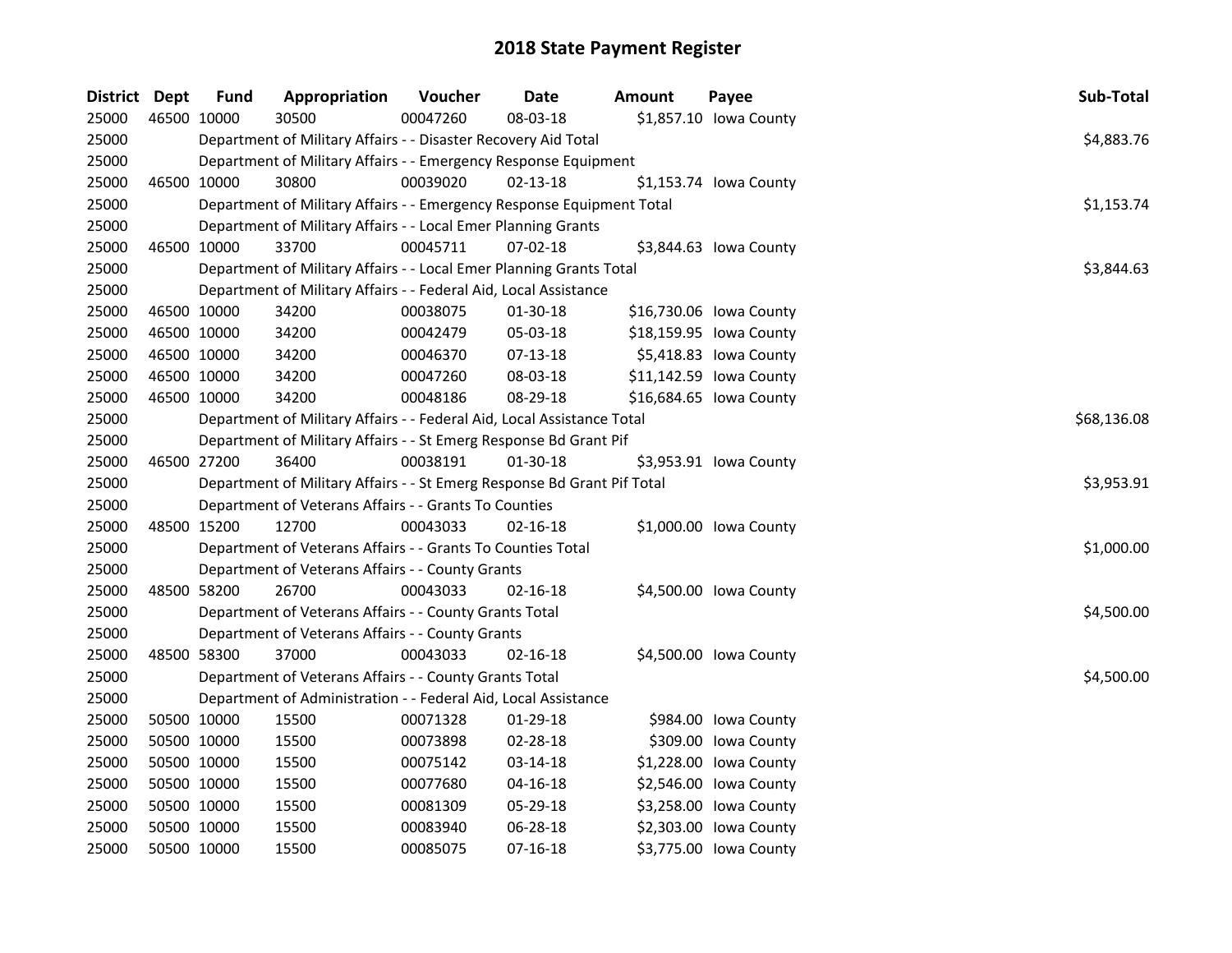| District Dept | <b>Fund</b> | Appropriation                                                         | Voucher  | <b>Date</b>    | <b>Amount</b> | Payee                   | Sub-Total    |
|---------------|-------------|-----------------------------------------------------------------------|----------|----------------|---------------|-------------------------|--------------|
| 25000         | 50500 10000 | 15500                                                                 | 00092887 | 11-28-18       |               | \$5,641.00 Iowa County  |              |
| 25000         | 50500 10000 | 15500                                                                 | 00094445 | 12-28-18       |               | \$3,621.00 Iowa County  |              |
| 25000         |             | Department of Administration - - Federal Aid, Local Assistance Total  |          |                |               |                         | \$23,665.00  |
| 25000         |             | Department of Administration - - Federal Aid, Local Assistance        |          |                |               |                         |              |
| 25000         | 50500 10000 | 74300                                                                 | 00077737 | 04-30-18       |               | \$5,797.00 Iowa County  |              |
| 25000         | 50500 10000 | 74300                                                                 | 00085541 | 07-31-18       |               | \$20,702.00 Iowa County |              |
| 25000         | 50500 10000 | 74300                                                                 | 00090762 | 10-30-18       |               | \$6,206.00 Iowa County  |              |
| 25000         |             | Department of Administration - - Federal Aid, Local Assistance Total  |          |                |               |                         | \$32,705.00  |
| 25000         |             | Department of Administration - - Low-Income Assistance Grants         |          |                |               |                         |              |
| 25000         | 50500 23500 | 37100                                                                 | 00071328 | 01-29-18       |               | \$171.00 Iowa County    |              |
| 25000         | 50500 23500 | 37100                                                                 | 00073898 | 02-28-18       |               | \$66.00 Iowa County     |              |
| 25000         | 50500 23500 | 37100                                                                 | 00075142 | 03-14-18       |               | \$562.00 Iowa County    |              |
| 25000         | 50500 23500 | 37100                                                                 | 00077680 | $04 - 16 - 18$ |               | \$408.00 Iowa County    |              |
| 25000         | 50500 23500 | 37100                                                                 | 00083940 | 06-28-18       |               | \$516.00 Iowa County    |              |
| 25000         | 50500 23500 | 37100                                                                 | 00086703 | 08-14-18       |               | \$563.00 Iowa County    |              |
| 25000         | 50500 23500 | 37100                                                                 | 00089305 | 09-28-18       |               | \$331.00 Iowa County    |              |
| 25000         | 50500 23500 | 37100                                                                 | 00092887 | 11-28-18       |               | \$9,057.00 Iowa County  |              |
| 25000         | 50500 23500 | 37100                                                                 | 00094445 | 12-28-18       |               | \$2,642.00 Iowa County  |              |
| 25000         |             | Department of Administration - - Low-Income Assistance Grants Total   |          |                |               |                         | \$14,316.00  |
| 25000         |             | Department of Administration - - Land                                 |          |                |               |                         |              |
| 25000         | 50500 26900 | 16600                                                                 | 00075654 | 03-22-18       |               | \$25,000.00 Iowa County |              |
| 25000         |             | Department of Administration - - Land Total                           |          |                |               |                         | \$25,000.00  |
| 25000         |             | Department of Administration - - Land Information Program; Loca       |          |                |               |                         |              |
| 25000         | 50500 26900 | 17300                                                                 | 00072915 | 02-22-18       |               | \$1,000.00 Iowa County  |              |
| 25000         | 50500 26900 | 17300                                                                 | 00075513 | 03-20-18       |               | \$59,200.00 Iowa County |              |
| 25000         | 50500 26900 | 17300                                                                 | 00078043 | 04-20-18       |               | \$25,000.00 Iowa County |              |
| 25000         | 50500 26900 | 17300                                                                 | 00090797 | $10 - 25 - 18$ |               | \$25,000.00 Iowa County |              |
| 25000         |             | Department of Administration - - Land Information Program; Loca Total |          |                |               |                         | \$110,200.00 |
| 25000         |             | Public Defender Board - - Trial Representation                        |          |                |               |                         |              |
| 25000         | 55000 10000 | 10300                                                                 | 00139675 | 05-10-18       |               | \$1.00 Iowa County      |              |
| 25000         | 55000 10000 | 10300                                                                 | 00147553 | 06-19-18       |               | \$25.45 Iowa County     |              |
| 25000         | 55000 10000 | 10300                                                                 | 00149275 | 07-13-18       |               | \$10.56 Iowa County     |              |
| 25000         |             | Public Defender Board - - Trial Representation Total                  |          |                |               |                         | \$37.01      |
| 25000         |             | Public Defender Board - - Transcript, Discovery And Int               |          |                |               |                         |              |
| 25000         | 55000 10000 | 10600                                                                 | 00123982 | $01 - 16 - 18$ |               | \$4.40 Iowa County      |              |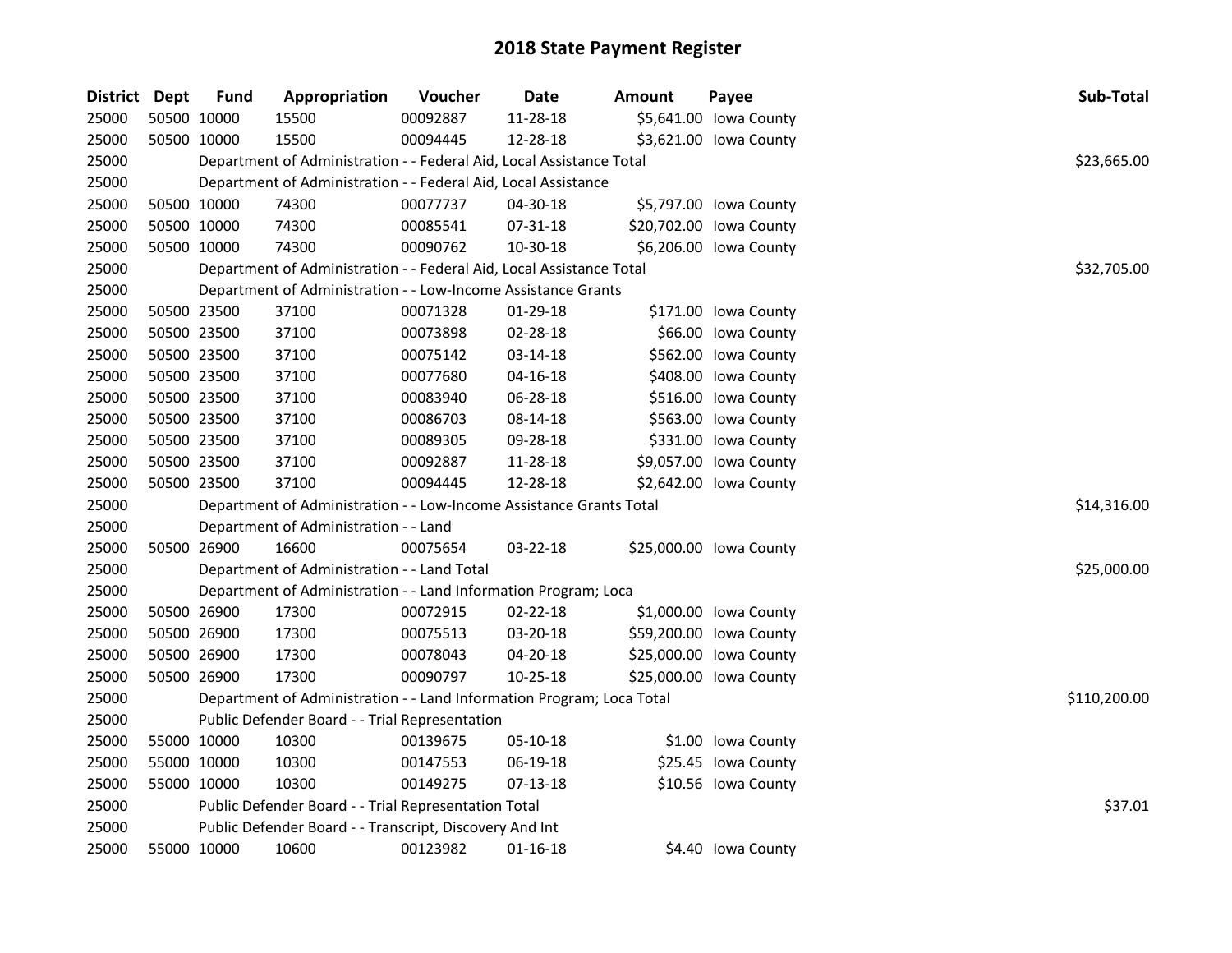| District Dept |             | <b>Fund</b> | Appropriation                                                         | Voucher  | <b>Date</b>    | Amount                     | Payee                    | Sub-Total      |
|---------------|-------------|-------------|-----------------------------------------------------------------------|----------|----------------|----------------------------|--------------------------|----------------|
| 25000         | 55000 10000 |             | 10600                                                                 | 00131606 | 03-07-18       |                            | \$19.80 Iowa County      |                |
| 25000         |             | 55000 10000 | 10600                                                                 | 00143531 | 05-23-18       |                            | \$1,693.30 Iowa County   |                |
| 25000         | 55000 10000 |             | 10600                                                                 | 00144610 | 06-01-18       |                            | \$199.00 lowa County     |                |
| 25000         |             |             | Public Defender Board - - Transcript, Discovery And Int Total         |          |                |                            |                          | \$1,916.50     |
| 25000         |             |             | Department of Revenue - - General Program Operations                  |          |                |                            |                          |                |
| 25000         |             | 56600 10000 | 10100                                                                 | 00102669 | 06-21-18       |                            | \$73.50 Iowa County      |                |
| 25000         |             | 56600 10000 | 10100                                                                 | 00102670 | 06-21-18       |                            | \$92.00 Iowa County      |                |
| 25000         |             | 56600 10000 | 10100                                                                 | 00102738 | 06-21-18       |                            | \$60.00 Iowa County      |                |
| 25000         |             | 56600 10000 | 10100                                                                 | 00107193 | 08-02-18       |                            | \$70.00 Iowa County      |                |
| 25000         |             | 56600 10000 | 10100                                                                 | 00108806 | 09-07-18       |                            | \$345.00 Iowa County     |                |
| 25000         | 56600 10000 |             | 10100                                                                 | 00109690 | 09-12-18       |                            | \$68.50 Iowa County      |                |
| 25000         | 56600 10000 |             | 10100                                                                 | 00110022 | 09-21-18       |                            | \$210.50 Iowa County     |                |
| 25000         |             |             | Department of Revenue - - General Program Operations Total            |          |                |                            |                          | \$919.50       |
| 25000         |             |             | Circuit Courts - - Circuit Court Costs                                |          |                |                            |                          |                |
| 25000         |             | 62500 10000 | 10500                                                                 | 00000490 | 01-09-18       |                            | \$26,137.00 Iowa County  |                |
| 25000         | 62500 10000 |             | 10500                                                                 | 00000964 | 08-24-18       |                            | \$54,488.90 Iowa County  |                |
| 25000         |             |             | Circuit Courts - - Circuit Court Costs Total                          |          | \$80,625.90    |                            |                          |                |
| 25000         |             |             | Shared Revenue and Tax Relief - - County And Municipal Aid            |          |                |                            |                          |                |
| 25000         |             | 83500 10000 | 10500                                                                 | 00033309 | 07-23-18       |                            | \$17,528.39 Iowa County  |                |
| 25000         |             | 83500 10000 | 10500                                                                 | 00036195 | 11-19-18       |                            | \$99,327.53 Iowa County  |                |
| 25000         |             |             | Shared Revenue and Tax Relief - - County And Municipal Aid Total      |          |                |                            |                          | \$116,855.92   |
| 25000         |             |             | Shared Revenue and Tax Relief - - Exempt Computer Aid                 |          |                |                            |                          |                |
| 25000         | 83500 10000 |             | 10900                                                                 | 00029894 | 07-23-18       |                            | \$136,072.28 Iowa County |                |
| 25000         |             |             | Shared Revenue and Tax Relief - - Exempt Computer Aid Total           |          |                |                            |                          | \$136,072.28   |
| 25000         |             |             | Shared Revenue and Tax Relief - - Utility Aid                         |          |                |                            |                          |                |
| 25000         |             | 83500 10000 | 11000                                                                 | 00033309 | 07-23-18       |                            | \$35,731.49 Iowa County  |                |
| 25000         | 83500 10000 |             | 11000                                                                 | 00036195 | 11-19-18       |                            | \$201,243.96 Iowa County |                |
| 25000         |             |             | Shared Revenue and Tax Relief - - Utility Aid Total                   |          |                |                            |                          | \$236,975.45   |
| 25000         |             |             | Shared Revenue and Tax Relief - - School Lvy Tx/First Dollar Cr       |          |                |                            |                          |                |
| 25000         |             | 83500 10000 | 30200                                                                 | 00029609 | 07-23-18       |                            | \$856,315.19 Iowa County |                |
| 25000         | 83500 10000 |             | 30200                                                                 | 00029757 | 07-23-18       | \$3,968,917.78 Iowa County |                          |                |
| 25000         |             |             | Shared Revenue and Tax Relief - - School Lvy Tx/First Dollar Cr Total |          |                |                            |                          | \$4,825,232.97 |
| 25000         |             |             | Shared Revenue and Tax Relief - - Lottery & Gaming Credit             |          |                |                            |                          |                |
| 25000         |             | 83500 52100 | 36300                                                                 | 00027124 | $03 - 26 - 18$ |                            | \$949,865.82 lowa County |                |
| 25000         |             |             | Shared Revenue and Tax Relief - - Lottery & Gaming Credit Total       |          |                |                            |                          | \$949,865.82   |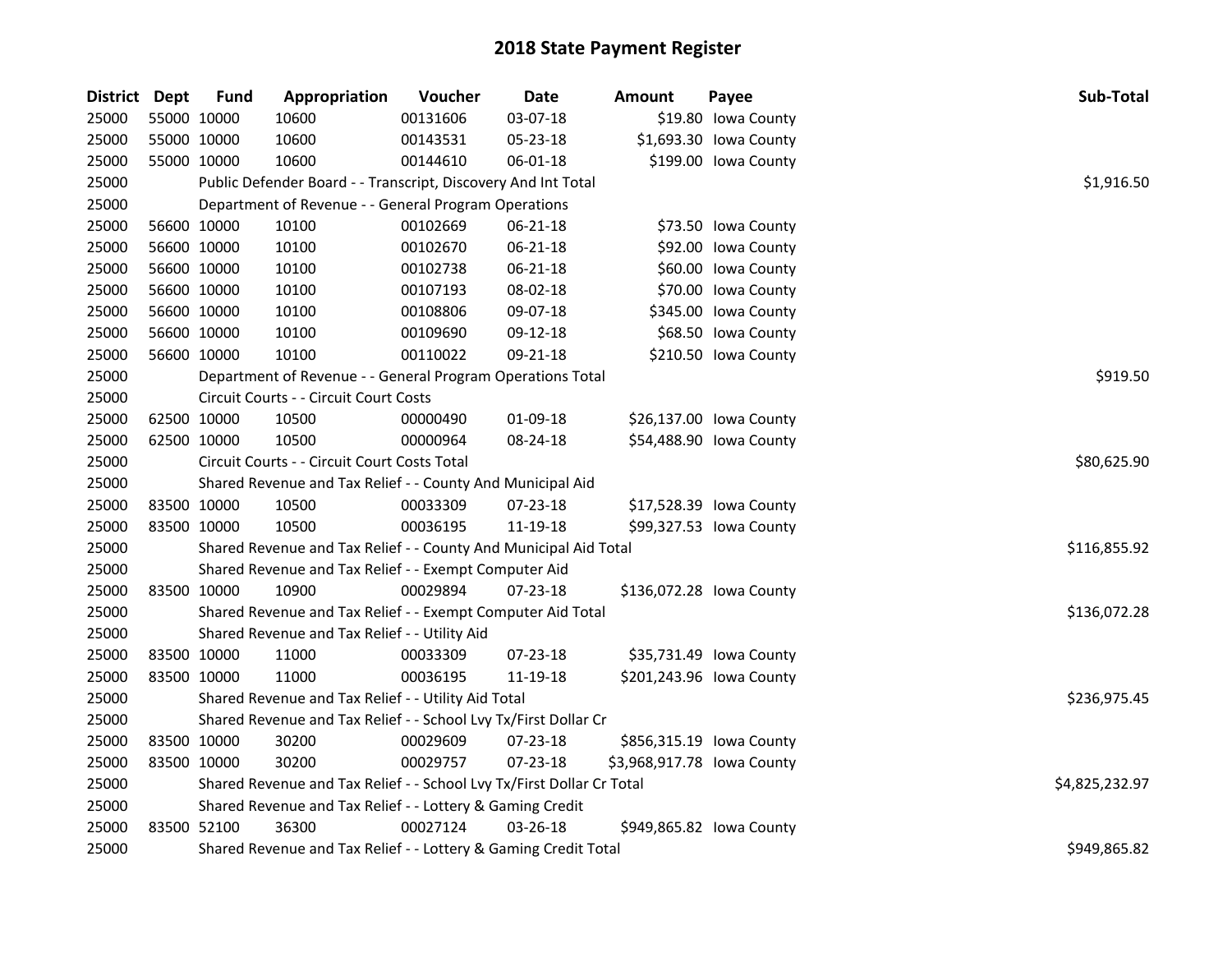| District Dept Fund | Appropriation | Voucher | Date | Amount | Payee | Sub-Total       |
|--------------------|---------------|---------|------|--------|-------|-----------------|
| 25000 Total        |               |         |      |        |       | \$12,682,047.29 |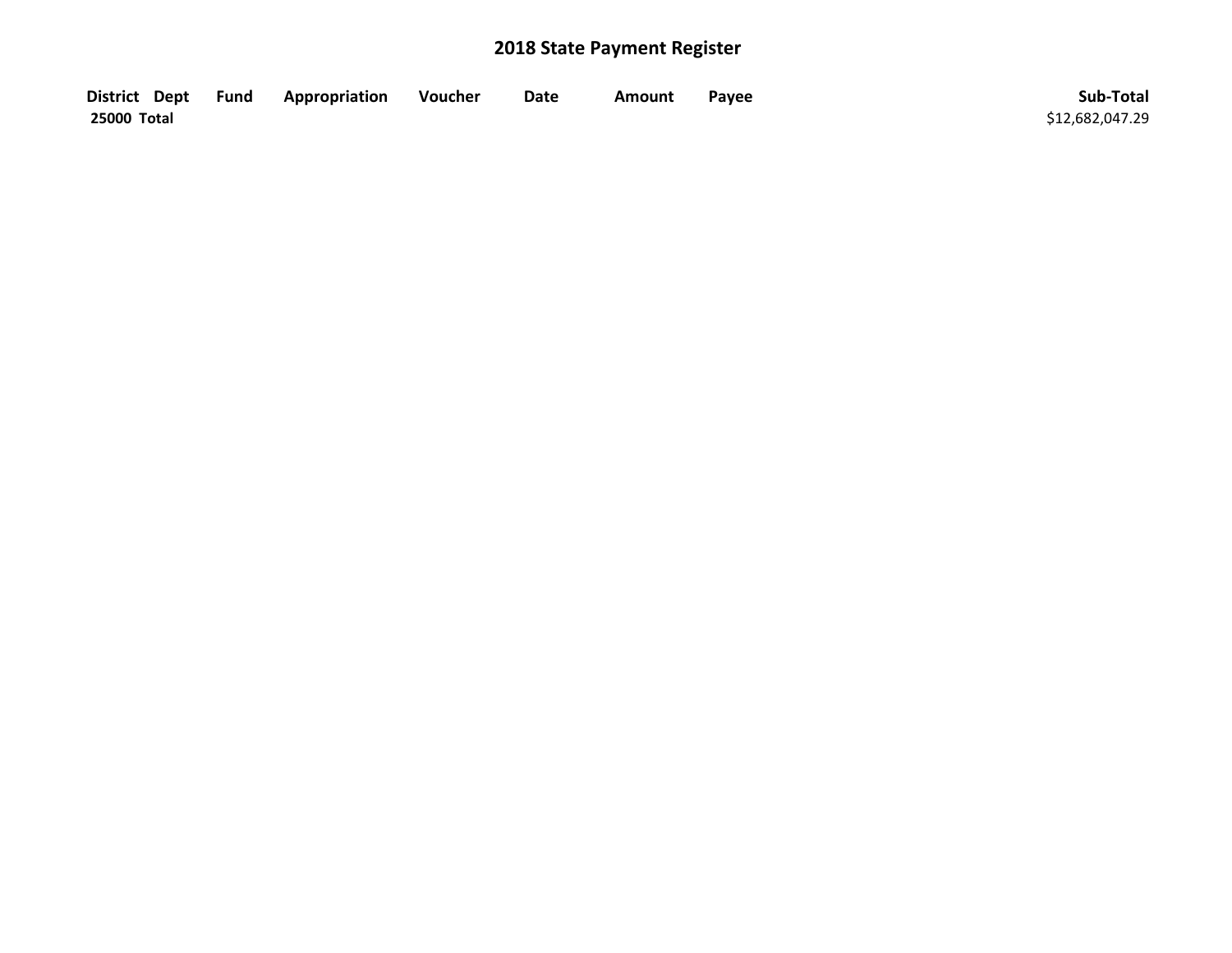| District Dept |             | <b>Fund</b> | Appropriation                                                                   | Voucher            | Date           | <b>Amount</b> | Payee                     | Sub-Total    |
|---------------|-------------|-------------|---------------------------------------------------------------------------------|--------------------|----------------|---------------|---------------------------|--------------|
| 25002         |             |             | Dept of Safety & Prof Services - - Fire Dues Distribution                       |                    |                |               |                           |              |
| 25002         |             | 16500 10000 | 22500                                                                           | 00024190           | 07-25-18       |               | \$5,589.81 Town Of Arena  |              |
| 25002         |             |             | Dept of Safety & Prof Services - - Fire Dues Distribution Total                 |                    |                |               |                           | \$5,589.81   |
| 25002         |             |             | Dept of Natural Resources - - Aids In Lieu Of Taxes - Gener                     |                    |                |               |                           |              |
| 25002         |             | 37000 10000 | 50300                                                                           | 00211579           | 02-02-18       |               | \$2,979.76 Town Of Arena  |              |
| 25002         | 37000 10000 |             | 50300                                                                           | 00211580           | $02 - 02 - 18$ |               | \$22,902.77 Town Of Arena |              |
| 25002         |             | 37000 10000 | 50300                                                                           | 00229066           | 04-20-18       |               | \$1,256.33 Town Of Arena  |              |
| 25002         |             | 37000 10000 | 50300                                                                           | 00229067           | 04-20-18       |               | \$109.51 Town Of Arena    |              |
| 25002         | 37000 10000 |             | 50300                                                                           | 00229068           | 04-20-18       |               | \$28.50 Town Of Arena     |              |
| 25002         |             |             | Dept of Natural Resources - - Aids In Lieu Of Taxes - Gener Total               |                    |                | \$27,276.87   |                           |              |
| 25002         |             |             | Dept of Natural Resources - - Resaids - Cnty Forst, Cl & Mfl                    |                    |                |               |                           |              |
| 25002         | 37000 21200 |             | 57100                                                                           | 00247536           | 06-28-18       |               | \$1,329.53 Town Of Arena  |              |
| 25002         |             |             | Dept of Natural Resources - - Resaids - Cnty Forst, Cl & Mfl Total              |                    |                |               |                           | \$1,329.53   |
| 25002         |             |             | Dept of Natural Resources - - Fin Asst For Responsible Units                    |                    |                |               |                           |              |
| 25002         | 37000 27400 |             | 67000                                                                           | 00235494           | 05-11-18       |               | \$1,414.40 Town Of Arena  |              |
| 25002         |             |             | Dept of Natural Resources - - Fin Asst For Responsible Units Total              | \$1,414.40         |                |               |                           |              |
| 25002         |             |             | WI Dept of Transportation - - Trns Aids To Mnc.-Sf                              |                    |                |               |                           |              |
| 25002         |             | 39500 21100 | 19100                                                                           | 00204336           | $01 - 02 - 18$ |               | \$46,310.76 Town Of Arena |              |
| 25002         |             | 39500 21100 | 19100                                                                           | 00234845           | $04 - 02 - 18$ |               | \$46,310.76 Town Of Arena |              |
| 25002         |             | 39500 21100 | 19100                                                                           | 00268544           | 07-02-18       |               | \$46,310.76 Town Of Arena |              |
| 25002         |             | 39500 21100 | 19100                                                                           | 00302596           | $10 - 01 - 18$ |               | \$46,310.78 Town Of Arena |              |
| 25002         |             |             | WI Dept of Transportation - - Trns Aids To Mnc.-Sf Total                        |                    |                |               |                           | \$185,243.06 |
| 25002         |             |             | Department of Health Services - - Prepaid Medical Transport Reimbursement       |                    |                |               |                           |              |
| 25002         | 43500 10000 |             | 16300                                                                           | AMBULANCE 11-08-18 |                |               | \$2,103.95 Town Of Arena  |              |
| 25002         |             |             | Department of Health Services - - Prepaid Medical Transport Reimbursement Total |                    |                |               |                           | \$2,103.95   |
| 25002         |             |             | Shared Revenue and Tax Relief - - County And Municipal Aid                      |                    |                |               |                           |              |
| 25002         |             | 83500 10000 | 10500                                                                           | 00033284           | 07-23-18       |               | \$3,780.09 Town Of Arena  |              |
| 25002         | 83500 10000 |             | 10500                                                                           | 00036170           | 11-19-18       |               | \$19,619.85 Town Of Arena |              |
| 25002         |             |             | Shared Revenue and Tax Relief - - County And Municipal Aid Total                | \$23,399.94        |                |               |                           |              |
| 25002         |             |             | Shared Revenue and Tax Relief - - Exempt Computer Aid                           |                    |                |               |                           |              |
| 25002         |             | 83500 10000 | 10900                                                                           | 00030559           | 07-23-18       |               | \$33.49 Town Of Arena     |              |
| 25002         |             |             | Shared Revenue and Tax Relief - - Exempt Computer Aid Total                     |                    |                |               |                           | \$33.49      |
| 25002         |             |             | Shared Revenue and Tax Relief - - Utility Aid                                   |                    |                |               |                           |              |
| 25002         | 83500 10000 |             | 11000                                                                           | 00036170           | 11-19-18       |               | \$388.53 Town Of Arena    |              |
| 25002         |             |             | Shared Revenue and Tax Relief - - Utility Aid Total                             |                    |                |               |                           | \$388.53     |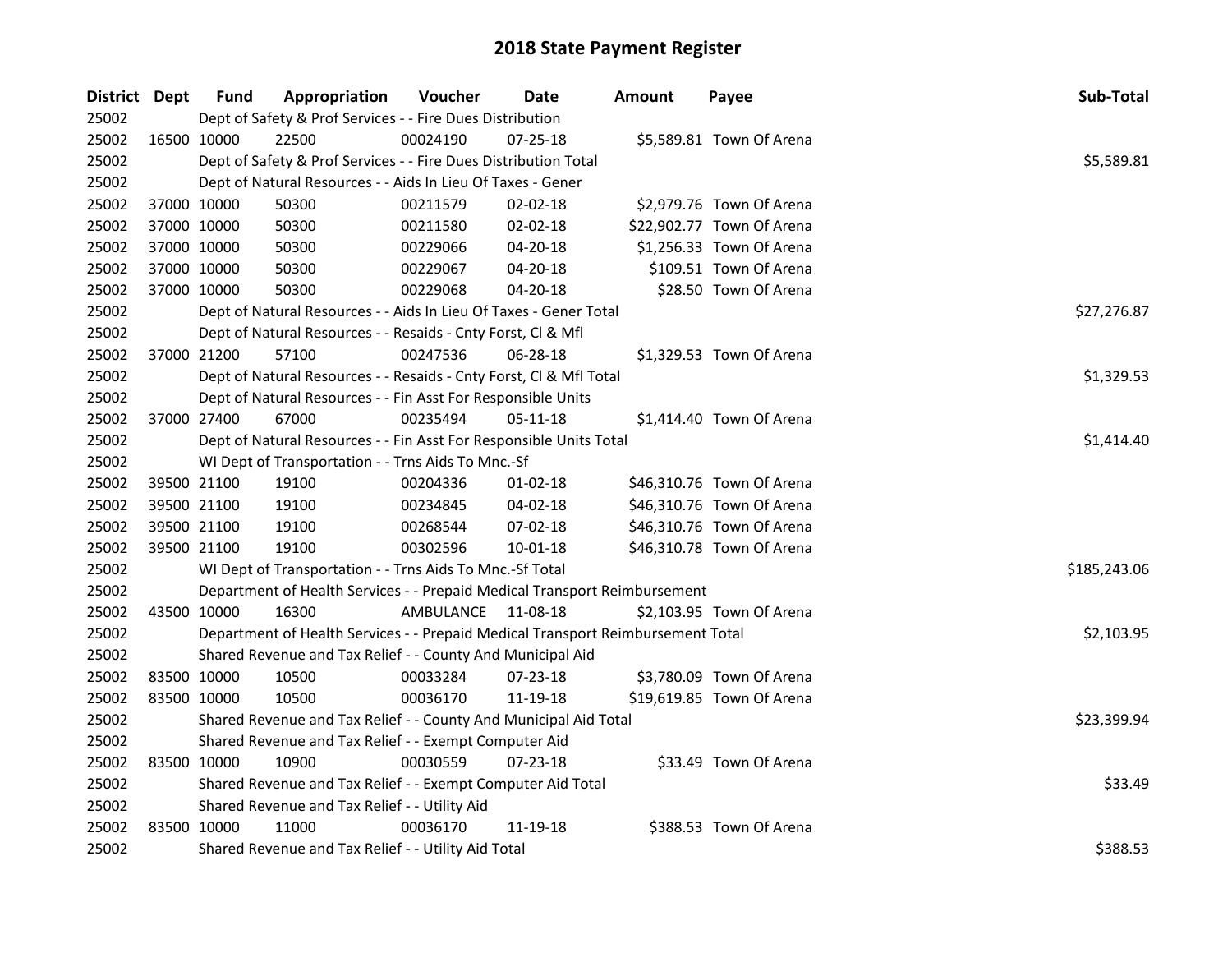| District Dept | Fund        | Appropriation                                                   | Voucher  | Date           | Amount | <b>Pavee</b>             | Sub-Total    |
|---------------|-------------|-----------------------------------------------------------------|----------|----------------|--------|--------------------------|--------------|
| 25002         |             | Shared Revenue and Tax Relief - - Lottery & Gaming Credit       |          |                |        |                          |              |
| 25002         | 83500 52100 | 36300                                                           | 00027405 | $03 - 26 - 18$ |        | \$1,670.28 Town Of Arena |              |
| 25002         |             | Shared Revenue and Tax Relief - - Lottery & Gaming Credit Total |          |                |        |                          | \$1,670.28   |
| 25002 Total   |             |                                                                 |          |                |        |                          | \$248,449.86 |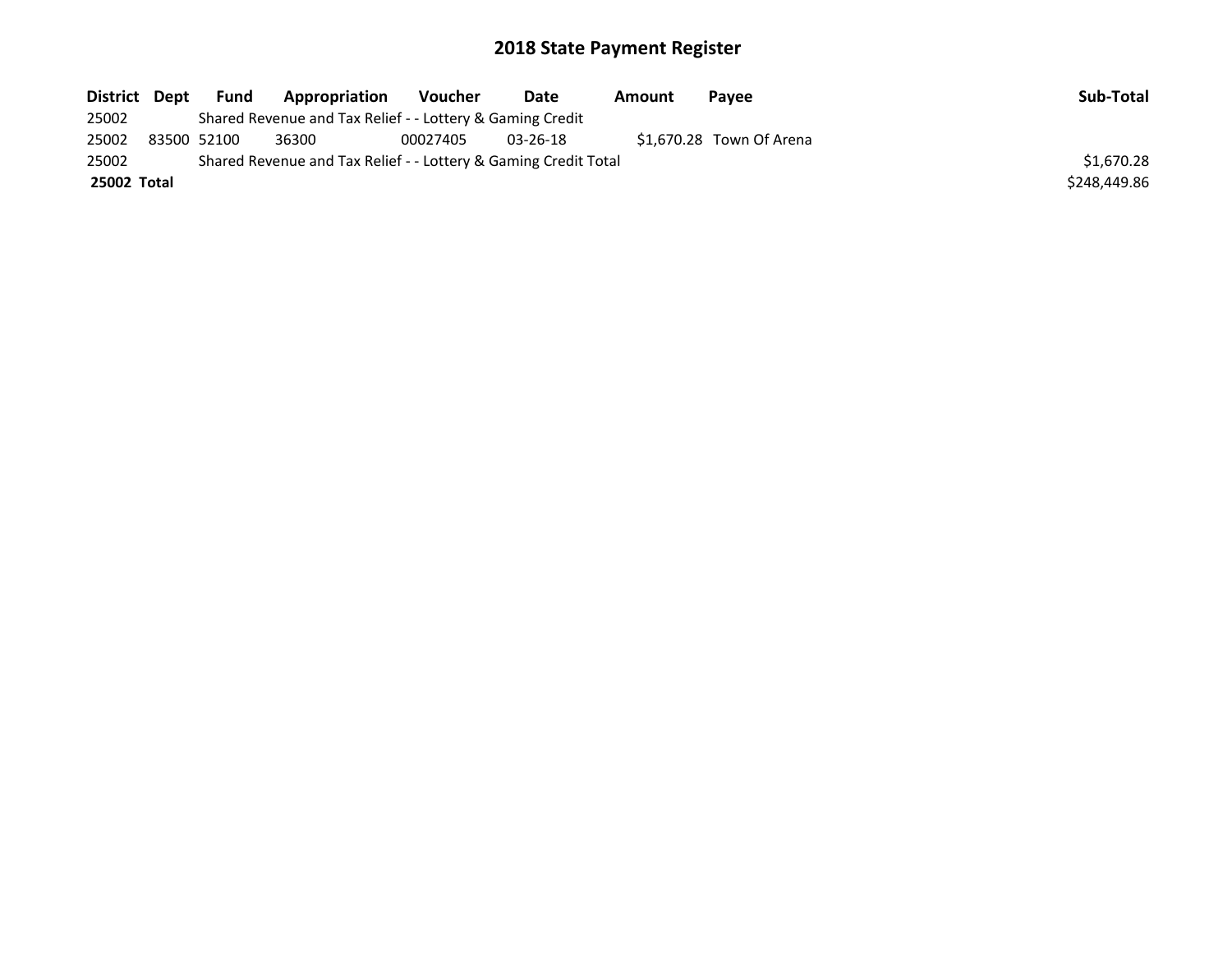| District Dept |             | <b>Fund</b> | Appropriation                                                      | Voucher    | Date           | <b>Amount</b> | Payee                       | Sub-Total    |
|---------------|-------------|-------------|--------------------------------------------------------------------|------------|----------------|---------------|-----------------------------|--------------|
| 25004         |             |             | Dept of Safety & Prof Services - - Fire Dues Distribution          |            |                |               |                             |              |
| 25004         | 16500 10000 |             | 22500                                                              | 00024191   | 07-24-18       |               | \$4,675.26 Town Of Brigham  |              |
| 25004         |             |             | Dept of Safety & Prof Services - - Fire Dues Distribution Total    |            |                |               |                             | \$4,675.26   |
| 25004         |             |             | Dept of Natural Resources - - Aids In Lieu Of Taxes - Gener        |            |                |               |                             |              |
| 25004         |             | 37000 10000 | 50300                                                              | 00211893   | 02-02-18       |               | \$5,845.14 Town Of Brigham  |              |
| 25004         |             | 37000 10000 | 50300                                                              | 00230382   | 04-20-18       |               | \$535.08 Town Of Brigham    |              |
| 25004         |             | 37000 10000 | 50300                                                              | 00230384   | 04-20-18       |               | \$505.68 Town Of Brigham    |              |
| 25004         |             |             | Dept of Natural Resources - - Aids In Lieu Of Taxes - Gener Total  |            |                |               |                             | \$6,885.90   |
| 25004         |             |             | Dept of Natural Resources - - Resaids - Cnty Forst, Cl & Mfl       |            |                |               |                             |              |
| 25004         |             | 37000 21200 | 57100                                                              | 00247537   | 06-28-18       |               | \$1,024.54 Town Of Brigham  |              |
| 25004         |             |             | Dept of Natural Resources - - Resaids - Cnty Forst, Cl & Mfl Total | \$1,024.54 |                |               |                             |              |
| 25004         |             |             | Dept of Natural Resources - - Aids In Lieu Of Taxes - Sum S        |            |                |               |                             |              |
| 25004         |             | 37000 21200 | 57900                                                              | 00230383   | 04-20-18       |               | \$654.87 Town Of Brigham    |              |
| 25004         |             | 37000 21200 | 57900                                                              | 00230385   | 04-20-18       |               | \$19.88 Town Of Brigham     |              |
| 25004         |             |             | Dept of Natural Resources - - Aids In Lieu Of Taxes - Sum S Total  |            |                |               |                             | \$674.75     |
| 25004         |             |             | Dept of Natural Resources - - Fin Asst For Responsible Units       |            |                |               |                             |              |
| 25004         |             | 37000 27400 | 67000                                                              | 00235874   | 05-11-18       |               | \$4,357.39 Town Of Brigham  |              |
| 25004         |             |             | Dept of Natural Resources - - Fin Asst For Responsible Units Total |            |                |               |                             | \$4,357.39   |
| 25004         |             |             | WI Dept of Transportation - - Trns Aids To Mnc.-Sf                 |            |                |               |                             |              |
| 25004         |             | 39500 21100 | 19100                                                              | 00204337   | $01-02-18$     |               | \$34,515.07 Town Of Brigham |              |
| 25004         |             | 39500 21100 | 19100                                                              | 00234846   | 04-02-18       |               | \$34,515.07 Town Of Brigham |              |
| 25004         |             | 39500 21100 | 19100                                                              | 00268545   | 07-02-18       |               | \$34,515.07 Town Of Brigham |              |
| 25004         |             | 39500 21100 | 19100                                                              | 00302597   | $10 - 01 - 18$ |               | \$34,515.10 Town Of Brigham |              |
| 25004         |             |             | WI Dept of Transportation - - Trns Aids To Mnc.-Sf Total           |            |                |               |                             | \$138,060.31 |
| 25004         |             |             | Department of Revenue - - Payments For Municipal Svcs              |            |                |               |                             |              |
| 25004         |             | 56600 10000 | 50100                                                              | 00026784   | 01-31-18       |               | \$926.39 Town Of Brigham    |              |
| 25004         |             |             | Department of Revenue - - Payments For Municipal Svcs Total        |            |                |               |                             | \$926.39     |
| 25004         |             |             | Shared Revenue and Tax Relief - - County And Municipal Aid         |            |                |               |                             |              |
| 25004         |             | 83500 10000 | 10500                                                              | 00033285   | 07-23-18       |               | \$2,424.44 Town Of Brigham  |              |
| 25004         |             | 83500 10000 | 10500                                                              | 00036171   | 11-19-18       |               | \$13,738.51 Town Of Brigham |              |
| 25004         |             |             | Shared Revenue and Tax Relief - - County And Municipal Aid Total   |            |                |               |                             | \$16,162.95  |
| 25004         |             |             | Shared Revenue and Tax Relief - - Exempt Computer Aid              |            |                |               |                             |              |
| 25004         |             | 83500 10000 | 10900                                                              | 00030560   | 07-23-18       |               | \$121.76 Town Of Brigham    |              |
| 25004         |             |             | Shared Revenue and Tax Relief - - Exempt Computer Aid Total        |            |                |               |                             | \$121.76     |
| 25004         |             |             | Shared Revenue and Tax Relief - - Utility Aid                      |            |                |               |                             |              |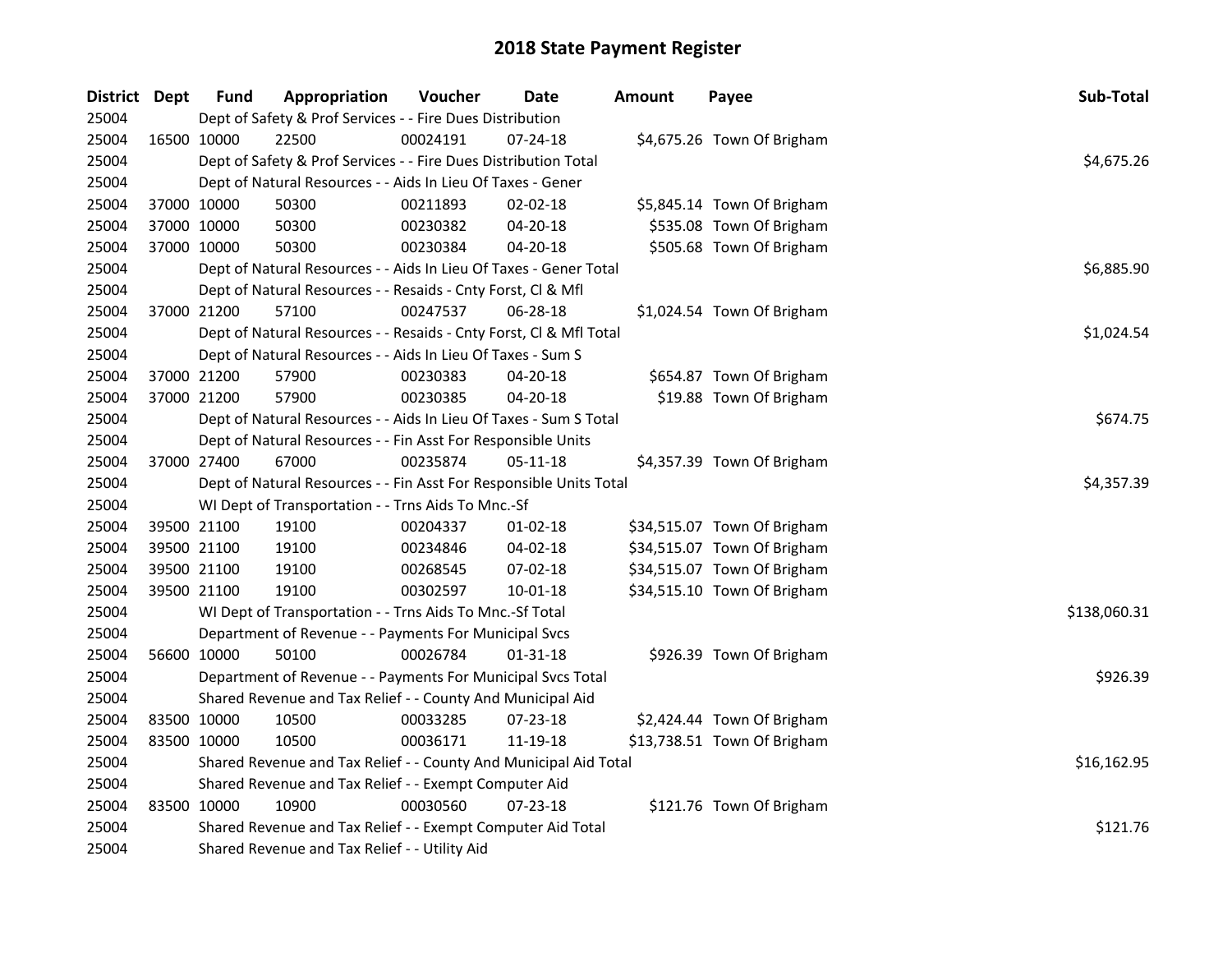| District Dept | Fund        | Appropriation                                       | <b>Voucher</b> | Date     | Amount | <b>Pavee</b>             | Sub-Total    |
|---------------|-------------|-----------------------------------------------------|----------------|----------|--------|--------------------------|--------------|
| 25004         | 83500 10000 | 11000                                               | 00033285       | 07-23-18 |        | \$87.08 Town Of Brigham  |              |
| 25004         | 83500 10000 | 11000                                               | 00036171       | 11-19-18 |        | \$190.44 Town Of Brigham |              |
| 25004         |             | Shared Revenue and Tax Relief - - Utility Aid Total |                |          |        |                          | \$277.52     |
| 25004 Total   |             |                                                     |                |          |        |                          | \$173,166.77 |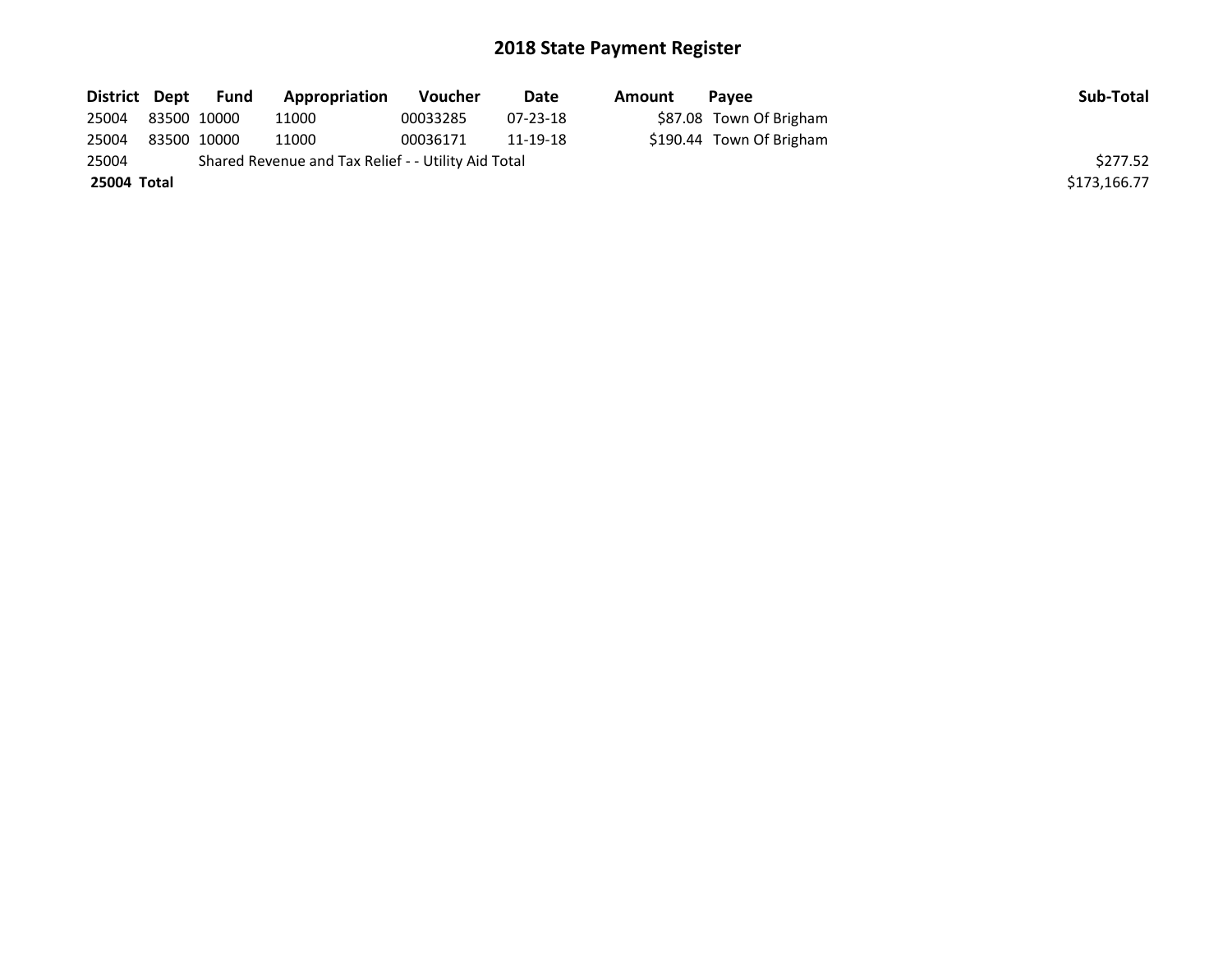| District Dept | <b>Fund</b> | Appropriation                                                      | Voucher  | <b>Date</b>    | <b>Amount</b> | Payee                     | Sub-Total   |
|---------------|-------------|--------------------------------------------------------------------|----------|----------------|---------------|---------------------------|-------------|
| 25006         |             | Dept of Safety & Prof Services - - Fire Dues Distribution          |          |                |               |                           |             |
| 25006         | 16500 10000 | 22500                                                              | 00021117 | 07-19-18       |               | \$1,518.58 Town Of Clyde  |             |
| 25006         |             | Dept of Safety & Prof Services - - Fire Dues Distribution Total    |          |                |               |                           | \$1,518.58  |
| 25006         |             | Dept of Natural Resources - - Aids In Lieu Of Taxes - Gener        |          |                |               |                           |             |
| 25006         | 37000 10000 | 50300                                                              | 00211894 | $02 - 01 - 18$ |               | \$14,627.47 Town Of Clyde |             |
| 25006         | 37000 10000 | 50300                                                              | 00211895 | $02 - 01 - 18$ |               | \$630.26 Town Of Clyde    |             |
| 25006         | 37000 10000 | 50300                                                              | 00211896 | 02-01-18       |               | \$11,592.92 Town Of Clyde |             |
| 25006         | 37000 10000 | 50300                                                              | 00230400 | 04-20-18       |               | \$209.04 Town Of Clyde    |             |
| 25006         |             | Dept of Natural Resources - - Aids In Lieu Of Taxes - Gener Total  |          |                |               |                           | \$27,059.69 |
| 25006         |             | Dept of Natural Resources - - Resaids - Cnty Forst, Cl & Mfl       |          |                |               |                           |             |
| 25006         | 37000 21200 | 57100                                                              | 00247538 | 06-28-18       |               | \$877.83 Town Of Clyde    |             |
| 25006         |             | Dept of Natural Resources - - Resaids - Cnty Forst, Cl & Mfl Total |          |                |               |                           | \$877.83    |
| 25006         |             | Dept of Natural Resources - - Aids In Lieu Of Taxes - Sum S        |          |                |               |                           |             |
| 25006         | 37000 21200 | 57900                                                              | 00230399 | 04-20-18       |               | \$20.75 Town Of Clyde     |             |
| 25006         |             | Dept of Natural Resources - - Aids In Lieu Of Taxes - Sum S Total  |          |                |               |                           | \$20.75     |
| 25006         |             | Dept of Natural Resources - - Fin Asst For Responsible Units       |          |                |               |                           |             |
| 25006         | 37000 27400 | 67000                                                              | 00235948 | 05-11-18       |               | \$804.35 Town Of Clyde    |             |
| 25006         |             | Dept of Natural Resources - - Fin Asst For Responsible Units Total |          |                |               |                           | \$804.35    |
| 25006         |             | WI Dept of Transportation - - Trns Aids To Mnc.-Sf                 |          |                |               |                           |             |
| 25006         | 39500 21100 | 19100                                                              | 00204338 | $01 - 02 - 18$ |               | \$17,051.48 Town Of Clyde |             |
| 25006         | 39500 21100 | 19100                                                              | 00234847 | 04-02-18       |               | \$17,051.48 Town Of Clyde |             |
| 25006         | 39500 21100 | 19100                                                              | 00268546 | 07-02-18       |               | \$17,051.48 Town Of Clyde |             |
| 25006         | 39500 21100 | 19100                                                              | 00302598 | $10 - 01 - 18$ |               | \$17,051.51 Town Of Clyde |             |
| 25006         |             | WI Dept of Transportation - - Trns Aids To Mnc.-Sf Total           |          |                |               |                           | \$68,205.95 |
| 25006         |             | WI Dept of Transportation - - Loc Rd Imp Prg St Fd                 |          |                |               |                           |             |
| 25006         | 39500 21100 | 27800                                                              | 00335137 | 12-27-18       |               | \$6,090.68 Town Of Clyde  |             |
| 25006         | 39500 21100 | 27800                                                              | 00335139 | 12-27-18       |               | \$25,409.33 Town Of Clyde |             |
| 25006         |             | WI Dept of Transportation - - Loc Rd Imp Prg St Fd Total           |          |                |               |                           | \$31,500.01 |
| 25006         |             | WI Dept of Transportation - - Hwy Mgmt & Opers Sf                  |          |                |               |                           |             |
| 25006         | 39500 21100 | 36500                                                              | 00233774 | 03-23-18       |               | \$500.00 Town Of Clyde    |             |
| 25006         | 39500 21100 | 36500                                                              | 00233775 | 03-23-18       |               | \$500.00 Town Of Clyde    |             |
| 25006         | 39500 21100 | 36500                                                              | 00294427 | 09-07-18       |               | \$450.00 Town Of Clyde    |             |
| 25006         |             | WI Dept of Transportation - - Hwy Mgmt & Opers Sf Total            |          |                |               |                           | \$1,450.00  |
| 25006         |             | Shared Revenue and Tax Relief - - County And Municipal Aid         |          |                |               |                           |             |
| 25006         | 83500 10000 | 10500                                                              | 00033286 | 07-23-18       |               | \$1,552.84 Town Of Clyde  |             |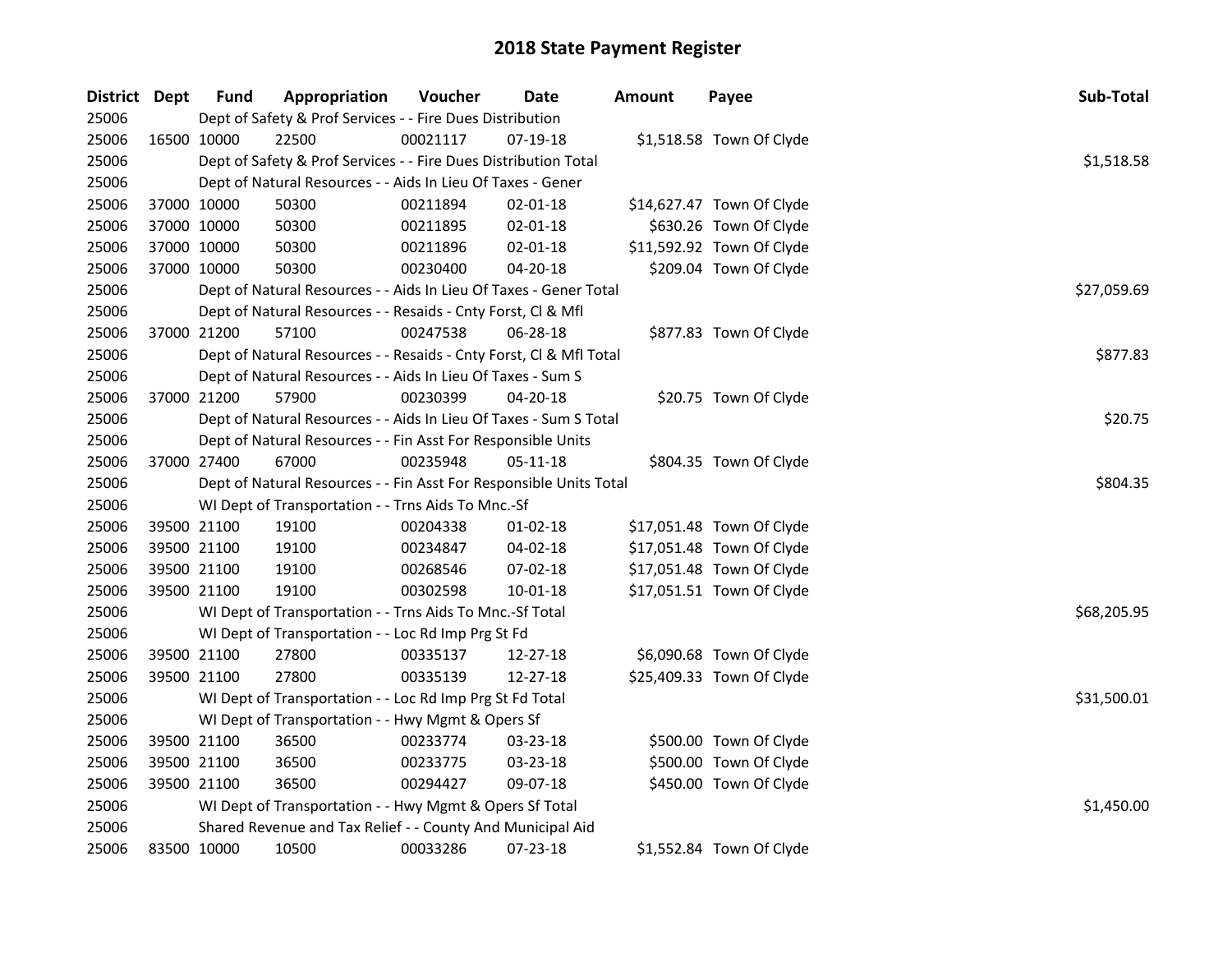| District Dept | Fund        | Appropriation                                                    | Voucher  | Date           | Amount | Pavee                    | Sub-Total    |
|---------------|-------------|------------------------------------------------------------------|----------|----------------|--------|--------------------------|--------------|
| 25006         | 83500 10000 | 10500                                                            | 00036172 | 11-19-18       |        | \$8,799.45 Town Of Clyde |              |
| 25006         |             | Shared Revenue and Tax Relief - - County And Municipal Aid Total |          |                |        |                          | \$10,352.29  |
| 25006         |             | Shared Revenue and Tax Relief - - Exempt Computer Aid            |          |                |        |                          |              |
| 25006         | 83500 10000 | 10900                                                            | 00030561 | $07 - 23 - 18$ |        | \$4.06 Town Of Clyde     |              |
| 25006         |             | Shared Revenue and Tax Relief - - Exempt Computer Aid Total      |          |                |        |                          | \$4.06       |
| 25006 Total   |             |                                                                  |          |                |        |                          | \$141,793.51 |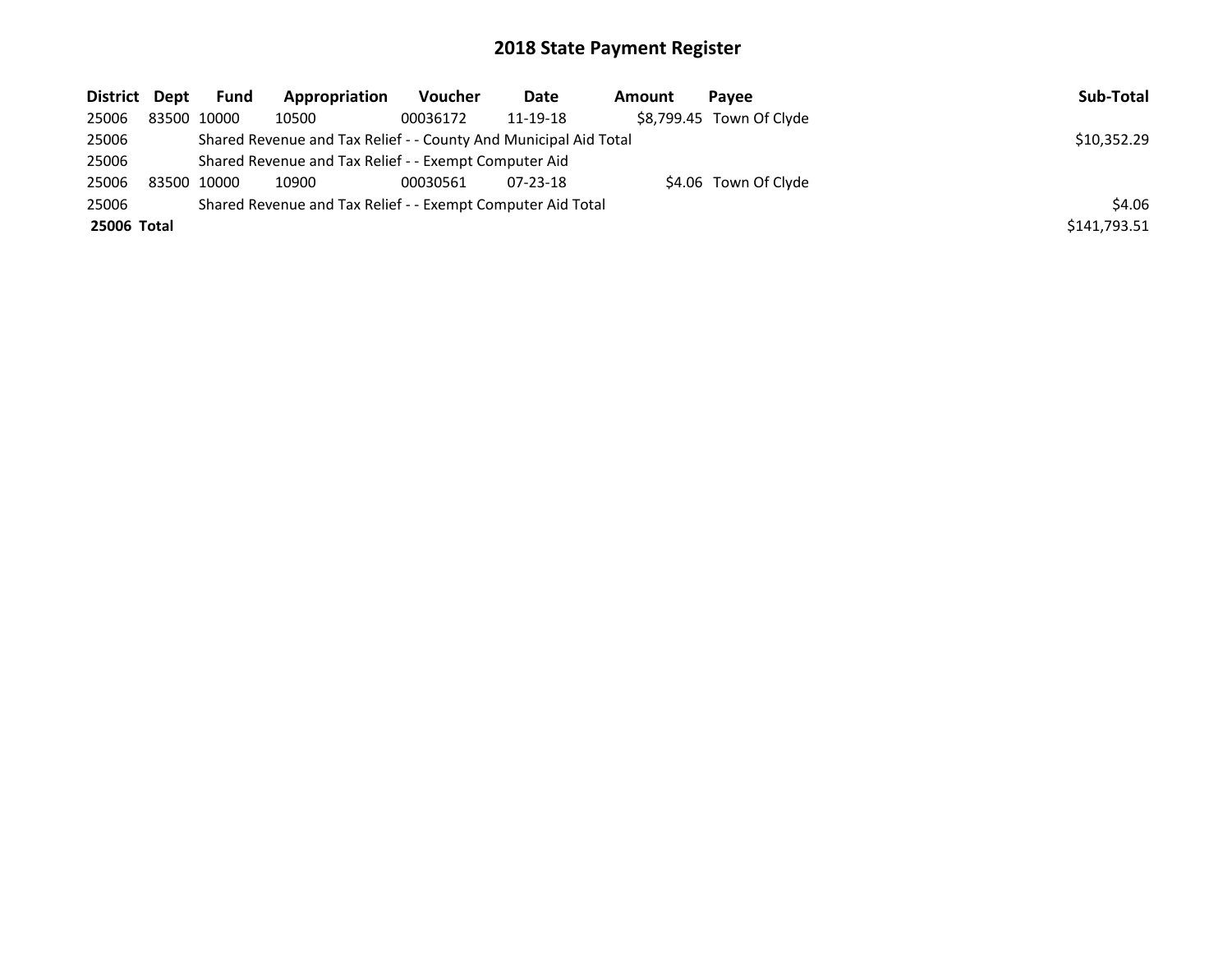| District Dept |             | <b>Fund</b> | Appropriation                                                          | Voucher    | <b>Date</b>    | <b>Amount</b> | Payee                          | Sub-Total    |
|---------------|-------------|-------------|------------------------------------------------------------------------|------------|----------------|---------------|--------------------------------|--------------|
| 25008         |             |             | Dept of Safety & Prof Services - - Fire Dues Distribution              |            |                |               |                                |              |
| 25008         | 16500 10000 |             | 22500                                                                  | 00024192   | 07-25-18       |               | \$7,577.68 Town Of Dodgeville  |              |
| 25008         |             |             | Dept of Safety & Prof Services - - Fire Dues Distribution Total        |            |                |               |                                | \$7,577.68   |
| 25008         |             |             | Dept of Natural Resources - - Aids In Lieu Of Taxes - Gener            |            |                |               |                                |              |
| 25008         | 37000 10000 |             | 50300                                                                  | 00211761   | 02-02-18       |               | \$2,164.77 Town Of Dodgeville  |              |
| 25008         | 37000 10000 |             | 50300                                                                  | 00211762   | 02-02-18       |               | \$12,048.26 Town Of Dodgeville |              |
| 25008         | 37000 10000 |             | 50300                                                                  | 00229937   | $04 - 20 - 18$ |               | \$3,335.99 Town Of Dodgeville  |              |
| 25008         |             |             | Dept of Natural Resources - - Aids In Lieu Of Taxes - Gener Total      |            |                |               |                                | \$17,549.02  |
| 25008         |             |             | Dept of Natural Resources - - Resaids - Cnty Forst, Cl & Mfl           |            |                |               |                                |              |
| 25008         | 37000 21200 |             | 57100                                                                  | 00247539   | 06-28-18       |               | \$1,313.88 Town Of Dodgeville  |              |
| 25008         |             |             | Dept of Natural Resources - - Resaids - Cnty Forst, Cl & Mfl Total     |            |                |               |                                | \$1,313.88   |
| 25008         |             |             | Dept of Natural Resources - - Aids In Lieu Of Taxes - Sum S            |            |                |               |                                |              |
| 25008         | 37000 21200 |             | 57900                                                                  | 00229938   | 04-20-18       |               | \$1,077.76 Town Of Dodgeville  |              |
| 25008         |             |             | Dept of Natural Resources - - Aids In Lieu Of Taxes - Sum S Total      |            |                |               |                                | \$1,077.76   |
| 25008         |             |             | Dept of Natural Resources - - Fin Asst For Responsible Units           |            |                |               |                                |              |
| 25008         | 37000 27400 |             | 67000                                                                  | 00235857   | 05-11-18       |               | \$2,511.33 Town Of Dodgeville  |              |
| 25008         |             |             | Dept of Natural Resources - - Fin Asst For Responsible Units Total     | \$2,511.33 |                |               |                                |              |
| 25008         |             |             | WI Dept of Transportation - - Trns Aids To Mnc.-Sf                     |            |                |               |                                |              |
| 25008         | 39500 21100 |             | 19100                                                                  | 00204339   | $01-02-18$     |               | \$42,416.69 Town Of Dodgeville |              |
| 25008         | 39500 21100 |             | 19100                                                                  | 00234848   | 04-02-18       |               | \$42,416.69 Town Of Dodgeville |              |
| 25008         | 39500 21100 |             | 19100                                                                  | 00268547   | 07-02-18       |               | \$42,416.69 Town Of Dodgeville |              |
| 25008         | 39500 21100 |             | 19100                                                                  | 00302599   | 10-01-18       |               | \$42,416.71 Town Of Dodgeville |              |
| 25008         |             |             | WI Dept of Transportation - - Trns Aids To Mnc.-Sf Total               |            |                |               |                                | \$169,666.78 |
| 25008         |             |             | WI Dept of Transportation - - Loc Rd Imp Prg St Fd                     |            |                |               |                                |              |
| 25008         | 39500 21100 |             | 27800                                                                  | 00334872   | 12-26-18       |               | \$36,572.50 Town Of Dodgeville |              |
| 25008         |             |             | WI Dept of Transportation - - Loc Rd Imp Prg St Fd Total               |            |                |               |                                | \$36,572.50  |
| 25008         |             |             | Department of Military Affairs - - Disaster Recovery Aid               |            |                |               |                                |              |
| 25008         | 46500 10000 |             | 30500                                                                  | 00044687   | 06-14-18       |               | \$682.82 Town Of Dodgeville    |              |
| 25008         |             |             | Department of Military Affairs - - Disaster Recovery Aid Total         |            |                |               |                                | \$682.82     |
| 25008         |             |             | Department of Military Affairs - - Federal Aid, Local Assistance       |            |                |               |                                |              |
| 25008         | 46500 10000 |             | 34200                                                                  | 00041397   | 04-06-18       |               | \$4,096.94 Town Of Dodgeville  |              |
| 25008         |             |             | Department of Military Affairs - - Federal Aid, Local Assistance Total |            |                |               |                                | \$4,096.94   |
| 25008         |             |             | Department of Revenue - - Payments For Municipal Svcs                  |            |                |               |                                |              |
| 25008         | 56600 10000 |             | 50100                                                                  | 00026785   | $01-31-18$     |               | \$730.71 Town Of Dodgeville    |              |
| 25008         |             |             | Department of Revenue - - Payments For Municipal Svcs Total            |            |                |               |                                | \$730.71     |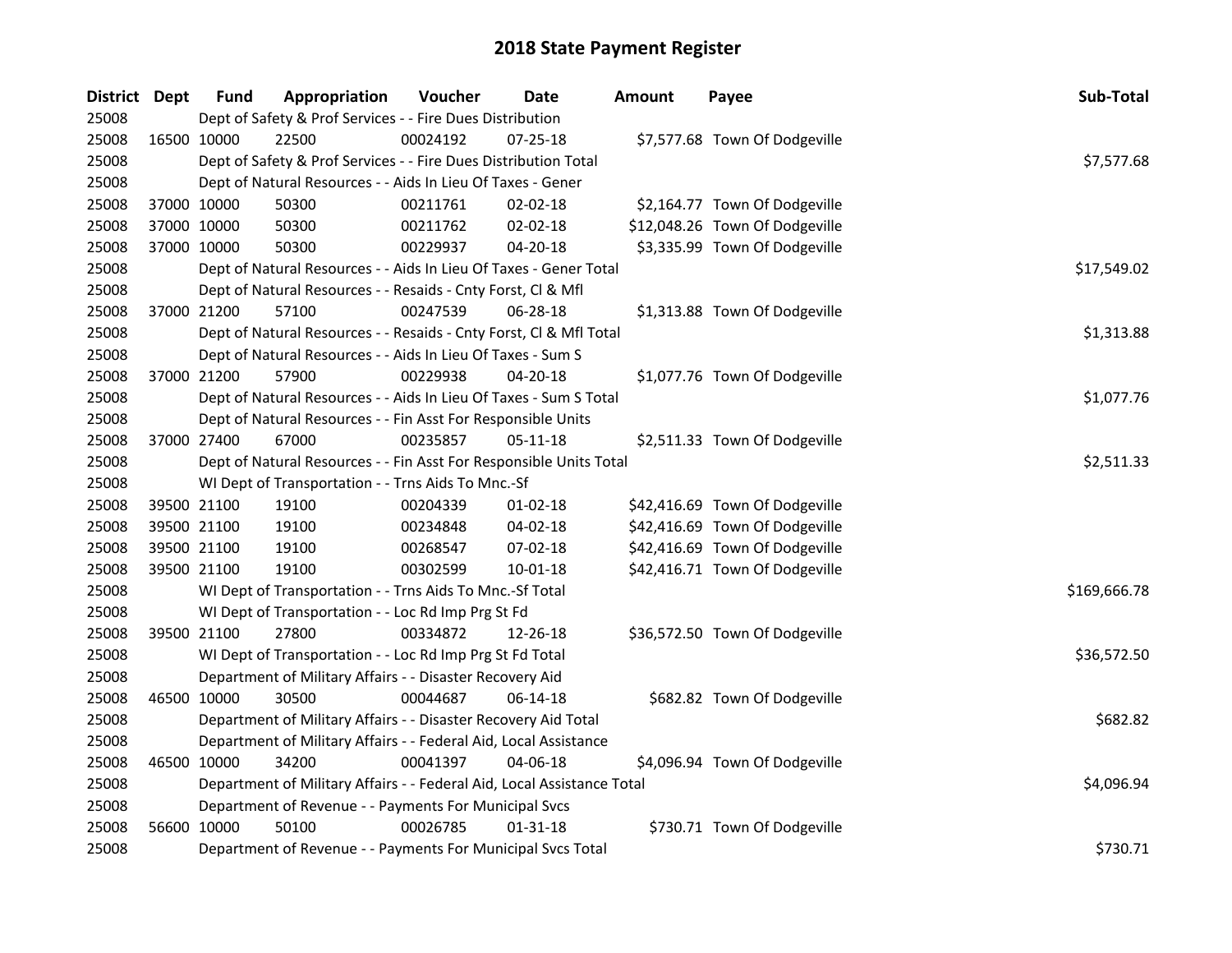| District Dept      |             | Fund                                                             | Appropriation                                               | <b>Voucher</b> | Date           | <b>Amount</b> | Payee                          | Sub-Total    |
|--------------------|-------------|------------------------------------------------------------------|-------------------------------------------------------------|----------------|----------------|---------------|--------------------------------|--------------|
| 25008              |             |                                                                  | Shared Revenue and Tax Relief - - County And Municipal Aid  |                |                |               |                                |              |
| 25008              |             | 83500 10000                                                      | 10500                                                       | 00033287       | $07 - 23 - 18$ |               | \$3,876.46 Town Of Dodgeville  |              |
| 25008              | 83500 10000 |                                                                  | 10500                                                       | 00036173       | 11-19-18       |               | \$21,966.62 Town Of Dodgeville |              |
| 25008              |             | Shared Revenue and Tax Relief - - County And Municipal Aid Total | \$25,843.08                                                 |                |                |               |                                |              |
| 25008              |             |                                                                  | Shared Revenue and Tax Relief - - Exempt Computer Aid       |                |                |               |                                |              |
| 25008              |             | 83500 10000                                                      | 10900                                                       | 00030562       | $07 - 23 - 18$ |               | \$433.28 Town Of Dodgeville    |              |
| 25008              |             |                                                                  | Shared Revenue and Tax Relief - - Exempt Computer Aid Total |                |                |               |                                | \$433.28     |
| 25008              |             |                                                                  | Shared Revenue and Tax Relief - - Utility Aid               |                |                |               |                                |              |
| 25008              | 83500 10000 |                                                                  | 11000                                                       | 00033287       | $07 - 23 - 18$ |               | \$292.80 Town Of Dodgeville    |              |
| 25008              |             | 83500 10000                                                      | 11000                                                       | 00036173       | 11-19-18       |               | \$1,314.58 Town Of Dodgeville  |              |
| 25008              |             | Shared Revenue and Tax Relief - - Utility Aid Total              | \$1,607.38                                                  |                |                |               |                                |              |
| <b>25008 Total</b> |             |                                                                  |                                                             |                |                |               |                                | \$269,663.16 |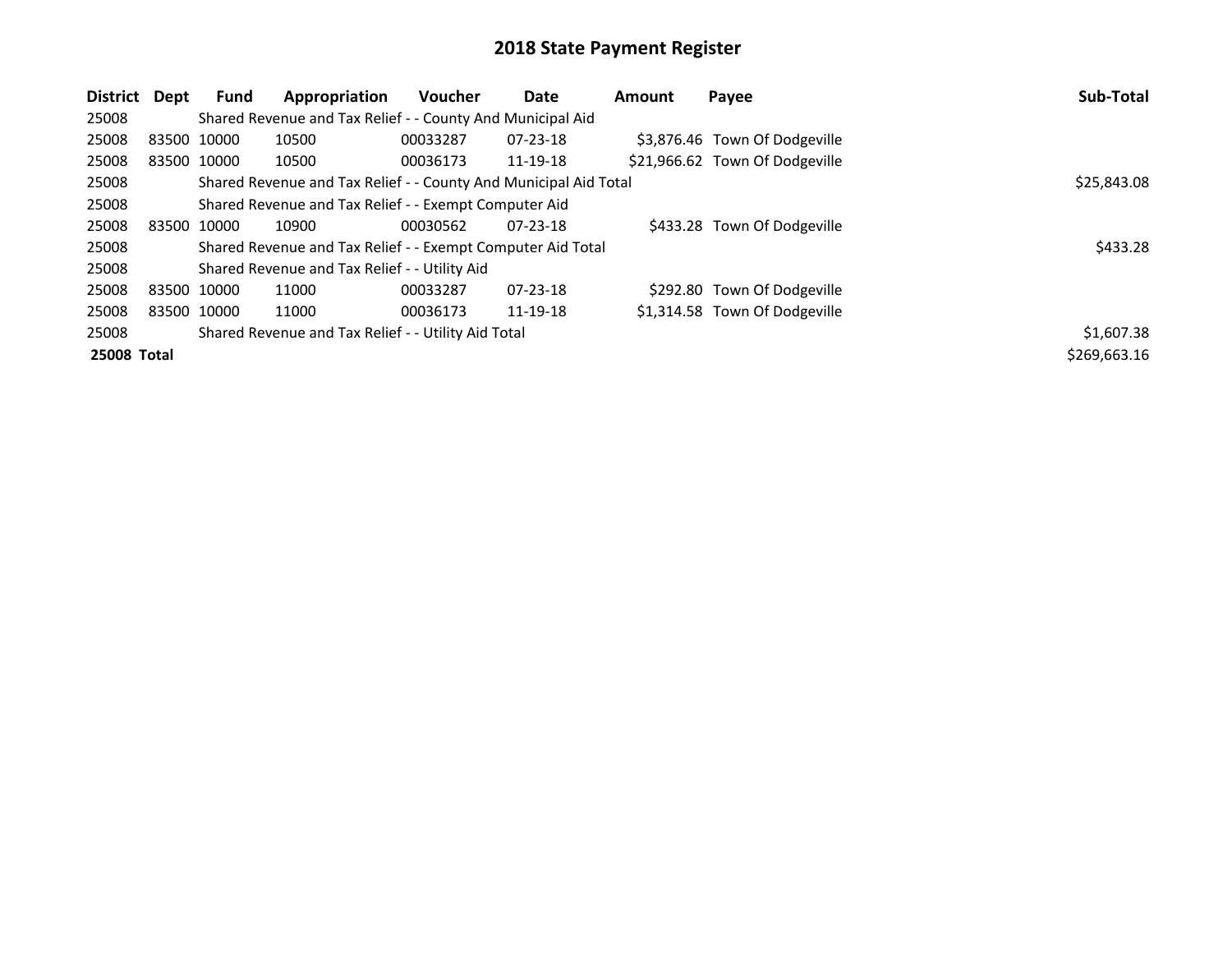| District Dept |             | <b>Fund</b> | Appropriation                                                          | Voucher  | Date           | <b>Amount</b> | Payee                    | Sub-Total   |
|---------------|-------------|-------------|------------------------------------------------------------------------|----------|----------------|---------------|--------------------------|-------------|
| 25010         |             |             | Dept of Safety & Prof Services - - Fire Dues Distribution              |          |                |               |                          |             |
| 25010         | 16500 10000 |             | 22500                                                                  | 00024193 | $07 - 25 - 18$ |               | \$1,299.63 Town Of Eden  |             |
| 25010         |             |             | Dept of Safety & Prof Services - - Fire Dues Distribution Total        |          |                |               |                          | \$1,299.63  |
| 25010         |             |             | Dept of Natural Resources - - Aids In Lieu Of Taxes - Gener            |          |                |               |                          |             |
| 25010         | 37000 10000 |             | 50300                                                                  | 00230405 | 04-20-18       |               | \$124.38 Town Of Eden    |             |
| 25010         |             |             | Dept of Natural Resources - - Aids In Lieu Of Taxes - Gener Total      |          |                |               |                          | \$124.38    |
| 25010         |             |             | Dept of Natural Resources - - Resaids - Cnty Forst, CI & Mfl           |          |                |               |                          |             |
| 25010         |             | 37000 21200 | 57100                                                                  | 00247540 | 06-28-18       |               | \$258.56 Town Of Eden    |             |
| 25010         |             |             | Dept of Natural Resources - - Resaids - Cnty Forst, Cl & Mfl Total     |          |                |               |                          | \$258.56    |
| 25010         |             |             | Dept of Natural Resources - - Aids In Lieu Of Taxes - Sum S            |          |                |               |                          |             |
| 25010         | 37000 21200 |             | 57900                                                                  | 00230406 | 04-20-18       |               | \$74.80 Town Of Eden     |             |
| 25010         | 37000 21200 |             | 57900                                                                  | 00230407 | 04-20-18       |               | \$822.90 Town Of Eden    |             |
| 25010         |             |             | Dept of Natural Resources - - Aids In Lieu Of Taxes - Sum S Total      |          |                |               |                          | \$897.70    |
| 25010         |             |             | Dept of Natural Resources - - Fin Asst For Responsible Units           |          |                |               |                          |             |
| 25010         | 37000 27400 |             | 67000                                                                  | 00235964 | 05-11-18       |               | \$789.73 Town Of Eden    |             |
| 25010         |             |             | Dept of Natural Resources - - Fin Asst For Responsible Units Total     | \$789.73 |                |               |                          |             |
| 25010         |             |             | WI Dept of Transportation - - Trns Aids To Mnc.-Sf                     |          |                |               |                          |             |
| 25010         | 39500 21100 |             | 19100                                                                  | 00204340 | $01 - 02 - 18$ |               | \$21,297.93 Town Of Eden |             |
| 25010         |             | 39500 21100 | 19100                                                                  | 00234849 | 04-02-18       |               | \$21,297.93 Town Of Eden |             |
| 25010         | 39500 21100 |             | 19100                                                                  | 00268548 | 07-02-18       |               | \$21,297.93 Town Of Eden |             |
| 25010         | 39500 21100 |             | 19100                                                                  | 00302600 | $10 - 01 - 18$ |               | \$21,297.95 Town Of Eden |             |
| 25010         |             |             | WI Dept of Transportation - - Trns Aids To Mnc.-Sf Total               |          |                |               |                          | \$85,191.74 |
| 25010         |             |             | Department of Military Affairs - - Disaster Recovery Aid               |          |                |               |                          |             |
| 25010         | 46500 10000 |             | 30500                                                                  | 00044691 | 06-14-18       |               | \$5,625.70 Town Of Eden  |             |
| 25010         |             |             | Department of Military Affairs - - Disaster Recovery Aid Total         |          |                |               |                          | \$5,625.70  |
| 25010         |             |             | Department of Military Affairs - - Federal Aid, Local Assistance       |          |                |               |                          |             |
| 25010         | 46500 10000 |             | 34200                                                                  | 00044691 | 06-14-18       |               | \$33,754.20 Town Of Eden |             |
| 25010         |             |             | Department of Military Affairs - - Federal Aid, Local Assistance Total |          |                |               |                          | \$33,754.20 |
| 25010         |             |             | Shared Revenue and Tax Relief - - County And Municipal Aid             |          |                |               |                          |             |
| 25010         | 83500 10000 |             | 10500                                                                  | 00033288 | 07-23-18       |               | \$1,983.50 Town Of Eden  |             |
| 25010         | 83500 10000 |             | 10500                                                                  | 00036174 | 11-19-18       |               | \$11,239.86 Town Of Eden |             |
| 25010         |             |             | Shared Revenue and Tax Relief - - County And Municipal Aid Total       |          |                |               |                          | \$13,223.36 |
| 25010         |             |             | Shared Revenue and Tax Relief - - Exempt Computer Aid                  |          |                |               |                          |             |
| 25010         | 83500 10000 |             | 10900                                                                  | 00030563 | $07 - 23 - 18$ |               | \$23.34 Town Of Eden     |             |
| 25010         |             |             | Shared Revenue and Tax Relief - - Exempt Computer Aid Total            |          |                |               |                          | \$23.34     |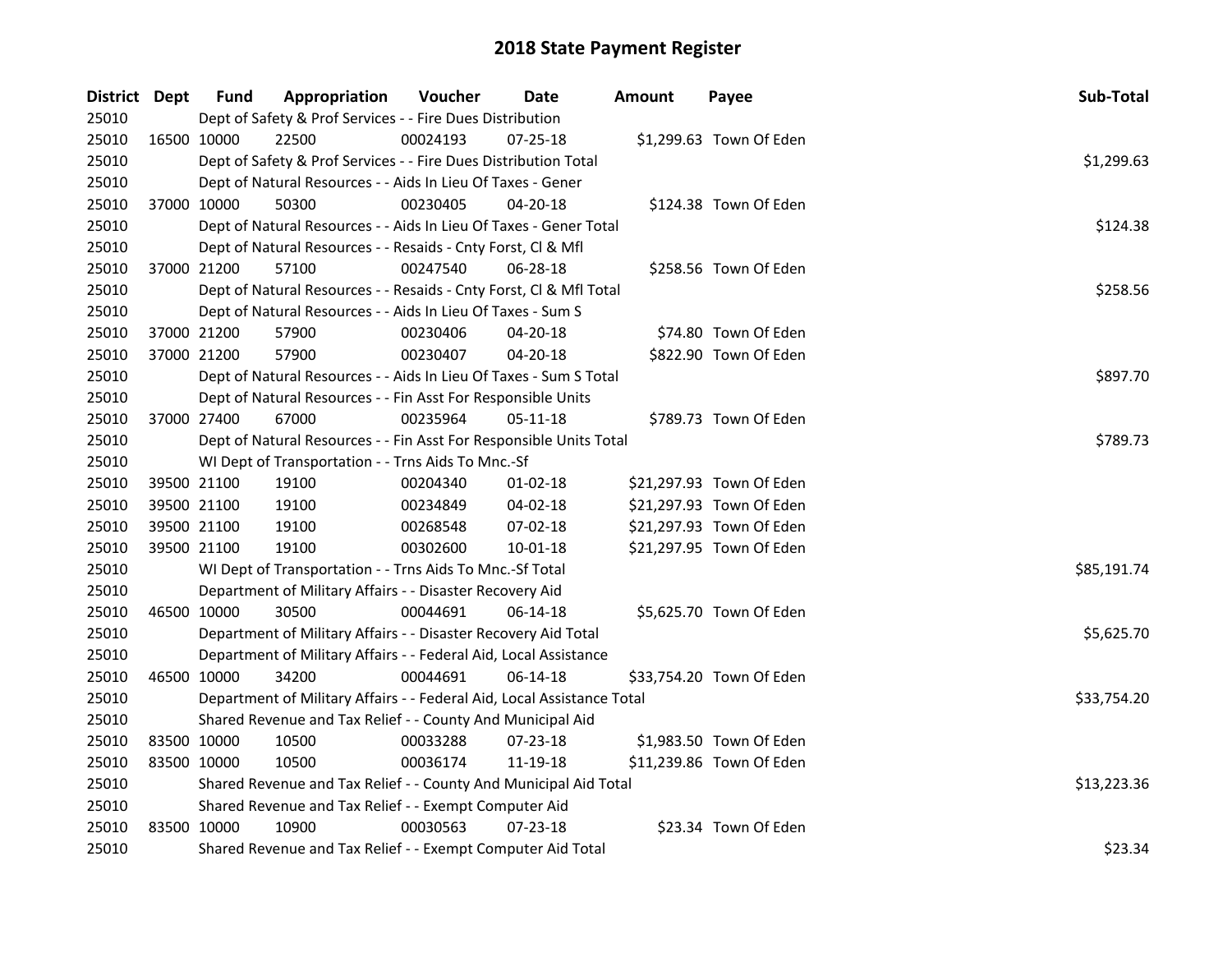| District Dept      | Fund        | Appropriation                                       | Voucher  | Date     | Amount | Pavee                    | Sub-Total    |
|--------------------|-------------|-----------------------------------------------------|----------|----------|--------|--------------------------|--------------|
| 25010              |             | Shared Revenue and Tax Relief - - Utility Aid       |          |          |        |                          |              |
| 25010              | 83500 10000 | 11000                                               | 00033288 | 07-23-18 |        | \$15,537.23 Town Of Eden |              |
| 25010              | 83500 10000 | 11000                                               | 00036174 | 11-19-18 |        | \$88,244.02 Town Of Eden |              |
| 25010              |             | Shared Revenue and Tax Relief - - Utility Aid Total |          |          |        |                          | \$103,781.25 |
| <b>25010 Total</b> |             |                                                     |          |          |        |                          | \$244.969.59 |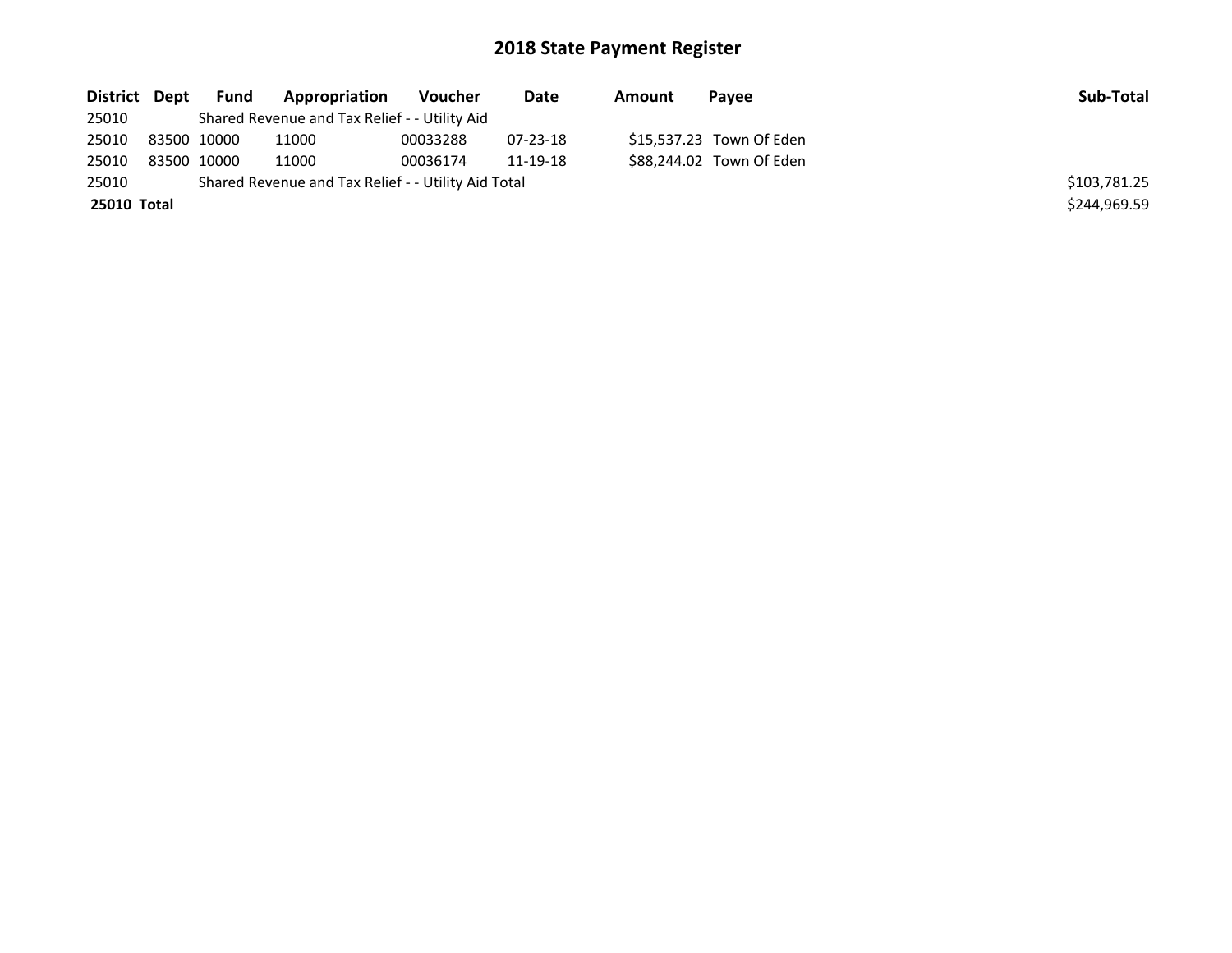| District Dept |             | <b>Fund</b> | Appropriation                                                      | Voucher    | Date           | <b>Amount</b> | Payee                        | Sub-Total    |
|---------------|-------------|-------------|--------------------------------------------------------------------|------------|----------------|---------------|------------------------------|--------------|
| 25012         |             |             | Dept of Safety & Prof Services - - Fire Dues Distribution          |            |                |               |                              |              |
| 25012         | 16500 10000 |             | 22500                                                              | 00024194   | $07 - 25 - 18$ |               | \$2,569.94 Town Of Highland  |              |
| 25012         |             |             | Dept of Safety & Prof Services - - Fire Dues Distribution Total    |            |                |               |                              | \$2,569.94   |
| 25012         |             |             | Dept of Natural Resources - - Aids In Lieu Of Taxes - Gener        |            |                |               |                              |              |
| 25012         |             | 37000 10000 | 50300                                                              | 00211899   | $02 - 02 - 18$ |               | \$5,548.37 Town Of Highland  |              |
| 25012         | 37000 10000 |             | 50300                                                              | 00230418   | 04-20-18       |               | \$142.11 Town Of Highland    |              |
| 25012         | 37000 10000 |             | 50300                                                              | 00230420   | 04-20-18       |               | \$367.52 Town Of Highland    |              |
| 25012         |             |             | Dept of Natural Resources - - Aids In Lieu Of Taxes - Gener Total  |            |                |               |                              | \$6,058.00   |
| 25012         |             |             | Dept of Natural Resources - - Resaids - Cnty Forst, Cl & Mfl       |            |                |               |                              |              |
| 25012         |             | 37000 21200 | 57100                                                              | 00247541   | 06-28-18       |               | \$832.59 Town Of Highland    |              |
| 25012         |             |             | Dept of Natural Resources - - Resaids - Cnty Forst, Cl & Mfl Total |            |                |               |                              | \$832.59     |
| 25012         |             |             | Dept of Natural Resources - - Aids In Lieu Of Taxes - Sum S        |            |                |               |                              |              |
| 25012         | 37000 21200 |             | 57900                                                              | 00230419   | 04-20-18       |               | \$635.32 Town Of Highland    |              |
| 25012         |             |             | Dept of Natural Resources - - Aids In Lieu Of Taxes - Sum S Total  |            |                |               |                              | \$635.32     |
| 25012         |             |             | Dept of Natural Resources - - Fin Asst For Responsible Units       |            |                |               |                              |              |
| 25012         |             | 37000 27400 | 67000                                                              | 00235472   | 05-11-18       |               | \$1,042.89 Town Of Highland  |              |
| 25012         |             |             | Dept of Natural Resources - - Fin Asst For Responsible Units Total | \$1,042.89 |                |               |                              |              |
| 25012         |             |             | WI Dept of Transportation - - Trns Aids To Mnc.-Sf                 |            |                |               |                              |              |
| 25012         |             | 39500 21100 | 19100                                                              | 00204341   | $01-02-18$     |               | \$42,440.58 Town Of Highland |              |
| 25012         | 39500 21100 |             | 19100                                                              | 00234850   | 04-02-18       |               | \$42,440.58 Town Of Highland |              |
| 25012         | 39500 21100 |             | 19100                                                              | 00268549   | 07-02-18       |               | \$42,440.58 Town Of Highland |              |
| 25012         |             | 39500 21100 | 19100                                                              | 00302601   | 10-01-18       |               | \$42,440.60 Town Of Highland |              |
| 25012         |             |             | WI Dept of Transportation - - Trns Aids To Mnc.-Sf Total           |            |                |               |                              | \$169,762.34 |
| 25012         |             |             | WI Dept of Transportation - - Loc Rd Imp Prg St Fd                 |            |                |               |                              |              |
| 25012         |             | 39500 21100 | 27800                                                              | 00333458   | 12-19-18       |               | \$24,500.00 Town Of Highland |              |
| 25012         |             |             | WI Dept of Transportation - - Loc Rd Imp Prg St Fd Total           |            |                |               |                              | \$24,500.00  |
| 25012         |             |             | Department of Revenue - - Payments For Municipal Svcs              |            |                |               |                              |              |
| 25012         | 56600 10000 |             | 50100                                                              | 00026786   | $01 - 31 - 18$ |               | \$230.48 Town Of Highland    |              |
| 25012         |             |             | Department of Revenue - - Payments For Municipal Svcs Total        |            |                |               |                              | \$230.48     |
| 25012         |             |             | Shared Revenue and Tax Relief - - County And Municipal Aid         |            |                |               |                              |              |
| 25012         | 83500 10000 |             | 10500                                                              | 00033289   | $07 - 23 - 18$ |               | \$2,862.00 Town Of Highland  |              |
| 25012         | 83500 10000 |             | 10500                                                              | 00036175   | 11-19-18       |               | \$16,217.98 Town Of Highland |              |
| 25012         |             |             | Shared Revenue and Tax Relief - - County And Municipal Aid Total   |            |                |               |                              | \$19,079.98  |
| 25012         |             |             | Shared Revenue and Tax Relief - - Exempt Computer Aid              |            |                |               |                              |              |
| 25012         | 83500 10000 |             | 10900                                                              | 00030564   | 07-23-18       |               | \$14.21 Town Of Highland     |              |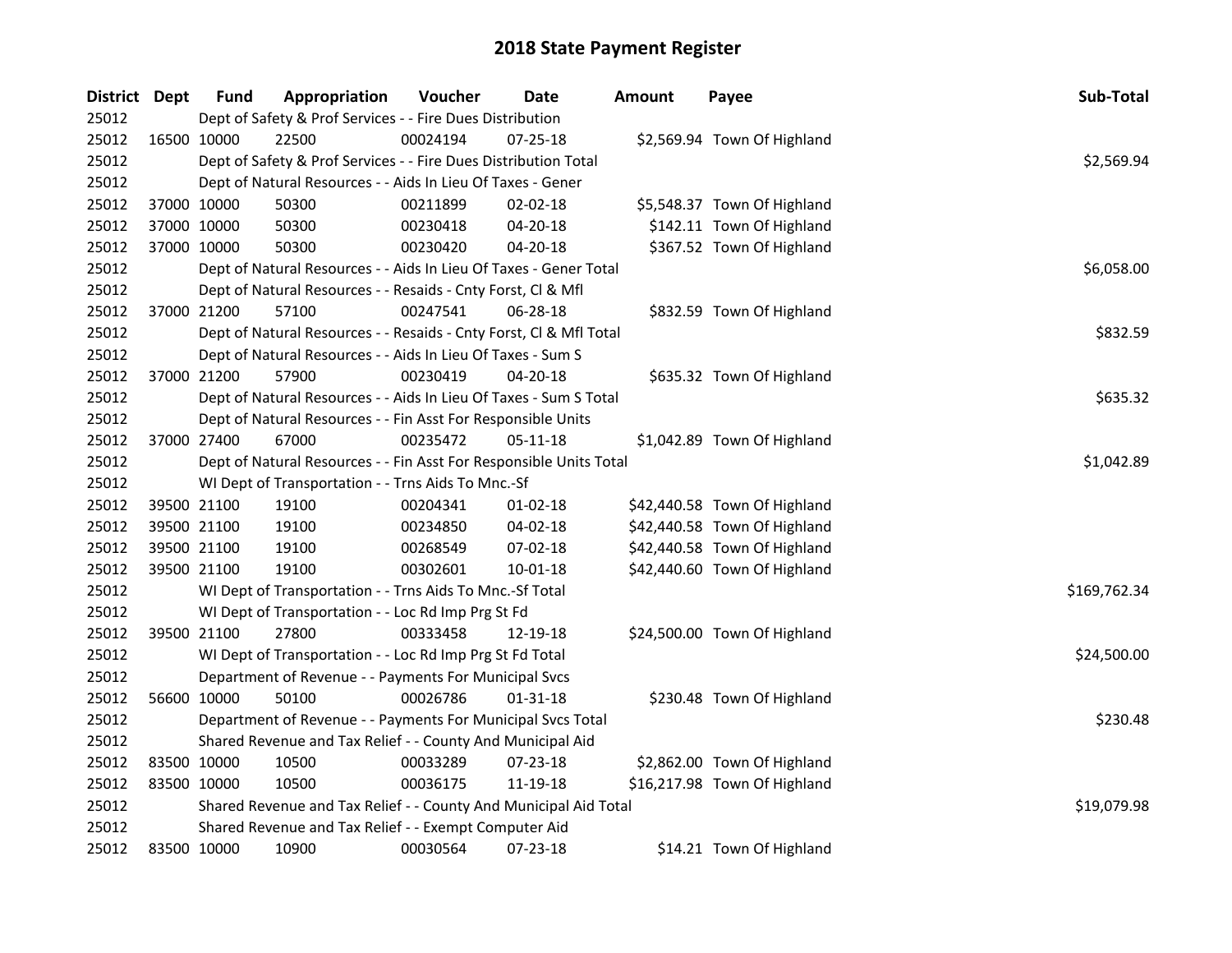| District Dept | Fund | <b>Appropriation</b>                                        | Voucher | Date | Amount | <b>Pavee</b> | Sub-Total    |
|---------------|------|-------------------------------------------------------------|---------|------|--------|--------------|--------------|
| 25012         |      | Shared Revenue and Tax Relief - - Exempt Computer Aid Total |         |      |        |              | \$14.21      |
| 25012 Total   |      |                                                             |         |      |        |              | \$224.725.75 |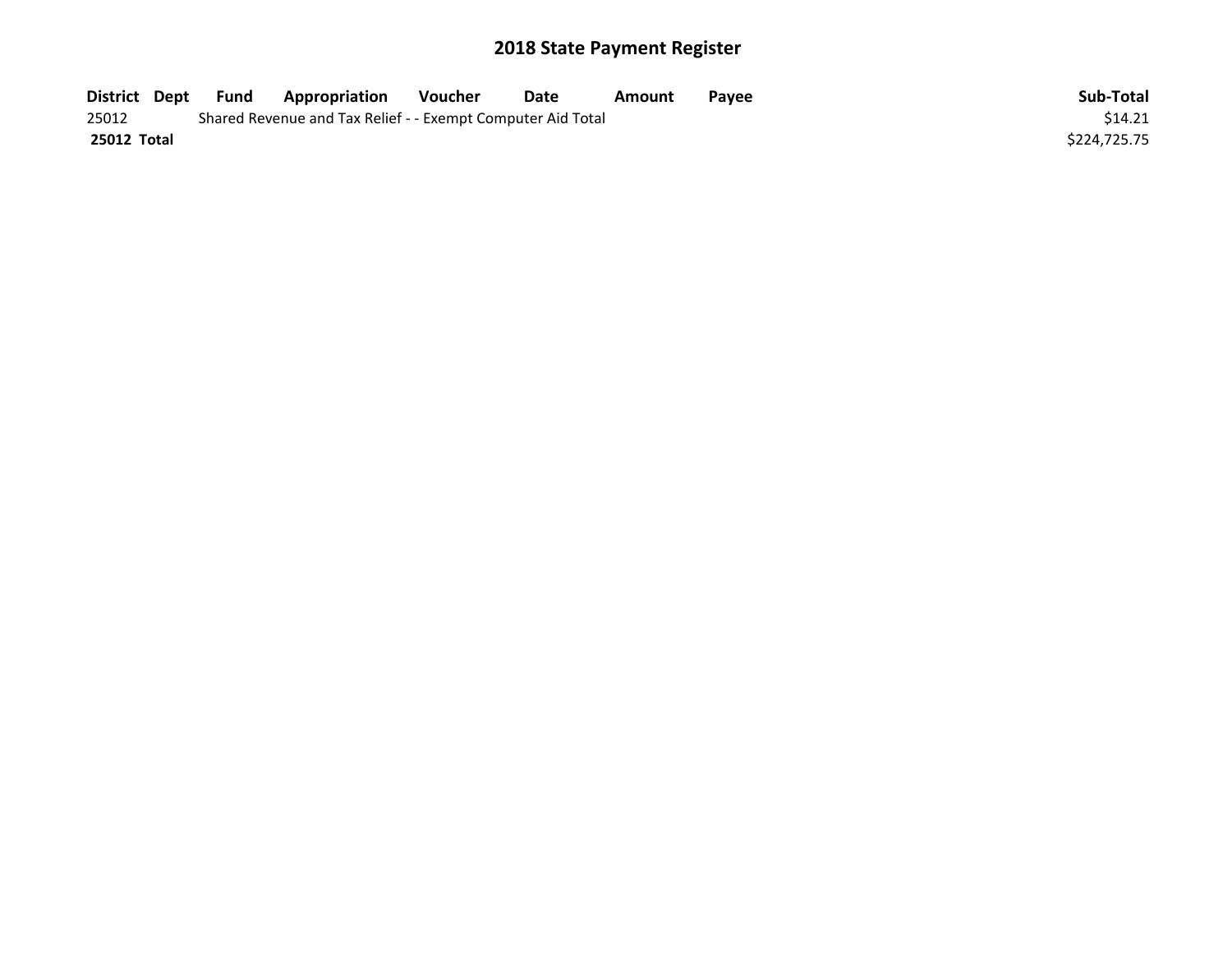| District Dept | <b>Fund</b> | Appropriation                                                         | <b>Voucher</b> | Date           | <b>Amount</b> | Payee                      | Sub-Total    |
|---------------|-------------|-----------------------------------------------------------------------|----------------|----------------|---------------|----------------------------|--------------|
| 25014         |             | Dept of Safety & Prof Services - - Fire Dues Distribution             |                |                |               |                            |              |
| 25014         | 16500 10000 | 22500                                                                 | 00024195       | $07 - 25 - 18$ |               | \$2,139.05 Town Of Linden  |              |
| 25014         |             | Dept of Safety & Prof Services - - Fire Dues Distribution Total       |                |                |               |                            | \$2,139.05   |
| 25014         |             | Dept of Natural Resources - - Aids In Lieu Of Taxes - Gener           |                |                |               |                            |              |
| 25014         | 37000 10000 | 50300                                                                 | 00211796       | $02 - 02 - 18$ |               | \$306.90 Town Of Linden    |              |
| 25014         |             | Dept of Natural Resources - - Aids In Lieu Of Taxes - Gener Total     | \$306.90       |                |               |                            |              |
| 25014         |             | Dept of Natural Resources - - Resaids - Cnty Forst, CI & Mfl          |                |                |               |                            |              |
| 25014         | 37000 21200 | 57100                                                                 | 00247542       | 06-28-18       |               | \$293.16 Town Of Linden    |              |
| 25014         |             | Dept of Natural Resources - - Resaids - Cnty Forst, CI & Mfl Total    |                |                |               |                            | \$293.16     |
| 25014         |             | WI Dept of Transportation - - Trns Aids To Mnc.-Sf                    |                |                |               |                            |              |
| 25014         | 39500 21100 | 19100                                                                 | 00204342       | $01 - 02 - 18$ |               | \$31,690.08 Town Of Linden |              |
| 25014         | 39500 21100 | 19100                                                                 | 00234851       | 04-02-18       |               | \$31,690.08 Town Of Linden |              |
| 25014         | 39500 21100 | 19100                                                                 | 00268550       | $07 - 02 - 18$ |               | \$31,690.08 Town Of Linden |              |
| 25014         | 39500 21100 | 19100                                                                 | 00302602       | $10 - 01 - 18$ |               | \$31,690.10 Town Of Linden |              |
| 25014         |             | WI Dept of Transportation - - Trns Aids To Mnc.-Sf Total              |                |                |               |                            | \$126,760.34 |
| 25014         |             | Shared Revenue and Tax Relief - - Expenditure Restraint Program       |                |                |               |                            |              |
| 25014         | 83500 10000 | 10100                                                                 | 00033290       | 07-23-18       |               | \$573.04 Town Of Linden    |              |
| 25014         | 83500 10000 | 10100                                                                 | 00036176       | 11-19-18       |               | \$0.07 Town Of Linden      |              |
| 25014         |             | Shared Revenue and Tax Relief - - Expenditure Restraint Program Total |                |                |               |                            | \$573.11     |
| 25014         |             | Shared Revenue and Tax Relief - - County And Municipal Aid            |                |                |               |                            |              |
| 25014         | 83500 10000 | 10500                                                                 | 00033290       | $07 - 23 - 18$ |               | \$2,874.58 Town Of Linden  |              |
| 25014         | 83500 10000 | 10500                                                                 | 00036176       | 11-19-18       |               | \$16,289.28 Town Of Linden |              |
| 25014         |             | Shared Revenue and Tax Relief - - County And Municipal Aid Total      | \$19,163.86    |                |               |                            |              |
| 25014         |             | Shared Revenue and Tax Relief - - Exempt Computer Aid                 |                |                |               |                            |              |
| 25014         | 83500 10000 | 10900                                                                 | 00030565       | $07 - 23 - 18$ |               | \$4.06 Town Of Linden      |              |
| 25014         |             | Shared Revenue and Tax Relief - - Exempt Computer Aid Total           | \$4.06         |                |               |                            |              |
| 25014 Total   |             |                                                                       |                |                |               |                            | \$149,240.48 |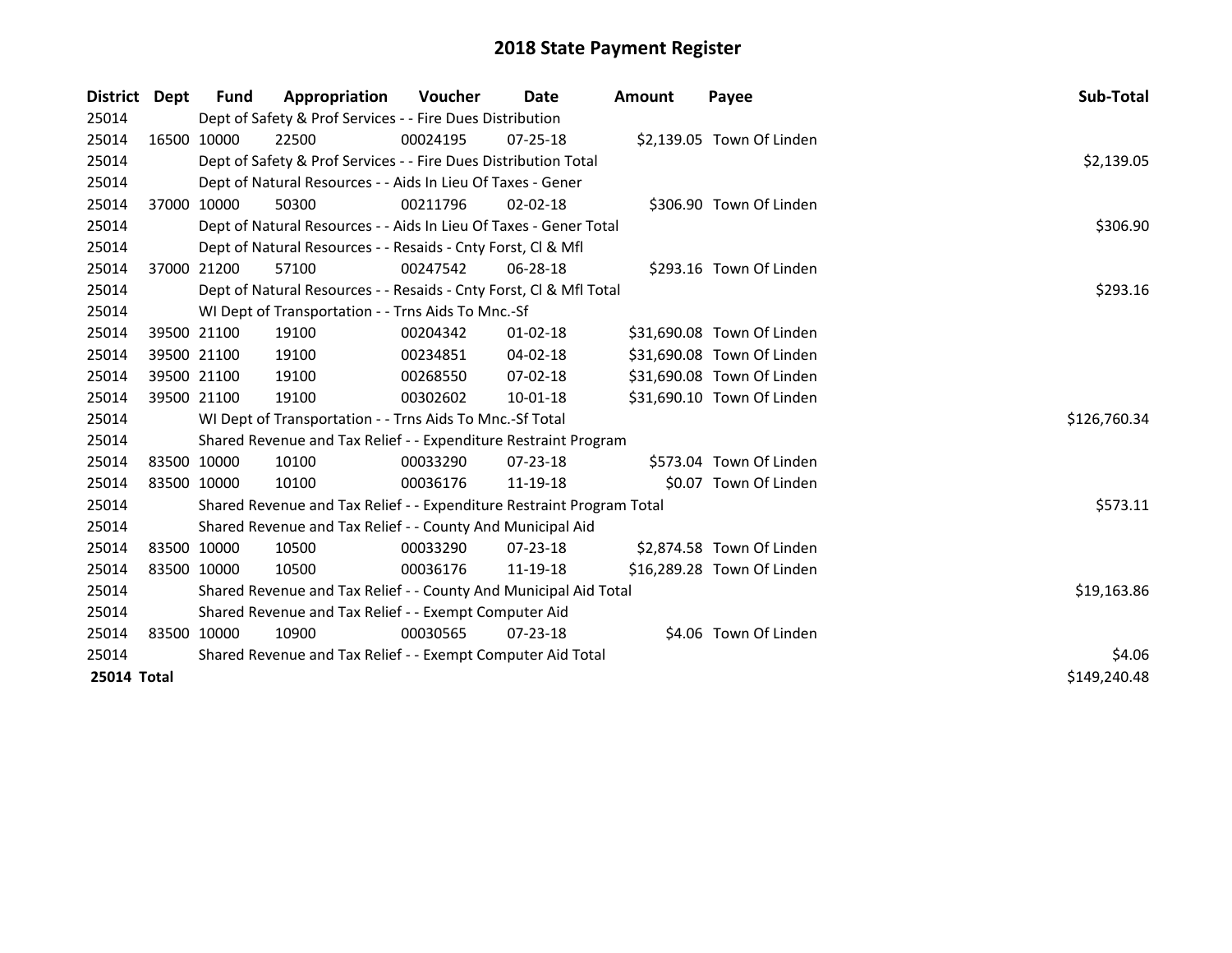| <b>District</b> | Dept        | <b>Fund</b>                                           | Appropriation                                                      | Voucher     | <b>Date</b>    | <b>Amount</b> | Payee                        | Sub-Total   |
|-----------------|-------------|-------------------------------------------------------|--------------------------------------------------------------------|-------------|----------------|---------------|------------------------------|-------------|
| 25016           |             |                                                       | Dept of Safety & Prof Services - - Fire Dues Distribution          |             |                |               |                              |             |
| 25016           |             | 16500 10000                                           | 22500                                                              | 00024196    | 07-25-18       |               | \$1,524.72 Mifflin, Town Of  |             |
| 25016           |             |                                                       | Dept of Safety & Prof Services - - Fire Dues Distribution Total    |             |                |               |                              | \$1,524.72  |
| 25016           |             |                                                       | Dept of Natural Resources - - Aids In Lieu Of Taxes - Gener        |             |                |               |                              |             |
| 25016           |             | 37000 10000                                           | 50300                                                              | 00211810    | 02-02-18       |               | \$97.32 Mifflin, Town Of     |             |
| 25016           |             | 37000 10000                                           | 50300                                                              | 00230098    | 04-20-18       |               | \$77.16 Mifflin, Town Of     |             |
| 25016           |             |                                                       | Dept of Natural Resources - - Aids In Lieu Of Taxes - Gener Total  | \$174.48    |                |               |                              |             |
| 25016           |             |                                                       | Dept of Natural Resources - - Resaids - Cnty Forst, CI & Mfl       |             |                |               |                              |             |
| 25016           |             | 37000 21200                                           | 57100                                                              | 00247543    | 06-28-18       |               | \$60.80 Mifflin, Town Of     |             |
| 25016           |             |                                                       | Dept of Natural Resources - - Resaids - Cnty Forst, CI & Mfl Total |             |                |               |                              | \$60.80     |
| 25016           |             |                                                       | Dept of Natural Resources - - Fin Asst For Responsible Units       |             |                |               |                              |             |
| 25016           |             | 37000 27400                                           | 67000                                                              | 00235215    | $05-11-18$     |               | \$1,120.55 Mifflin, Town Of  |             |
| 25016           |             |                                                       | Dept of Natural Resources - - Fin Asst For Responsible Units Total |             |                |               |                              | \$1,120.55  |
| 25016           |             |                                                       | WI Dept of Transportation - - Trns Aids To Mnc.-Sf                 |             |                |               |                              |             |
| 25016           |             | 39500 21100                                           | 19100                                                              | 00204343    | $01-02-18$     |               | \$23,149.41 Mifflin, Town Of |             |
| 25016           |             | 39500 21100                                           | 19100                                                              | 00234852    | 04-02-18       |               | \$23,149.41 Mifflin, Town Of |             |
| 25016           |             | 39500 21100                                           | 19100                                                              | 00268551    | $07 - 02 - 18$ |               | \$23,149.41 Mifflin, Town Of |             |
| 25016           | 39500 21100 |                                                       | 19100                                                              | 00302603    | $10 - 01 - 18$ |               | \$23,149.41 Mifflin, Town Of |             |
| 25016           |             |                                                       | WI Dept of Transportation - - Trns Aids To Mnc.-Sf Total           |             |                |               |                              | \$92,597.64 |
| 25016           |             |                                                       | WI Dept of Transportation - - Loc Rd Imp Prg St Fd                 |             |                |               |                              |             |
| 25016           |             | 39500 21100                                           | 27800                                                              | 00325281    | 11-20-18       |               | \$25,961.50 Mifflin, Town Of |             |
| 25016           | 39500 21100 |                                                       | 27800                                                              | 00325283    | 11-20-18       |               | \$22,939.00 Mifflin, Town Of |             |
| 25016           |             |                                                       | WI Dept of Transportation - - Loc Rd Imp Prg St Fd Total           |             |                |               |                              | \$48,900.50 |
| 25016           |             |                                                       | Shared Revenue and Tax Relief - - County And Municipal Aid         |             |                |               |                              |             |
| 25016           | 83500 10000 |                                                       | 10500                                                              | 00033291    | $07 - 23 - 18$ |               | \$2,908.59 Mifflin, Town Of  |             |
| 25016           | 83500 10000 |                                                       | 10500                                                              | 00036177    | 11-19-18       |               | \$16,481.98 Mifflin, Town Of |             |
| 25016           |             |                                                       | Shared Revenue and Tax Relief - - County And Municipal Aid Total   | \$19,390.57 |                |               |                              |             |
| 25016           |             | Shared Revenue and Tax Relief - - Exempt Computer Aid |                                                                    |             |                |               |                              |             |
| 25016           | 83500 10000 |                                                       | 10900                                                              | 00030566    | 07-23-18       |               | \$29.43 Mifflin, Town Of     |             |
| 25016           |             |                                                       | Shared Revenue and Tax Relief - - Exempt Computer Aid Total        | \$29.43     |                |               |                              |             |
| 25016 Total     |             | \$163,798.69                                          |                                                                    |             |                |               |                              |             |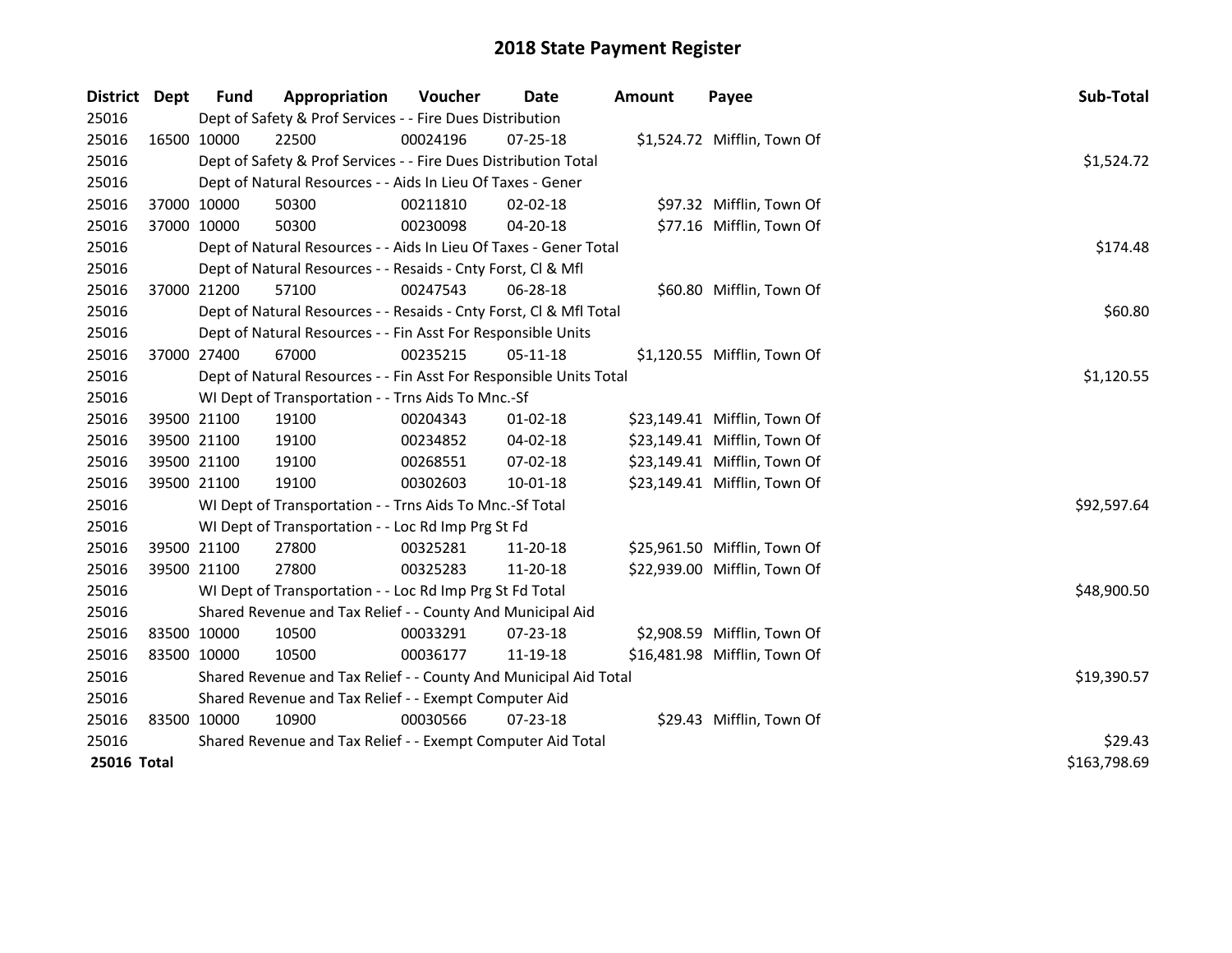| District Dept      | <b>Fund</b>                                                     | Appropriation                                                      | Voucher  | Date           | <b>Amount</b> | Payee                             | Sub-Total    |
|--------------------|-----------------------------------------------------------------|--------------------------------------------------------------------|----------|----------------|---------------|-----------------------------------|--------------|
| 25018              |                                                                 | Dept of Safety & Prof Services - - Fire Dues Distribution          |          |                |               |                                   |              |
| 25018              | 16500 10000                                                     | 22500                                                              | 00024197 | 07-24-18       |               | \$3,321.28 Town Of Mineral Point  |              |
| 25018              |                                                                 | Dept of Safety & Prof Services - - Fire Dues Distribution Total    |          |                |               |                                   | \$3,321.28   |
| 25018              |                                                                 | Dept of Natural Resources - - Aids In Lieu Of Taxes - Gener        |          |                |               |                                   |              |
| 25018              | 37000 10000                                                     | 50300                                                              | 00211811 | $02 - 02 - 18$ |               | \$489.03 Town Of Mineral Point    |              |
| 25018              |                                                                 | Dept of Natural Resources - - Aids In Lieu Of Taxes - Gener Total  | \$489.03 |                |               |                                   |              |
| 25018              |                                                                 | Dept of Natural Resources - - Resaids - Cnty Forst, Cl & Mfl       |          |                |               |                                   |              |
| 25018              | 37000 21200                                                     | 57100                                                              | 00247544 | 06-28-18       |               | \$163.81 Town Of Mineral Point    |              |
| 25018              |                                                                 | Dept of Natural Resources - - Resaids - Cnty Forst, Cl & Mfl Total |          |                |               |                                   | \$163.81     |
| 25018              |                                                                 | Dept of Natural Resources - - Fin Asst For Responsible Units       |          |                |               |                                   |              |
| 25018              | 37000 27400                                                     | 67000                                                              | 00235492 | $05-11-18$     |               | \$3,652.18 Town Of Mineral Point  |              |
| 25018              |                                                                 | Dept of Natural Resources - - Fin Asst For Responsible Units Total |          |                |               |                                   | \$3,652.18   |
| 25018              |                                                                 | WI Dept of Transportation - - Trns Aids To Mnc.-Sf                 |          |                |               |                                   |              |
| 25018              | 39500 21100                                                     | 19100                                                              | 00204344 | 01-02-18       |               | \$31,379.51 Town Of Mineral Point |              |
| 25018              | 39500 21100                                                     | 19100                                                              | 00234853 | 04-02-18       |               | \$31,379.51 Town Of Mineral Point |              |
| 25018              | 39500 21100                                                     | 19100                                                              | 00268552 | 07-02-18       |               | \$31,379.51 Town Of Mineral Point |              |
| 25018              | 39500 21100                                                     | 19100                                                              | 00302604 | $10 - 01 - 18$ |               | \$31,379.53 Town Of Mineral Point |              |
| 25018              |                                                                 | WI Dept of Transportation - - Trns Aids To Mnc.-Sf Total           |          |                |               |                                   | \$125,518.06 |
| 25018              |                                                                 | Shared Revenue and Tax Relief - - County And Municipal Aid         |          |                |               |                                   |              |
| 25018              | 83500 10000                                                     | 10500                                                              | 00033292 | 07-23-18       |               | \$2,962.15 Town Of Mineral Point  |              |
| 25018              | 83500 10000                                                     | 10500                                                              | 00036178 | 11-19-18       |               | \$16,785.49 Town Of Mineral Point |              |
| 25018              |                                                                 | Shared Revenue and Tax Relief - - County And Municipal Aid Total   |          |                |               |                                   | \$19,747.64  |
| 25018              |                                                                 | Shared Revenue and Tax Relief - - Exempt Computer Aid              |          |                |               |                                   |              |
| 25018              | 83500 10000                                                     | 10900                                                              | 00030567 | 07-23-18       |               | \$45.66 Town Of Mineral Point     |              |
| 25018              |                                                                 | Shared Revenue and Tax Relief - - Exempt Computer Aid Total        |          |                |               |                                   | \$45.66      |
| 25018              |                                                                 | Shared Revenue and Tax Relief - - Utility Aid                      |          |                |               |                                   |              |
| 25018              | 83500 10000                                                     | 11000                                                              | 00033292 | $07 - 23 - 18$ |               | \$576.65 Town Of Mineral Point    |              |
| 25018              | 83500 10000                                                     | 11000                                                              | 00036178 | 11-19-18       |               | \$3,247.16 Town Of Mineral Point  |              |
| 25018              | Shared Revenue and Tax Relief - - Utility Aid Total             | \$3,823.81                                                         |          |                |               |                                   |              |
| 25018              |                                                                 | Shared Revenue and Tax Relief - - Lottery & Gaming Credit          |          |                |               |                                   |              |
| 25018              | 83500 52100                                                     | 36300                                                              | 00027406 | $03 - 26 - 18$ |               | \$769.12 Town Of Mineral Point    |              |
| 25018              | Shared Revenue and Tax Relief - - Lottery & Gaming Credit Total | \$769.12                                                           |          |                |               |                                   |              |
| <b>25018 Total</b> |                                                                 |                                                                    |          |                |               |                                   | \$157,530.59 |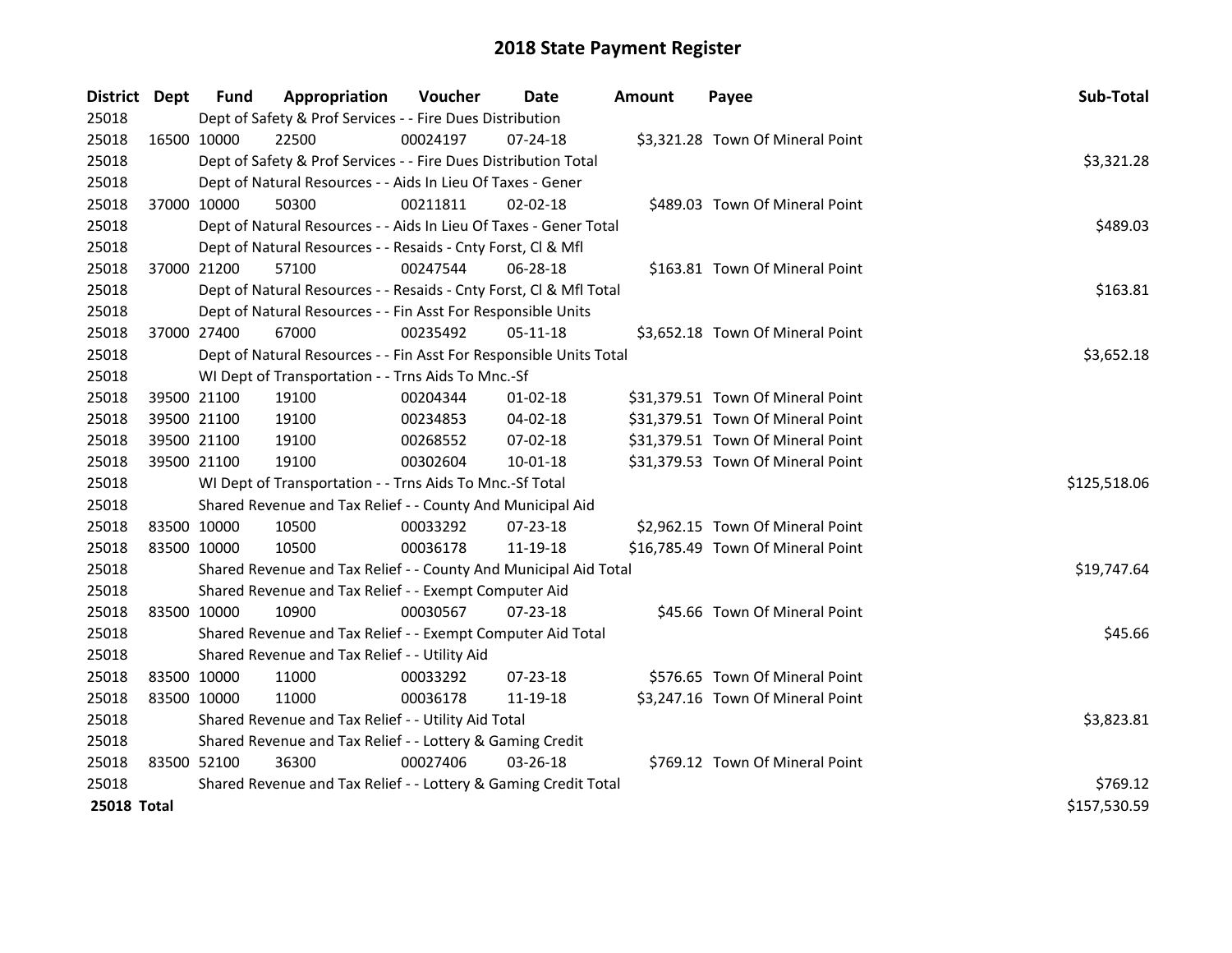| District Dept |             | Fund         | Appropriation                                                      | <b>Voucher</b> | Date           | <b>Amount</b> | Payee                      | Sub-Total   |
|---------------|-------------|--------------|--------------------------------------------------------------------|----------------|----------------|---------------|----------------------------|-------------|
| 25020         |             |              | Dept of Safety & Prof Services - - Fire Dues Distribution          |                |                |               |                            |             |
| 25020         |             | 16500 10000  | 22500                                                              | 00024198       | $07 - 25 - 18$ |               | \$2,123.73 Town Of Moscow  |             |
| 25020         |             |              | Dept of Safety & Prof Services - - Fire Dues Distribution Total    |                |                |               |                            | \$2,123.73  |
| 25020         |             |              | Dept of Natural Resources - - Resaids - Cnty Forst, Cl & Mfl       |                |                |               |                            |             |
| 25020         |             | 37000 21200  | 57100                                                              | 00247545       | 06-28-18       |               | \$368.40 Town Of Moscow    |             |
| 25020         |             |              | Dept of Natural Resources - - Resaids - Cnty Forst, Cl & Mfl Total |                |                |               |                            | \$368.40    |
| 25020         |             |              | Dept of Natural Resources - - Fin Asst For Responsible Units       |                |                |               |                            |             |
| 25020         |             | 37000 27400  | 67000                                                              | 00235469       | $05 - 11 - 18$ |               | \$808.32 Town Of Moscow    |             |
| 25020         |             |              | Dept of Natural Resources - - Fin Asst For Responsible Units Total |                |                |               |                            | \$808.32    |
| 25020         |             |              | WI Dept of Transportation - - Trns Aids To Mnc.-Sf                 |                |                |               |                            |             |
| 25020         |             | 39500 21100  | 19100                                                              | 00204345       | $01 - 02 - 18$ |               | \$23,436.09 Town Of Moscow |             |
| 25020         |             | 39500 21100  | 19100                                                              | 00234854       | 04-02-18       |               | \$23,436.09 Town Of Moscow |             |
| 25020         |             | 39500 21100  | 19100                                                              | 00268553       | $07-02-18$     |               | \$23,436.09 Town Of Moscow |             |
| 25020         |             | 39500 21100  | 19100                                                              | 00302605       | 10-01-18       |               | \$23,436.09 Town Of Moscow |             |
| 25020         |             |              | WI Dept of Transportation - - Trns Aids To Mnc.-Sf Total           |                |                |               |                            | \$93,744.36 |
| 25020         |             |              | Shared Revenue and Tax Relief - - County And Municipal Aid         |                |                |               |                            |             |
| 25020         |             | 83500 10000  | 10500                                                              | 00033293       | $07 - 23 - 18$ |               | \$2,210.50 Town Of Moscow  |             |
| 25020         | 83500 10000 |              | 10500                                                              | 00036179       | 11-19-18       |               | \$12,526.15 Town Of Moscow |             |
| 25020         |             |              | Shared Revenue and Tax Relief - - County And Municipal Aid Total   |                |                |               |                            | \$14,736.65 |
| 25020         |             |              | Shared Revenue and Tax Relief - - Exempt Computer Aid              |                |                |               |                            |             |
| 25020         |             | 83500 10000  | 10900                                                              | 00030568       | $07 - 23 - 18$ |               | \$4.06 Town Of Moscow      |             |
| 25020         |             |              | Shared Revenue and Tax Relief - - Exempt Computer Aid Total        |                |                |               |                            | \$4.06      |
| 25020         |             |              | Shared Revenue and Tax Relief - - Utility Aid                      |                |                |               |                            |             |
| 25020         |             | 83500 10000  | 11000                                                              | 00033293       | $07 - 23 - 18$ |               | \$87.93 Town Of Moscow     |             |
| 25020         |             | 83500 10000  | 11000                                                              | 00036179       | 11-19-18       |               | \$196.22 Town Of Moscow    |             |
| 25020         |             |              | Shared Revenue and Tax Relief - - Utility Aid Total                | \$284.15       |                |               |                            |             |
| 25020 Total   |             | \$112,069.67 |                                                                    |                |                |               |                            |             |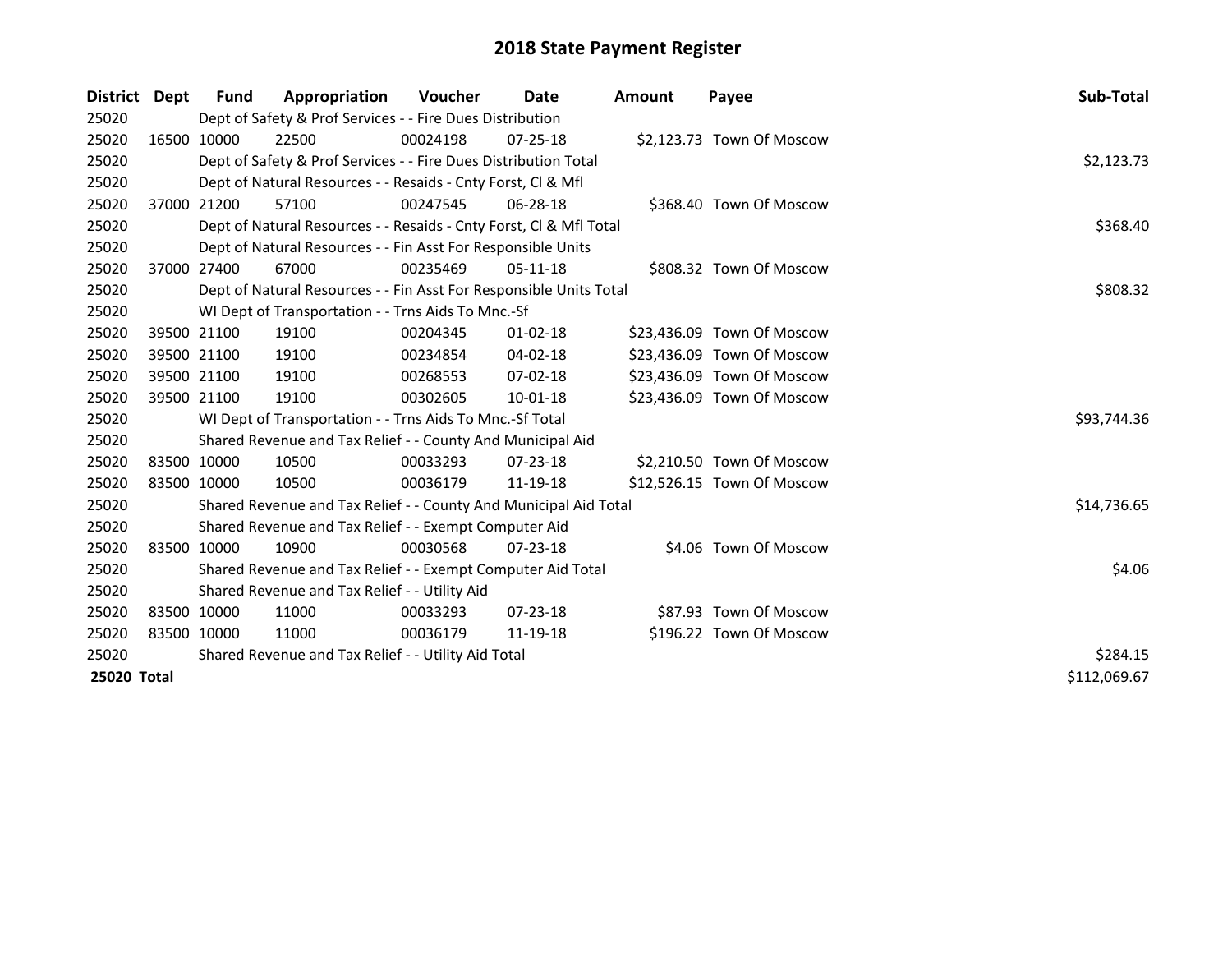| District Dept |             | <b>Fund</b> | Appropriation                                                      | Voucher    | <b>Date</b>    | <b>Amount</b> | Payee                       | Sub-Total    |
|---------------|-------------|-------------|--------------------------------------------------------------------|------------|----------------|---------------|-----------------------------|--------------|
| 25022         |             |             | Dept of Safety & Prof Services - - Fire Dues Distribution          |            |                |               |                             |              |
| 25022         | 16500 10000 |             | 22500                                                              | 00024199   | 07-24-18       |               | \$1,128.92 Town Of Pulaski  |              |
| 25022         |             |             | Dept of Safety & Prof Services - - Fire Dues Distribution Total    |            |                |               |                             | \$1,128.92   |
| 25022         |             |             | Dept of Natural Resources - - Aids In Lieu Of Taxes - Gener        |            |                |               |                             |              |
| 25022         | 37000 10000 |             | 50300                                                              | 00211589   | 02-02-18       |               | \$15,008.19 Town Of Pulaski |              |
| 25022         |             | 37000 10000 | 50300                                                              | 00211590   | 02-02-18       |               | \$27,493.21 Town Of Pulaski |              |
| 25022         | 37000 10000 |             | 50300                                                              | 00229169   | $04 - 20 - 18$ |               | \$668.20 Town Of Pulaski    |              |
| 25022         |             |             | Dept of Natural Resources - - Aids In Lieu Of Taxes - Gener Total  |            |                |               |                             | \$43,169.60  |
| 25022         |             |             | Dept of Natural Resources - - Resaids - Cnty Forst, Cl & Mfl       |            |                |               |                             |              |
| 25022         |             | 37000 21200 | 57100                                                              | 00247546   | 06-28-18       |               | \$932.52 Town Of Pulaski    |              |
| 25022         |             |             | Dept of Natural Resources - - Resaids - Cnty Forst, Cl & Mfl Total |            |                |               |                             | \$932.52     |
| 25022         |             |             | Dept of Natural Resources - - Aids In Lieu Of Taxes - Sum S        |            |                |               |                             |              |
| 25022         | 37000 21200 |             | 57900                                                              | 00229170   | 04-20-18       |               | \$1,990.22 Town Of Pulaski  |              |
| 25022         |             |             | Dept of Natural Resources - - Aids In Lieu Of Taxes - Sum S Total  |            |                |               |                             | \$1,990.22   |
| 25022         |             |             | Dept of Natural Resources - - Fin Asst For Responsible Units       |            |                |               |                             |              |
| 25022         | 37000 27400 |             | 67000                                                              | 00235726   | 05-11-18       |               | \$1,296.48 Town Of Pulaski  |              |
| 25022         |             |             | Dept of Natural Resources - - Fin Asst For Responsible Units Total | \$1,296.48 |                |               |                             |              |
| 25022         |             |             | WI Dept of Transportation - - Trns Aids To Mnc.-Sf                 |            |                |               |                             |              |
| 25022         |             | 39500 21100 | 19100                                                              | 00204346   | $01-02-18$     |               | \$22,247.56 Town Of Pulaski |              |
| 25022         |             | 39500 21100 | 19100                                                              | 00234855   | 04-02-18       |               | \$22,247.56 Town Of Pulaski |              |
| 25022         | 39500 21100 |             | 19100                                                              | 00268554   | 07-02-18       |               | \$22,247.56 Town Of Pulaski |              |
| 25022         | 39500 21100 |             | 19100                                                              | 00302606   | $10 - 01 - 18$ |               | \$22,247.57 Town Of Pulaski |              |
| 25022         |             |             | WI Dept of Transportation - - Trns Aids To Mnc.-Sf Total           |            |                |               |                             | \$88,990.25  |
| 25022         |             |             | Shared Revenue and Tax Relief - - County And Municipal Aid         |            |                |               |                             |              |
| 25022         |             | 83500 10000 | 10500                                                              | 00033294   | 07-23-18       |               | \$1,841.64 Town Of Pulaski  |              |
| 25022         | 83500 10000 |             | 10500                                                              | 00036180   | 11-19-18       |               | \$10,435.95 Town Of Pulaski |              |
| 25022         |             |             | Shared Revenue and Tax Relief - - County And Municipal Aid Total   |            |                |               |                             | \$12,277.59  |
| 25022         |             |             | Shared Revenue and Tax Relief - - Exempt Computer Aid              |            |                |               |                             |              |
| 25022         | 83500 10000 |             | 10900                                                              | 00030569   | 07-23-18       |               | \$1.01 Town Of Pulaski      |              |
| 25022         |             |             | Shared Revenue and Tax Relief - - Exempt Computer Aid Total        |            |                |               |                             | \$1.01       |
| 25022         |             |             | Shared Revenue and Tax Relief - - Utility Aid                      |            |                |               |                             |              |
| 25022         |             | 83500 10000 | 11000                                                              | 00033294   | $07 - 23 - 18$ |               | \$33.87 Town Of Pulaski     |              |
| 25022         | 83500 10000 |             | 11000                                                              | 00036180   | 11-19-18       |               | \$214.04 Town Of Pulaski    |              |
| 25022         |             |             | Shared Revenue and Tax Relief - - Utility Aid Total                |            |                |               |                             | \$247.91     |
| 25022 Total   |             |             |                                                                    |            |                |               |                             | \$150,034.50 |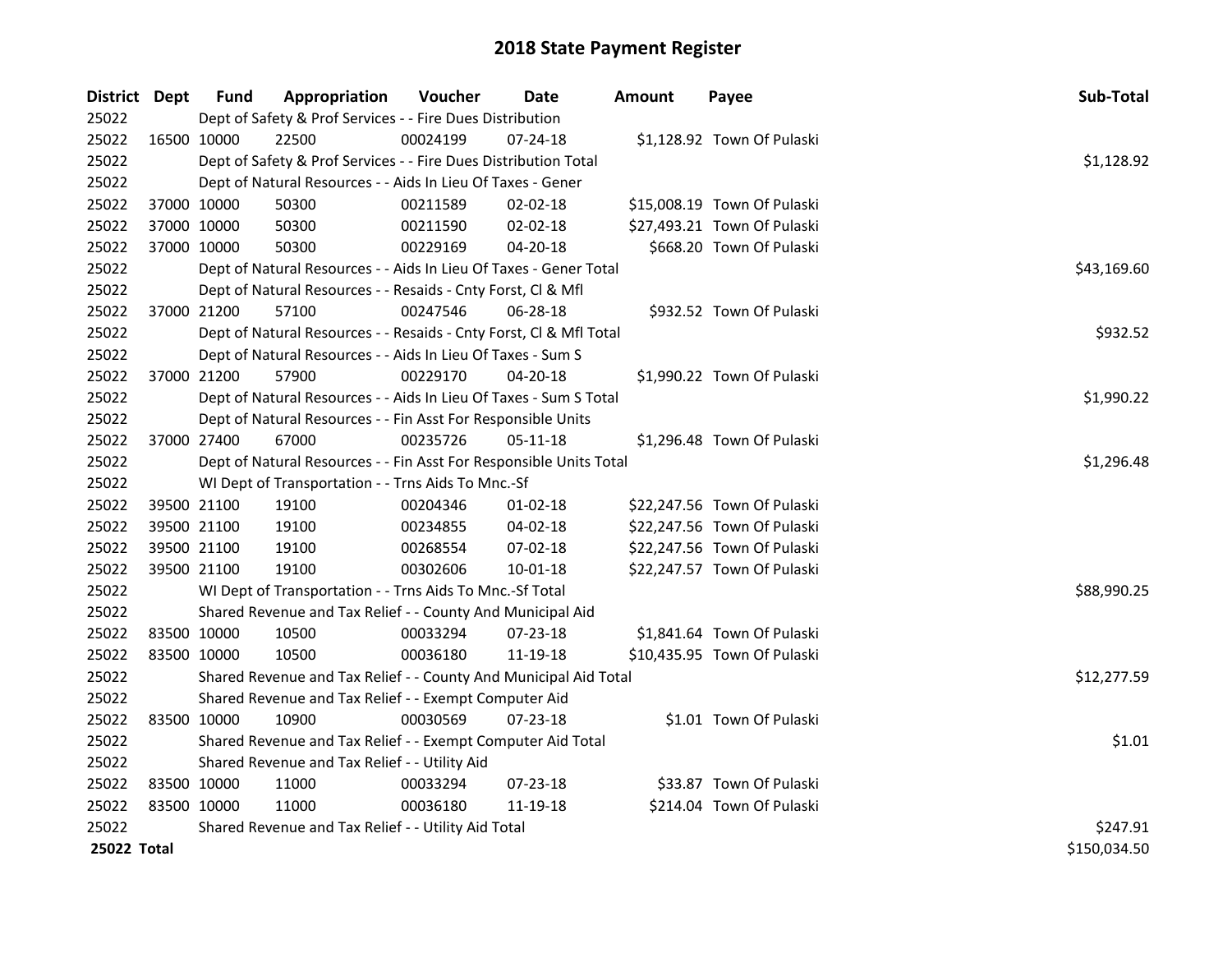| District Dept |             | Fund        | Appropriation                                                      | <b>Voucher</b> | Date           | Amount | Payee                        | Sub-Total    |
|---------------|-------------|-------------|--------------------------------------------------------------------|----------------|----------------|--------|------------------------------|--------------|
| 25024         |             |             | Dept of Safety & Prof Services - - Fire Dues Distribution          |                |                |        |                              |              |
| 25024         |             | 16500 10000 | 22500                                                              | 00024200       | $07 - 25 - 18$ |        | \$2,264.70 Town Of Ridgeway  |              |
| 25024         |             |             | Dept of Safety & Prof Services - - Fire Dues Distribution Total    |                |                |        |                              | \$2,264.70   |
| 25024         |             |             | Dept of Natural Resources - - Aids In Lieu Of Taxes - Gener        |                |                |        |                              |              |
| 25024         | 37000 10000 |             | 50300                                                              | 00211835       | $02 - 02 - 18$ |        | \$37,246.22 Town Of Ridgeway |              |
| 25024         | 37000 10000 |             | 50300                                                              | 00230183       | $04 - 20 - 18$ |        | \$865.32 Town Of Ridgeway    |              |
| 25024         | 37000 10000 |             | 50300                                                              | 00230184       | $04 - 20 - 18$ |        | \$58.49 Town Of Ridgeway     |              |
| 25024         |             |             | Dept of Natural Resources - - Aids In Lieu Of Taxes - Gener Total  | \$38,170.03    |                |        |                              |              |
| 25024         |             |             | Dept of Natural Resources - - Resaids - Cnty Forst, Cl & Mfl       |                |                |        |                              |              |
| 25024         |             | 37000 21200 | 57100                                                              | 00247547       | $06 - 28 - 18$ |        | \$907.53 Town Of Ridgeway    |              |
| 25024         |             |             | Dept of Natural Resources - - Resaids - Cnty Forst, Cl & Mfl Total |                |                |        |                              | \$907.53     |
| 25024         |             |             | Dept of Natural Resources - - Fin Asst For Responsible Units       |                |                |        |                              |              |
| 25024         | 37000 27400 |             | 67000                                                              | 00235548       | $05 - 11 - 18$ |        | \$3,786.71 Town Of Ridgeway  |              |
| 25024         |             |             | Dept of Natural Resources - - Fin Asst For Responsible Units Total | \$3,786.71     |                |        |                              |              |
| 25024         |             |             | WI Dept of Transportation - - Trns Aids To Mnc.-Sf                 |                |                |        |                              |              |
| 25024         |             | 39500 21100 | 19100                                                              | 00204347       | $01 - 02 - 18$ |        | \$29,115.93 Town Of Ridgeway |              |
| 25024         |             | 39500 21100 | 19100                                                              | 00234856       | 04-02-18       |        | \$29,115.93 Town Of Ridgeway |              |
| 25024         |             | 39500 21100 | 19100                                                              | 00268555       | 07-02-18       |        | \$29,115.93 Town Of Ridgeway |              |
| 25024         | 39500 21100 |             | 19100                                                              | 00302607       | 10-01-18       |        | \$29,115.96 Town Of Ridgeway |              |
| 25024         |             |             | WI Dept of Transportation - - Trns Aids To Mnc.-Sf Total           |                |                |        |                              | \$116,463.75 |
| 25024         |             |             | Shared Revenue and Tax Relief - - County And Municipal Aid         |                |                |        |                              |              |
| 25024         |             | 83500 10000 | 10500                                                              | 00033295       | 07-23-18       |        | \$1,560.50 Town Of Ridgeway  |              |
| 25024         | 83500 10000 |             | 10500                                                              | 00036181       | 11-19-18       |        | \$8,842.84 Town Of Ridgeway  |              |
| 25024         |             |             | Shared Revenue and Tax Relief - - County And Municipal Aid Total   |                |                |        |                              | \$10,403.34  |
| 25024         |             |             | Shared Revenue and Tax Relief - - Exempt Computer Aid              |                |                |        |                              |              |
| 25024         |             | 83500 10000 | 10900                                                              | 00030570       | $07 - 23 - 18$ |        | \$3.04 Town Of Ridgeway      |              |
| 25024         |             |             | Shared Revenue and Tax Relief - - Exempt Computer Aid Total        |                |                |        |                              | \$3.04       |
| 25024 Total   |             |             |                                                                    |                |                |        |                              | \$171,999.10 |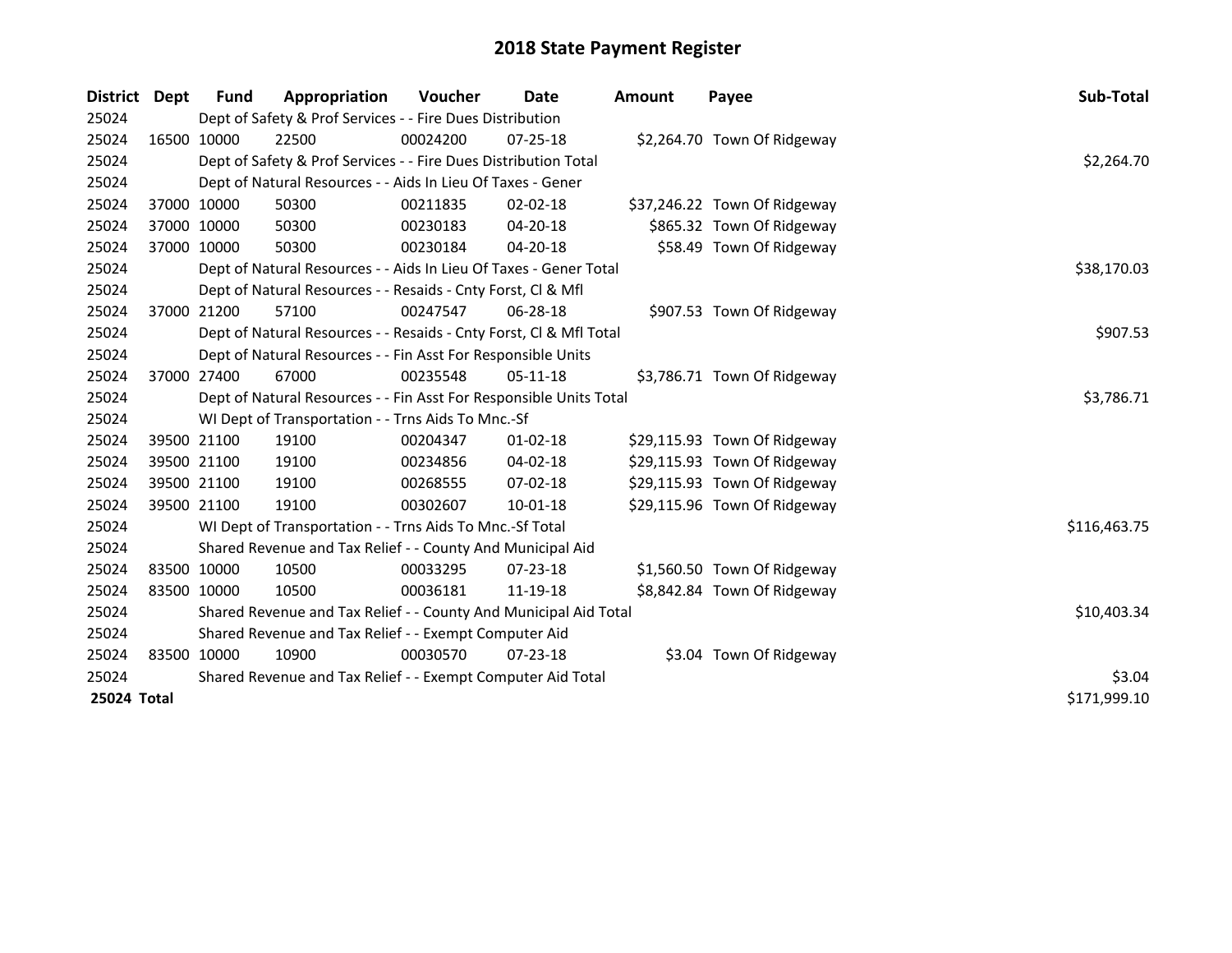| District Dept |             | <b>Fund</b>                                   | Appropriation                                                          | Voucher     | <b>Date</b>    | <b>Amount</b> | Payee                        | Sub-Total   |
|---------------|-------------|-----------------------------------------------|------------------------------------------------------------------------|-------------|----------------|---------------|------------------------------|-------------|
| 25026         |             |                                               | Dept of Safety & Prof Services - - Fire Dues Distribution              |             |                |               |                              |             |
| 25026         | 16500 10000 |                                               | 22500                                                                  | 00024201    | $07 - 26 - 18$ |               | \$1,566.86 Town Of Waldwick  |             |
| 25026         |             |                                               | Dept of Safety & Prof Services - - Fire Dues Distribution Total        |             |                |               |                              | \$1,566.86  |
| 25026         |             |                                               | Dept of Natural Resources - - Resaids - Cnty Forst, Cl & Mfl           |             |                |               |                              |             |
| 25026         |             | 37000 21200                                   | 57100                                                                  | 00247548    | 06-28-18       |               | \$137.53 Town Of Waldwick    |             |
| 25026         |             |                                               | Dept of Natural Resources - - Resaids - Cnty Forst, Cl & Mfl Total     |             |                |               |                              | \$137.53    |
| 25026         |             |                                               | Dept of Natural Resources - - Fin Asst For Responsible Units           |             |                |               |                              |             |
| 25026         |             | 37000 27400                                   | 67000                                                                  | 00235541    | $05 - 11 - 18$ |               | \$442.20 Town Of Waldwick    |             |
| 25026         |             |                                               | Dept of Natural Resources - - Fin Asst For Responsible Units Total     |             |                | \$442.20      |                              |             |
| 25026         |             |                                               | WI Dept of Transportation - - Trns Aids To Mnc.-Sf                     |             |                |               |                              |             |
| 25026         |             | 39500 21100                                   | 19100                                                                  | 00204348    | $01 - 02 - 18$ |               | \$19,219.50 Town Of Waldwick |             |
| 25026         |             | 39500 21100                                   | 19100                                                                  | 00234857    | 04-02-18       |               | \$19,219.50 Town Of Waldwick |             |
| 25026         |             | 39500 21100                                   | 19100                                                                  | 00268556    | 07-02-18       |               | \$19,219.50 Town Of Waldwick |             |
| 25026         |             | 39500 21100                                   | 19100                                                                  | 00302608    | 10-01-18       |               | \$19,219.52 Town Of Waldwick |             |
| 25026         |             |                                               | WI Dept of Transportation - - Trns Aids To Mnc.-Sf Total               | \$76,878.02 |                |               |                              |             |
| 25026         |             |                                               | Department of Military Affairs - - Disaster Recovery Aid               |             |                |               |                              |             |
| 25026         |             | 46500 10000                                   | 30500                                                                  | 00051346    | 11-01-18       |               | \$37.13 Town Of Waldwick     |             |
| 25026         |             |                                               | Department of Military Affairs - - Disaster Recovery Aid Total         |             |                |               |                              | \$37.13     |
| 25026         |             |                                               | Department of Military Affairs - - Federal Aid, Local Assistance       |             |                |               |                              |             |
| 25026         |             | 46500 10000                                   | 34200                                                                  | 00051346    | 11-01-18       |               | \$222.75 Town Of Waldwick    |             |
| 25026         |             |                                               | Department of Military Affairs - - Federal Aid, Local Assistance Total |             |                |               |                              | \$222.75    |
| 25026         |             |                                               | Shared Revenue and Tax Relief - - County And Municipal Aid             |             |                |               |                              |             |
| 25026         |             | 83500 10000                                   | 10500                                                                  | 00033296    | 07-23-18       |               | \$2,410.27 Town Of Waldwick  |             |
| 25026         | 83500 10000 |                                               | 10500                                                                  | 00036182    | 11-19-18       |               | \$13,658.19 Town Of Waldwick |             |
| 25026         |             |                                               | Shared Revenue and Tax Relief - - County And Municipal Aid Total       |             |                |               |                              | \$16,068.46 |
| 25026         |             |                                               | Shared Revenue and Tax Relief - - Exempt Computer Aid                  |             |                |               |                              |             |
| 25026         | 83500 10000 |                                               | 10900                                                                  | 00030571    | 07-23-18       |               | \$2.03 Town Of Waldwick      |             |
| 25026         |             |                                               | Shared Revenue and Tax Relief - - Exempt Computer Aid Total            |             |                |               |                              | \$2.03      |
| 25026         |             | Shared Revenue and Tax Relief - - Utility Aid |                                                                        |             |                |               |                              |             |
| 25026         | 83500 10000 |                                               | 11000                                                                  | 00033296    | 07-23-18       |               | \$76.09 Town Of Waldwick     |             |
| 25026         | 83500 10000 |                                               | 11000                                                                  | 00036182    | 11-19-18       |               | \$127.49 Town Of Waldwick    |             |
| 25026         |             |                                               | Shared Revenue and Tax Relief - - Utility Aid Total                    |             |                |               |                              | \$203.58    |
| 25026 Total   |             |                                               |                                                                        |             |                |               |                              | \$95,558.56 |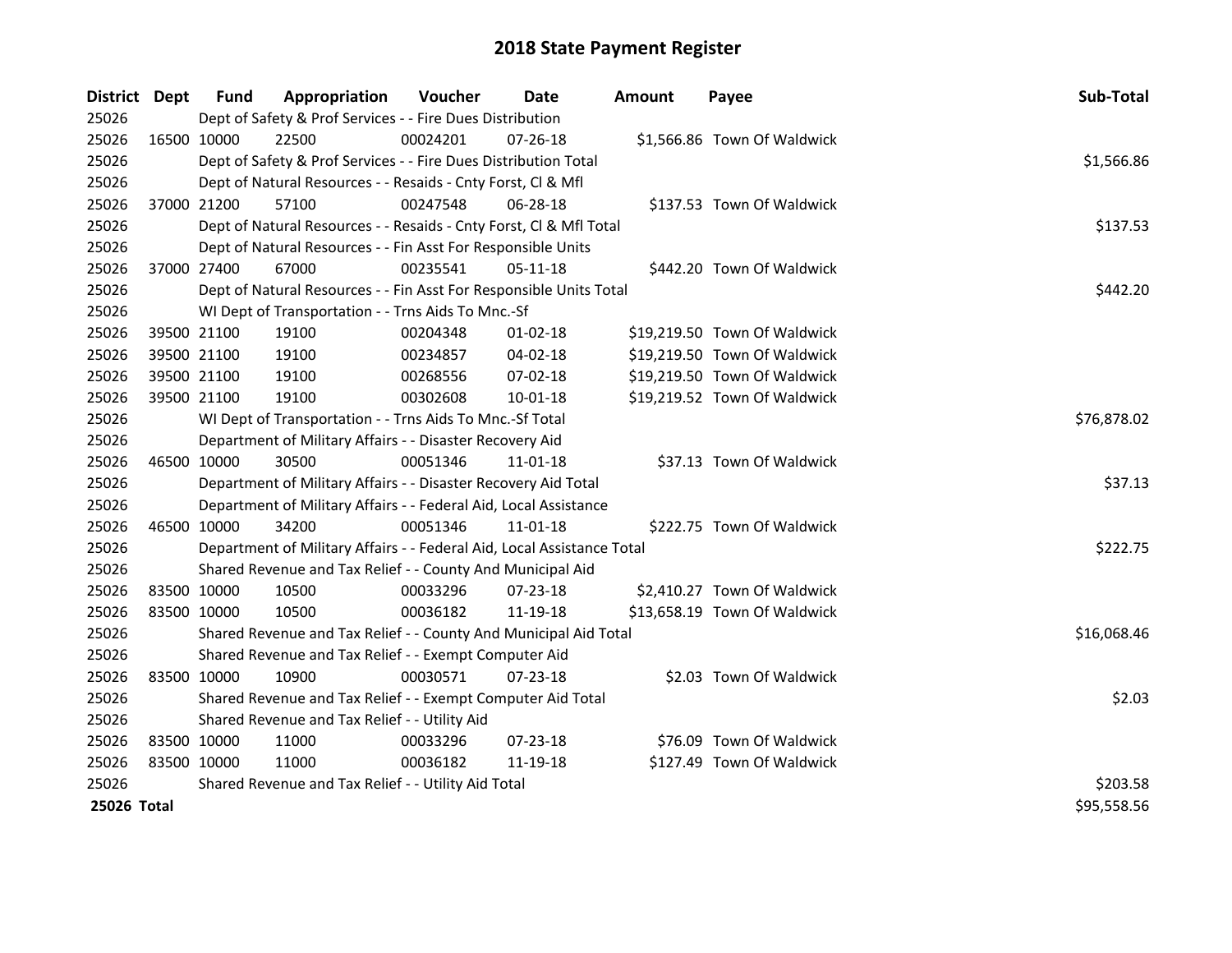| District Dept |             | <b>Fund</b>                                           | Appropriation                                                      | Voucher  | <b>Date</b>    | <b>Amount</b> | Payee                       | Sub-Total   |
|---------------|-------------|-------------------------------------------------------|--------------------------------------------------------------------|----------|----------------|---------------|-----------------------------|-------------|
| 25028         |             |                                                       | Dept of Safety & Prof Services - - Fire Dues Distribution          |          |                |               |                             |             |
| 25028         | 16500 10000 |                                                       | 22500                                                              | 00024202 | 07-24-18       |               | \$3,286.85 Town Of Wyoming  |             |
| 25028         |             |                                                       | Dept of Safety & Prof Services - - Fire Dues Distribution Total    |          |                |               |                             | \$3,286.85  |
| 25028         |             |                                                       | Dept of Natural Resources - - Aids In Lieu Of Taxes - Gener        |          |                |               |                             |             |
| 25028         | 37000 10000 |                                                       | 50300                                                              | 00211919 | 02-02-18       |               | \$2,314.08 Town Of Wyoming  |             |
| 25028         | 37000 10000 |                                                       | 50300                                                              | 00211920 | 02-02-18       |               | \$6,578.32 Town Of Wyoming  |             |
| 25028         | 37000 10000 |                                                       | 50300                                                              | 00230486 | 04-20-18       |               | \$5.84 Town Of Wyoming      |             |
| 25028         | 37000 10000 |                                                       | 50300                                                              | 00230489 | 04-20-18       |               | \$394.84 Town Of Wyoming    |             |
| 25028         |             |                                                       | Dept of Natural Resources - - Aids In Lieu Of Taxes - Gener Total  |          |                | \$9,293.08    |                             |             |
| 25028         |             |                                                       | Dept of Natural Resources - - Resaids - Cnty Forst, Cl & Mfl       |          |                |               |                             |             |
| 25028         | 37000 21200 |                                                       | 57100                                                              | 00247549 | 06-28-18       |               | \$1,343.33 Town Of Wyoming  |             |
| 25028         |             |                                                       | Dept of Natural Resources - - Resaids - Cnty Forst, Cl & Mfl Total |          |                |               |                             | \$1,343.33  |
| 25028         |             |                                                       | Dept of Natural Resources - - Aids In Lieu Of Taxes - Sum S        |          |                |               |                             |             |
| 25028         | 37000 21200 |                                                       | 57900                                                              | 00230487 | 04-20-18       |               | \$41.54 Town Of Wyoming     |             |
| 25028         | 37000 21200 |                                                       | 57900                                                              | 00230488 | 04-20-18       |               | \$58.52 Town Of Wyoming     |             |
| 25028         |             |                                                       | Dept of Natural Resources - - Aids In Lieu Of Taxes - Sum S Total  | \$100.06 |                |               |                             |             |
| 25028         |             |                                                       | Dept of Natural Resources - - Fin Asst For Responsible Units       |          |                |               |                             |             |
| 25028         | 37000 27400 |                                                       | 67000                                                              | 00235349 | $05 - 11 - 18$ |               | \$1,225.95 Town Of Wyoming  |             |
| 25028         |             |                                                       | Dept of Natural Resources - - Fin Asst For Responsible Units Total |          |                |               |                             | \$1,225.95  |
| 25028         |             |                                                       | WI Dept of Transportation - - Trns Aids To Mnc.-Sf                 |          |                |               |                             |             |
| 25028         | 39500 21100 |                                                       | 19100                                                              | 00204349 | $01 - 02 - 18$ |               | \$17,672.62 Town Of Wyoming |             |
| 25028         | 39500 21100 |                                                       | 19100                                                              | 00234858 | 04-02-18       |               | \$17,672.62 Town Of Wyoming |             |
| 25028         | 39500 21100 |                                                       | 19100                                                              | 00268557 | 07-02-18       |               | \$17,672.62 Town Of Wyoming |             |
| 25028         | 39500 21100 |                                                       | 19100                                                              | 00302609 | 10-01-18       |               | \$17,672.65 Town Of Wyoming |             |
| 25028         |             |                                                       | WI Dept of Transportation - - Trns Aids To Mnc.-Sf Total           |          |                |               |                             | \$70,690.51 |
| 25028         |             |                                                       | Department of Revenue - - Payments For Municipal Svcs              |          |                |               |                             |             |
| 25028         | 56600 10000 |                                                       | 50100                                                              | 00026787 | 01-31-18       |               | \$353.06 Town Of Wyoming    |             |
| 25028         |             |                                                       | Department of Revenue - - Payments For Municipal Svcs Total        |          |                |               |                             | \$353.06    |
| 25028         |             |                                                       | Shared Revenue and Tax Relief - - County And Municipal Aid         |          |                |               |                             |             |
| 25028         | 83500 10000 |                                                       | 10500                                                              | 00033297 | 07-23-18       |               | \$892.12 Town Of Wyoming    |             |
| 25028         | 83500 10000 |                                                       | 10500                                                              | 00036183 | 11-19-18       |               | \$5,055.32 Town Of Wyoming  |             |
| 25028         |             |                                                       | Shared Revenue and Tax Relief - - County And Municipal Aid Total   |          |                |               |                             | \$5,947.44  |
| 25028         |             | Shared Revenue and Tax Relief - - Exempt Computer Aid |                                                                    |          |                |               |                             |             |
| 25028         | 83500 10000 |                                                       | 10900                                                              | 00030572 | 07-23-18       |               | \$103.50 Town Of Wyoming    |             |
| 25028         |             |                                                       | Shared Revenue and Tax Relief - - Exempt Computer Aid Total        |          |                |               |                             | \$103.50    |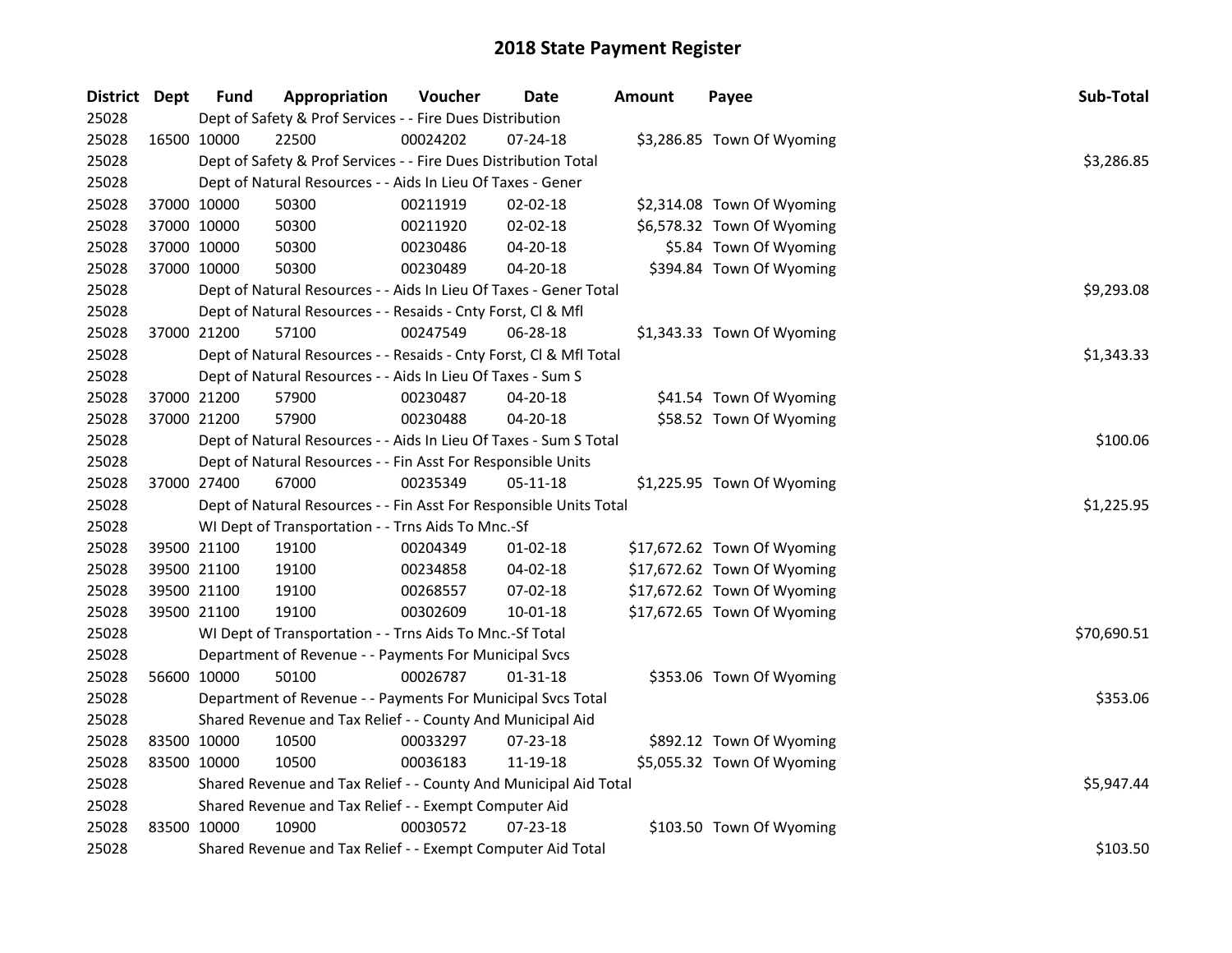| District Dept | Fund        | <b>Appropriation</b>                                | Voucher  | Date     | Amount | Payee                      | Sub-Total   |
|---------------|-------------|-----------------------------------------------------|----------|----------|--------|----------------------------|-------------|
| 25028         |             | Shared Revenue and Tax Relief - - Utility Aid       |          |          |        |                            |             |
| 25028         | 83500 10000 | 11000                                               | 00033297 | 07-23-18 |        | \$262.48 Town Of Wyoming   |             |
| 25028         | 83500 10000 | 11000                                               | 00036183 | 11-19-18 |        | \$1,519.16 Town Of Wyoming |             |
| 25028         |             | Shared Revenue and Tax Relief - - Utility Aid Total |          |          |        |                            | \$1.781.64  |
| 25028 Total   |             |                                                     |          |          |        |                            | \$94,125.42 |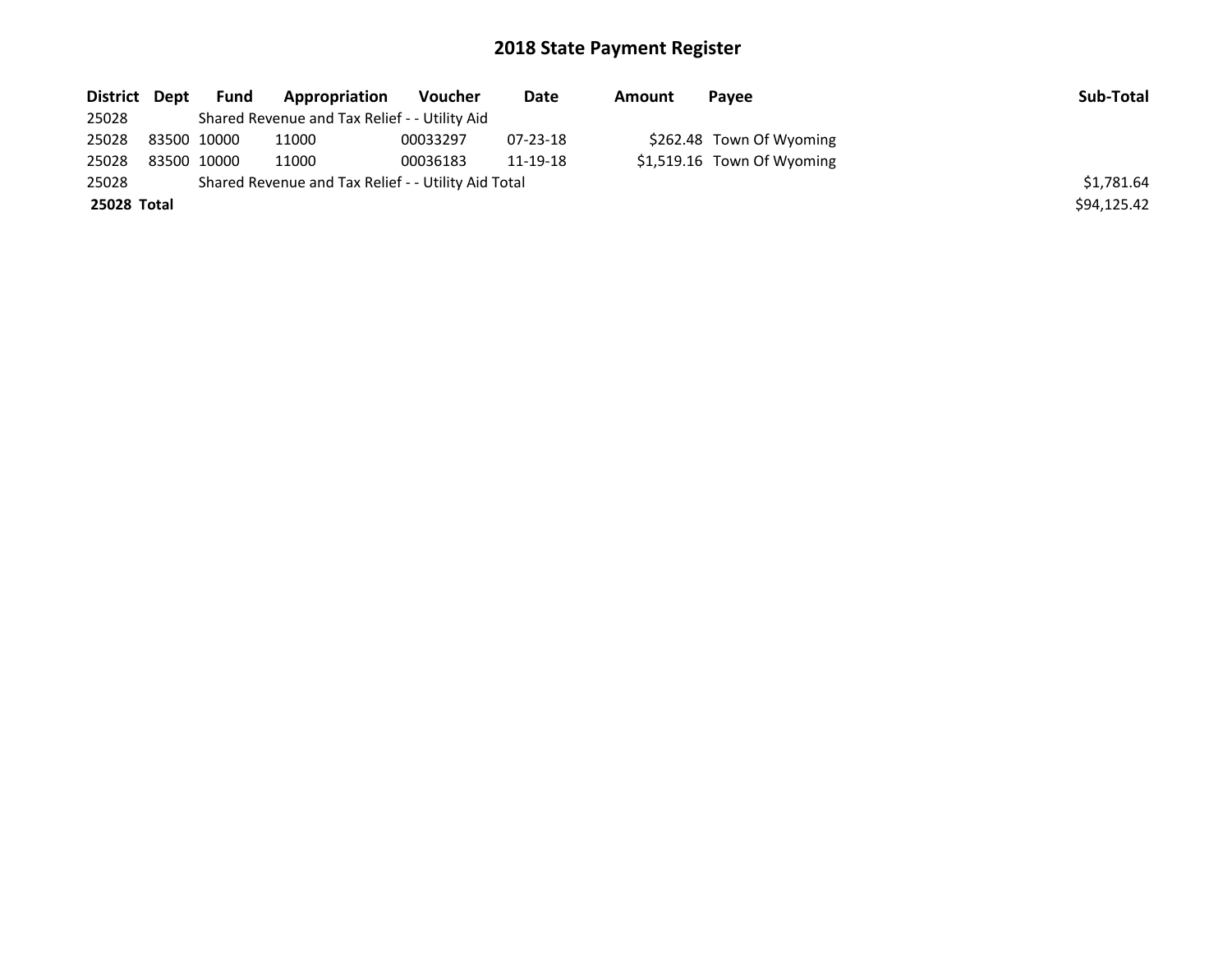| District           | Dept        | <b>Fund</b> | Appropriation                                                         | <b>Voucher</b> | Date           | Amount | Payee                        | Sub-Total    |
|--------------------|-------------|-------------|-----------------------------------------------------------------------|----------------|----------------|--------|------------------------------|--------------|
| 25101              |             |             | Dept of Safety & Prof Services - - Fire Dues Distribution             |                |                |        |                              |              |
| 25101              |             | 16500 10000 | 22500                                                                 | 00024203       | $07 - 25 - 18$ |        | \$1,937.62 Village Of Arena  |              |
| 25101              |             |             | Dept of Safety & Prof Services - - Fire Dues Distribution Total       |                |                |        |                              | \$1,937.62   |
| 25101              |             |             | Dept of Natural Resources - - Fin Asst For Responsible Units          |                |                |        |                              |              |
| 25101              |             | 37000 27400 | 67000                                                                 | 00235389       | $05-11-18$     |        | \$1,104.70 Village Of Arena  |              |
| 25101              |             |             | Dept of Natural Resources - - Fin Asst For Responsible Units Total    | \$1,104.70     |                |        |                              |              |
| 25101              |             |             | WI Dept of Transportation - - Trns Aids To Mnc.-Sf                    |                |                |        |                              |              |
| 25101              |             | 39500 21100 | 19100                                                                 | 00204350       | $01 - 02 - 18$ |        | \$8,558.45 Village Of Arena  |              |
| 25101              |             | 39500 21100 | 19100                                                                 | 00234859       | 04-02-18       |        | \$8,558.45 Village Of Arena  |              |
| 25101              |             | 39500 21100 | 19100                                                                 | 00268558       | 07-02-18       |        | \$8,558.45 Village Of Arena  |              |
| 25101              |             | 39500 21100 | 19100                                                                 | 00302610       | $10 - 01 - 18$ |        | \$8,558.46 Village Of Arena  |              |
| 25101              |             |             | WI Dept of Transportation - - Trns Aids To Mnc.-Sf Total              |                |                |        |                              | \$34,233.81  |
| 25101              |             |             | Department of Justice - - Law Enforcement Train, Local                |                |                |        |                              |              |
| 25101              |             | 45500 10000 | 23100                                                                 | 00052123       | $09 - 25 - 18$ |        | \$640.00 Village Of Arena    |              |
| 25101              |             |             | Department of Justice - - Law Enforcement Train, Local Total          |                |                |        |                              | \$640.00     |
| 25101              |             |             | Shared Revenue and Tax Relief - - Expenditure Restraint Program       |                |                |        |                              |              |
| 25101              |             | 83500 10000 | 10100                                                                 | 00033298       | 07-23-18       |        | \$15,442.91 Village Of Arena |              |
| 25101              |             |             | Shared Revenue and Tax Relief - - Expenditure Restraint Program Total |                |                |        |                              | \$15,442.91  |
| 25101              |             |             | Shared Revenue and Tax Relief - - County And Municipal Aid            |                |                |        |                              |              |
| 25101              |             | 83500 10000 | 10500                                                                 | 00033298       | $07 - 23 - 18$ |        | \$14,850.91 Village Of Arena |              |
| 25101              | 83500 10000 |             | 10500                                                                 | 00036184       | 11-19-18       |        | \$84,155.14 Village Of Arena |              |
| 25101              |             |             | Shared Revenue and Tax Relief - - County And Municipal Aid Total      |                |                |        |                              | \$99,006.05  |
| 25101              |             |             | Shared Revenue and Tax Relief - - Exempt Computer Aid                 |                |                |        |                              |              |
| 25101              |             | 83500 10000 | 10900                                                                 | 00030573       | $07 - 23 - 18$ |        | \$95.38 Village Of Arena     |              |
| 25101              |             |             | Shared Revenue and Tax Relief - - Exempt Computer Aid Total           | \$95.38        |                |        |                              |              |
| <b>25101 Total</b> |             |             |                                                                       |                |                |        |                              | \$152,460.47 |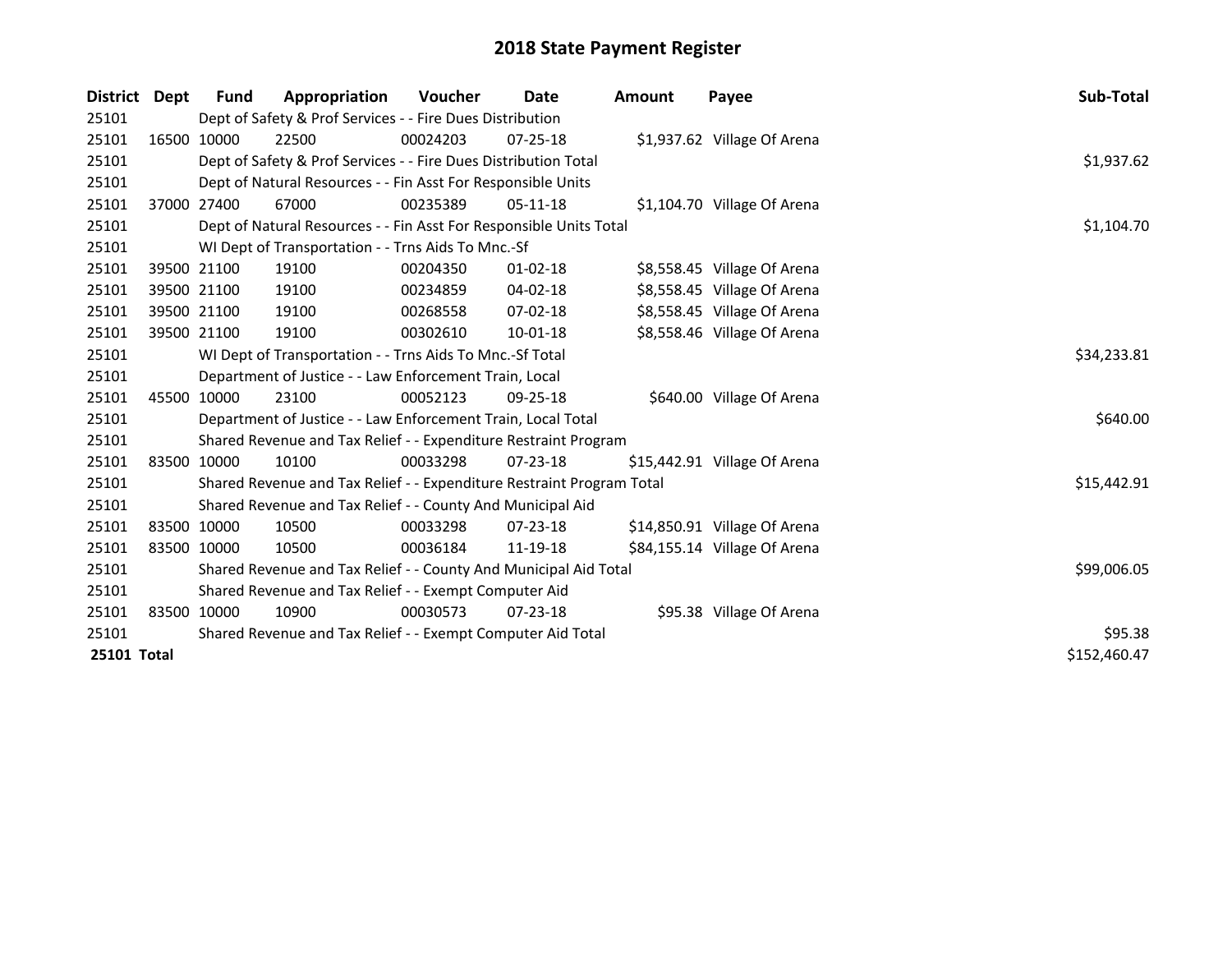| District Dept |             | <b>Fund</b>                                    | Appropriation                                                          | Voucher  | Date           | <b>Amount</b> | Payee                         | Sub-Total    |  |  |  |
|---------------|-------------|------------------------------------------------|------------------------------------------------------------------------|----------|----------------|---------------|-------------------------------|--------------|--|--|--|
| 25102         |             |                                                | Dept of Safety & Prof Services - - Fire Dues Distribution              |          |                |               |                               |              |  |  |  |
| 25102         | 16500 10000 |                                                | 22500                                                                  | 00018996 | 07-02-18       |               | \$791.51 Village Of Avoca     |              |  |  |  |
| 25102         |             |                                                | Dept of Safety & Prof Services - - Fire Dues Distribution Total        |          |                |               |                               | \$791.51     |  |  |  |
| 25102         |             |                                                | Dept of Natural Resources - - Aids In Lieu Of Taxes - Gener            |          |                |               |                               |              |  |  |  |
| 25102         | 37000 10000 |                                                | 50300                                                                  | 00211925 | $02 - 01 - 18$ |               | \$1,820.07 Village Of Avoca   |              |  |  |  |
| 25102         | 37000 10000 |                                                | 50300                                                                  | 00230503 | $04 - 20 - 18$ |               | \$69.19 Village Of Avoca      |              |  |  |  |
| 25102         |             |                                                | Dept of Natural Resources - - Aids In Lieu Of Taxes - Gener Total      |          |                |               |                               | \$1,889.26   |  |  |  |
| 25102         |             |                                                | Dept of Natural Resources - - Resaids - Cnty Forst, Cl & Mfl           |          |                |               |                               |              |  |  |  |
| 25102         | 37000 21200 |                                                | 57100                                                                  | 00247550 | 06-28-18       |               | \$29.23 Village Of Avoca      |              |  |  |  |
| 25102         |             |                                                | Dept of Natural Resources - - Resaids - Cnty Forst, Cl & Mfl Total     |          |                |               |                               | \$29.23      |  |  |  |
| 25102         |             |                                                | Dept of Natural Resources - - Aids In Lieu Of Taxes - Sum S            |          |                |               |                               |              |  |  |  |
| 25102         | 37000 21200 |                                                | 57900                                                                  | 00230502 | 04-20-18       |               | \$479.73 Village Of Avoca     |              |  |  |  |
| 25102         |             |                                                | Dept of Natural Resources - - Aids In Lieu Of Taxes - Sum S Total      |          |                |               |                               | \$479.73     |  |  |  |
| 25102         |             |                                                | Dept of Natural Resources - - Fin Asst For Responsible Units           |          |                |               |                               |              |  |  |  |
| 25102         | 37000 27400 |                                                | 67000                                                                  | 00235550 | 05-11-18       |               | \$2,429.70 Village Of Avoca   |              |  |  |  |
| 25102         |             |                                                | Dept of Natural Resources - - Fin Asst For Responsible Units Total     |          |                |               |                               |              |  |  |  |
| 25102         |             | Dept of Natural Resources - - Land Acquisition |                                                                        |          |                |               |                               |              |  |  |  |
| 25102         | 37000 36300 |                                                | <b>TA100</b>                                                           | 00237036 | 05-14-18       |               | \$19,095.00 Village Of Avoca  |              |  |  |  |
| 25102         |             |                                                | Dept of Natural Resources - - Land Acquisition Total                   |          |                |               |                               | \$19,095.00  |  |  |  |
| 25102         |             |                                                | WI Dept of Transportation - - Trns Aids To Mnc.-Sf                     |          |                |               |                               |              |  |  |  |
| 25102         | 39500 21100 |                                                | 19100                                                                  | 00204351 | $01-02-18$     |               | \$15,353.68 Village Of Avoca  |              |  |  |  |
| 25102         | 39500 21100 |                                                | 19100                                                                  | 00234860 | 04-02-18       |               | \$15,353.68 Village Of Avoca  |              |  |  |  |
| 25102         | 39500 21100 |                                                | 19100                                                                  | 00268559 | 07-02-18       |               | \$15,353.68 Village Of Avoca  |              |  |  |  |
| 25102         | 39500 21100 |                                                | 19100                                                                  | 00302611 | $10 - 01 - 18$ |               | \$15,353.69 Village Of Avoca  |              |  |  |  |
| 25102         |             |                                                | WI Dept of Transportation - - Trns Aids To Mnc.-Sf Total               |          |                |               |                               | \$61,414.73  |  |  |  |
| 25102         |             |                                                | Department of Health Services - - Emergency Medical Services, Ai       |          |                |               |                               |              |  |  |  |
| 25102         | 43500 10000 |                                                | 11900                                                                  | 00229282 | 08-31-18       |               | \$4,545.89 Village Of Avoca   |              |  |  |  |
| 25102         |             |                                                | Department of Health Services - - Emergency Medical Services, Ai Total |          |                |               |                               | \$4,545.89   |  |  |  |
| 25102         |             |                                                | Department of Justice - - Law Enforcement Train, Local                 |          |                |               |                               |              |  |  |  |
| 25102         | 45500 10000 |                                                | 23100                                                                  | 00052102 | 09-25-18       |               | \$160.00 Village Of Avoca     |              |  |  |  |
| 25102         |             |                                                | Department of Justice - - Law Enforcement Train, Local Total           |          |                |               |                               | \$160.00     |  |  |  |
| 25102         |             |                                                | Shared Revenue and Tax Relief - - County And Municipal Aid             |          |                |               |                               |              |  |  |  |
| 25102         | 83500 10000 |                                                | 10500                                                                  | 00033299 | 07-23-18       |               | \$23,433.14 Village Of Avoca  |              |  |  |  |
| 25102         | 83500 10000 |                                                | 10500                                                                  | 00036185 | 11-19-18       |               | \$132,787.76 Village Of Avoca |              |  |  |  |
| 25102         |             |                                                | Shared Revenue and Tax Relief - - County And Municipal Aid Total       |          |                |               |                               | \$156,220.90 |  |  |  |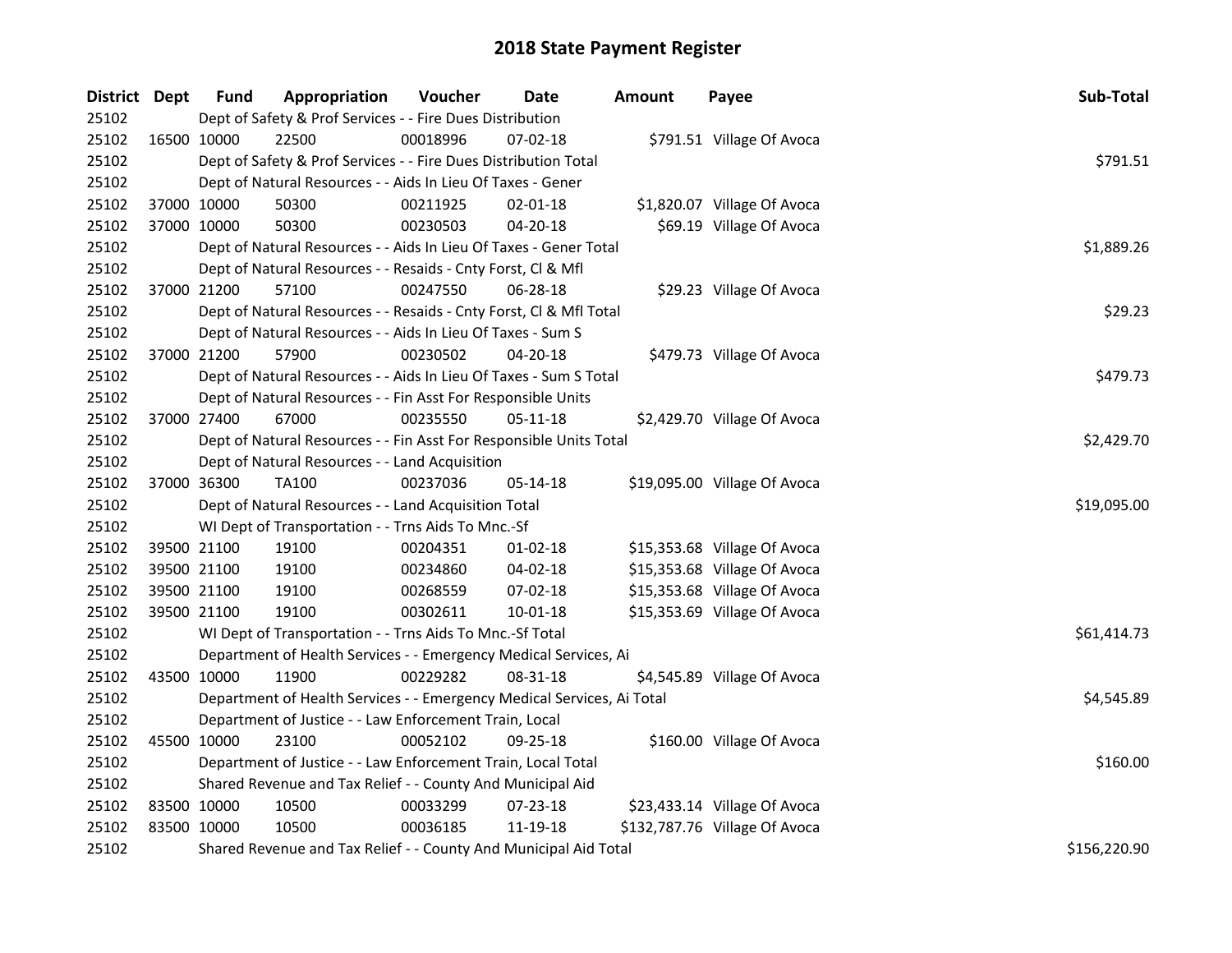| District Dept      | Fund                                                        | Appropriation                                                   | <b>Voucher</b> | Date           | Amount | Payee                       | Sub-Total    |
|--------------------|-------------------------------------------------------------|-----------------------------------------------------------------|----------------|----------------|--------|-----------------------------|--------------|
| 25102              |                                                             | Shared Revenue and Tax Relief - - Exempt Computer Aid           |                |                |        |                             |              |
| 25102              | 83500 10000                                                 | 10900                                                           | 00030574       | $07 - 23 - 18$ |        | \$69.00 Village Of Avoca    |              |
| 25102              | 83500 10000                                                 | 10900                                                           | 00032346       | $07 - 23 - 18$ |        | \$8.80 Village Of Avoca     |              |
| 25102              | Shared Revenue and Tax Relief - - Exempt Computer Aid Total | \$77.80                                                         |                |                |        |                             |              |
| 25102              |                                                             | Shared Revenue and Tax Relief - - Lottery & Gaming Credit       |                |                |        |                             |              |
| 25102              | 83500 52100                                                 | 36300                                                           | 00027407       | $03 - 26 - 18$ |        | \$1,110.00 Village Of Avoca |              |
| 25102              |                                                             | Shared Revenue and Tax Relief - - Lottery & Gaming Credit Total |                |                |        |                             | \$1,110.00   |
| <b>25102 Total</b> |                                                             |                                                                 |                |                |        |                             | \$248,243.75 |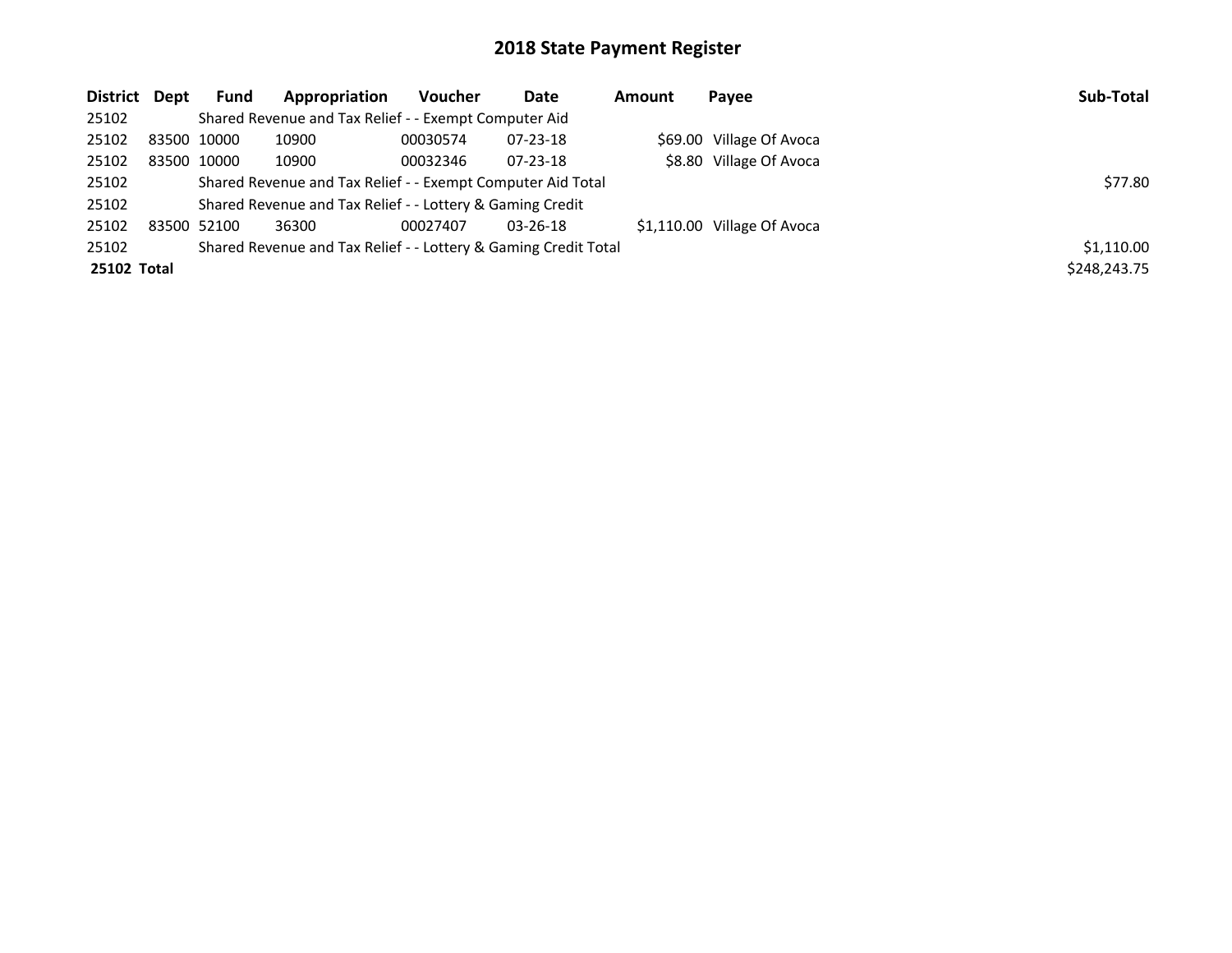| District Dept |             | <b>Fund</b> | Appropriation                                                                   | Voucher            | <b>Date</b>    | <b>Amount</b> | Payee                             | Sub-Total    |  |  |
|---------------|-------------|-------------|---------------------------------------------------------------------------------|--------------------|----------------|---------------|-----------------------------------|--------------|--|--|
| 25106         |             |             | Dept of Safety & Prof Services - - Fire Dues Distribution                       |                    |                |               |                                   |              |  |  |
| 25106         | 16500 10000 |             | 22500                                                                           | 00021797           | 07-25-18       |               | \$4,974.20 Village Of Barneveld   |              |  |  |
| 25106         | 16500 10000 |             | 22500                                                                           | 00024204           | 07-26-18       |               | \$4,974.20 Village Of Barneveld   |              |  |  |
| 25106         |             |             | Dept of Safety & Prof Services - - Fire Dues Distribution Total                 |                    |                |               |                                   | \$9,948.40   |  |  |
| 25106         |             |             | Dept of Natural Resources - - Aids In Lieu Of Taxes - Gener                     |                    |                |               |                                   |              |  |  |
| 25106         |             | 37000 10000 | 50300                                                                           | 00228993           | $04 - 20 - 18$ |               | \$52.19 Village Of Barneveld      |              |  |  |
| 25106         |             |             | Dept of Natural Resources - - Aids In Lieu Of Taxes - Gener Total               |                    |                |               |                                   | \$52.19      |  |  |
| 25106         |             |             | Dept of Natural Resources - - Fin Asst For Responsible Units                    |                    |                |               |                                   |              |  |  |
| 25106         | 37000 27400 |             | 67000                                                                           | 00235368           | 05-11-18       |               | \$1,894.79 Village Of Barneveld   |              |  |  |
| 25106         |             |             | Dept of Natural Resources - - Fin Asst For Responsible Units Total              |                    |                |               |                                   | \$1,894.79   |  |  |
| 25106         |             |             | WI Dept of Transportation - - Hwy Sfty Loc Aid Ffd                              |                    |                |               |                                   |              |  |  |
| 25106         | 39500 21100 |             | 18500                                                                           | 00286956           | 08-28-18       |               | \$3,873.00 Village Of Barneveld   |              |  |  |
| 25106         |             |             | WI Dept of Transportation - - Hwy Sfty Loc Aid Ffd Total                        |                    |                |               |                                   | \$3,873.00   |  |  |
| 25106         |             |             | WI Dept of Transportation - - Trns Aids To Mnc.-Sf                              |                    |                |               |                                   |              |  |  |
| 25106         | 39500 21100 |             | 19100                                                                           | 00204352           | 01-02-18       |               | \$15,161.62 Village Of Barneveld  |              |  |  |
| 25106         |             | 39500 21100 | 19100                                                                           | 00234861           | $04 - 02 - 18$ |               | \$15,161.62 Village Of Barneveld  |              |  |  |
| 25106         | 39500 21100 |             | 19100                                                                           | 00268560           | 07-02-18       |               | \$15,161.62 Village Of Barneveld  |              |  |  |
| 25106         | 39500 21100 |             | 19100                                                                           | 00302612           | $10 - 01 - 18$ |               | \$15,161.62 Village Of Barneveld  |              |  |  |
| 25106         |             |             | WI Dept of Transportation - - Trns Aids To Mnc.-Sf Total                        |                    |                |               |                                   | \$60,646.48  |  |  |
| 25106         |             |             | WI Dept of Transportation - - Local Rds, Grants Sf                              |                    |                |               |                                   |              |  |  |
| 25106         | 39500 21100 |             | 27000                                                                           | 00243622           | 04-20-18       |               | \$211,740.76 Village Of Barneveld |              |  |  |
| 25106         |             |             | WI Dept of Transportation - - Local Rds, Grants Sf Total                        |                    |                |               |                                   | \$211,740.76 |  |  |
| 25106         |             |             | Department of Health Services - - Prepaid Medical Transport Reimbursement       |                    |                |               |                                   |              |  |  |
| 25106         | 43500 10000 |             | 16300                                                                           | AMBULANCE 11-08-18 |                |               | \$2,000.00 Village Of Barneveld   |              |  |  |
| 25106         |             |             | Department of Health Services - - Prepaid Medical Transport Reimbursement Total |                    |                |               |                                   | \$2,000.00   |  |  |
| 25106         |             |             | Department of Justice - - Law Enforcement Train, Local                          |                    |                |               |                                   |              |  |  |
| 25106         | 45500 10000 |             | 23100                                                                           | 00052096           | 09-25-18       |               | \$480.00 Village Of Barneveld     |              |  |  |
| 25106         |             |             | Department of Justice - - Law Enforcement Train, Local Total                    |                    |                |               |                                   | \$480.00     |  |  |
| 25106         |             |             | Shared Revenue and Tax Relief - - Expenditure Restraint Program                 |                    |                |               |                                   |              |  |  |
| 25106         | 83500 10000 |             | 10100                                                                           | 00033300           | 07-23-18       |               | \$13,100.24 Village Of Barneveld  |              |  |  |
| 25106         | 83500 10000 |             | 10100                                                                           | 00036186           | 11-19-18       |               | \$0.07 Village Of Barneveld       |              |  |  |
| 25106         |             |             | Shared Revenue and Tax Relief - - Expenditure Restraint Program Total           |                    |                |               |                                   | \$13,100.31  |  |  |
| 25106         |             |             | Shared Revenue and Tax Relief - - County And Municipal Aid                      |                    |                |               |                                   |              |  |  |
| 25106         |             | 83500 10000 | 10500                                                                           | 00033300           | 07-23-18       |               | \$9,227.65 Village Of Barneveld   |              |  |  |
| 25106         | 83500 10000 |             | 10500                                                                           | 00036186           | 11-19-18       |               | \$50,290.04 Village Of Barneveld  |              |  |  |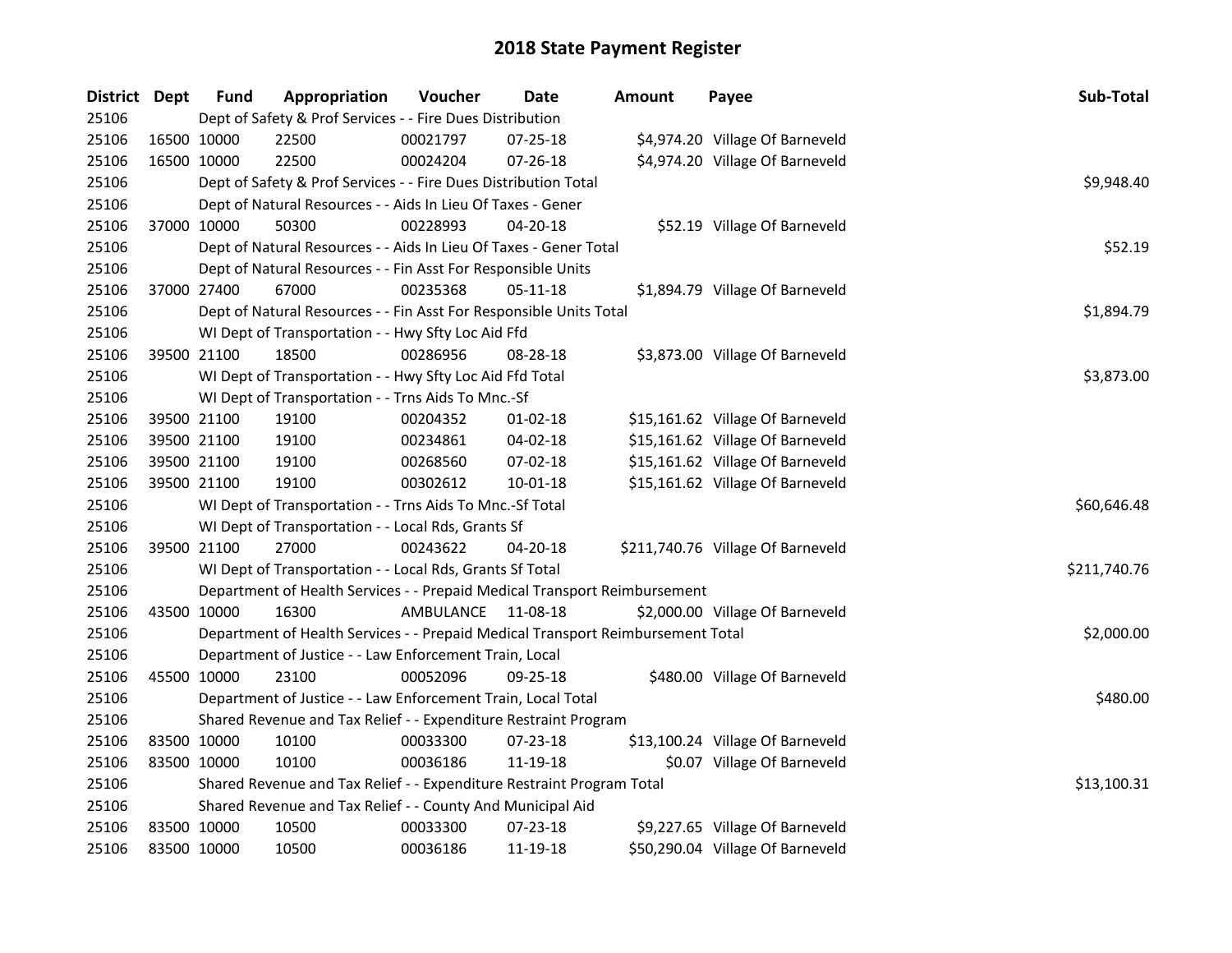| District Dept |             | <b>Fund</b> | Appropriation                                                    | Voucher  | Date     | Amount | Payee                         | Sub-Total    |
|---------------|-------------|-------------|------------------------------------------------------------------|----------|----------|--------|-------------------------------|--------------|
| 25106         |             |             | Shared Revenue and Tax Relief - - County And Municipal Aid Total |          |          |        |                               | \$59,517.69  |
| 25106         |             |             | Shared Revenue and Tax Relief - - Exempt Computer Aid            |          |          |        |                               |              |
| 25106         | 83500 10000 |             | 10900                                                            | 00030575 | 07-23-18 |        | \$259.76 Village Of Barneveld |              |
| 25106         | 83500 10000 |             | 10900                                                            | 00032347 | 07-23-18 |        | \$650.97 Village Of Barneveld |              |
| 25106         |             |             | Shared Revenue and Tax Relief - - Exempt Computer Aid Total      |          |          |        |                               | \$910.73     |
| 25106 Total   |             |             |                                                                  |          |          |        |                               | \$364,164.35 |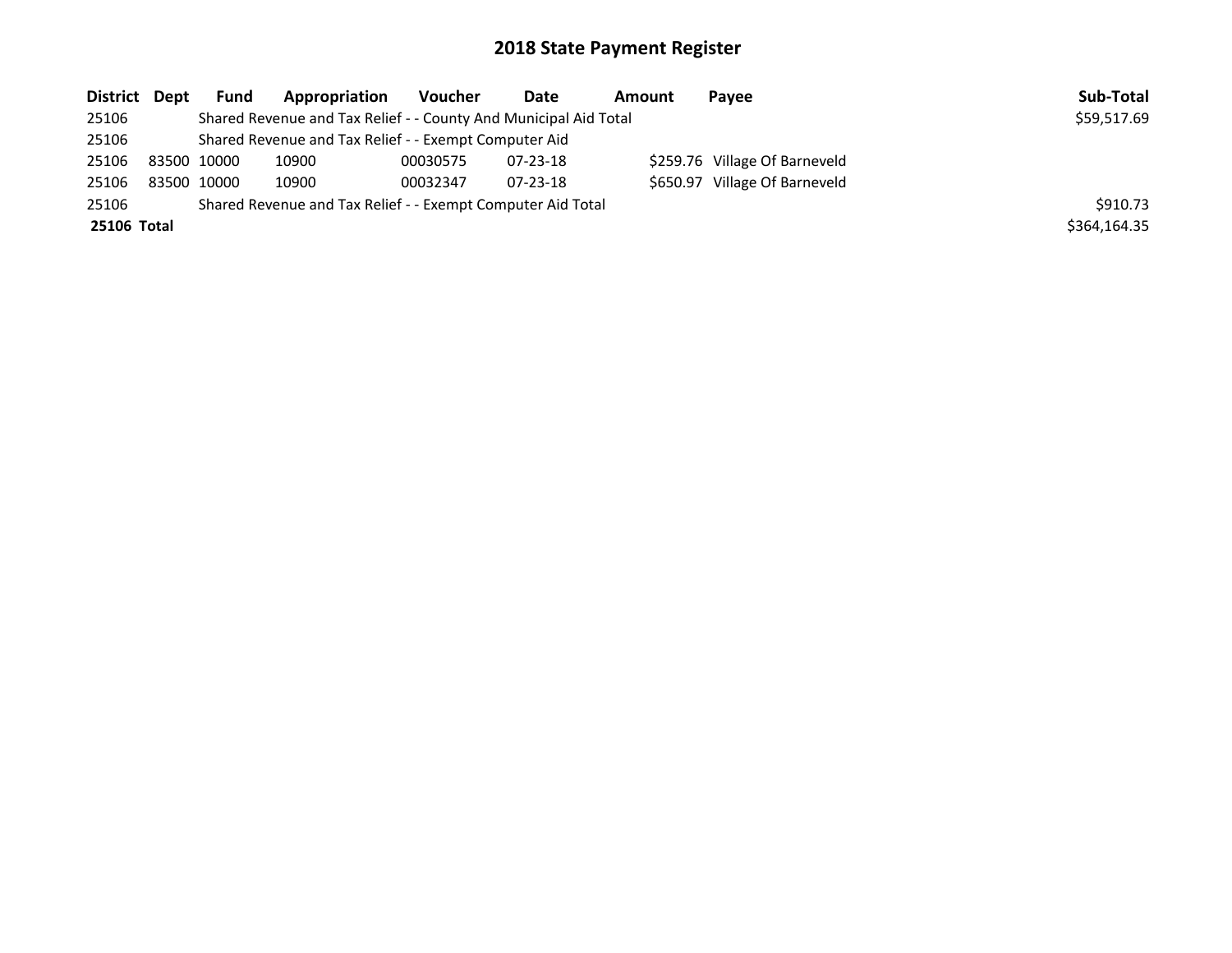| <b>District</b> | Dept | Fund                                                             | Appropriation                                                                        | Voucher  | Date           | <b>Amount</b> | Payee                                 | Sub-Total   |  |  |
|-----------------|------|------------------------------------------------------------------|--------------------------------------------------------------------------------------|----------|----------------|---------------|---------------------------------------|-------------|--|--|
| 25108           |      |                                                                  | Dept of Safety & Prof Services - - Fire Dues Distribution                            |          |                |               |                                       |             |  |  |
| 25108           |      | 16500 10000                                                      | 22500                                                                                | 00019163 | $07-02-18$     |               | \$1,720.57 Village Of Blanchardville  |             |  |  |
| 25108           |      |                                                                  | Dept of Safety & Prof Services - - Fire Dues Distribution Total                      |          |                |               |                                       | \$1,720.57  |  |  |
| 25108           |      |                                                                  | Dept of Natural Resources - - Fin Asst For Responsible Units                         |          |                |               |                                       |             |  |  |
| 25108           |      | 37000 27400                                                      | 67000                                                                                | 00236035 | $05 - 15 - 18$ |               | \$3,020.89 Village Of Blanchardville  |             |  |  |
| 25108           |      |                                                                  | Dept of Natural Resources - - Fin Asst For Responsible Units Total                   |          |                |               |                                       | \$3,020.89  |  |  |
| 25108           |      |                                                                  | Department of Health Services - - Emergency Medical Services, Ai                     |          |                |               |                                       |             |  |  |
| 25108           |      | 43500 10000                                                      | 11900                                                                                | 00229294 | 08-31-18       |               | \$4,691.68 Village Of Blanchardville  |             |  |  |
| 25108           |      |                                                                  | \$4,691.68<br>Department of Health Services - - Emergency Medical Services, Ai Total |          |                |               |                                       |             |  |  |
| 25108           |      |                                                                  | Department of Justice - - Law Enforcement Train, Local                               |          |                |               |                                       |             |  |  |
| 25108           |      | 45500 10000                                                      | 23100                                                                                | 00052130 | 09-25-18       |               | \$160.00 Village Of Blanchardville    |             |  |  |
| 25108           |      |                                                                  | Department of Justice - - Law Enforcement Train, Local Total                         |          |                |               |                                       | \$160.00    |  |  |
| 25108           |      |                                                                  | Department of Military Affairs - - Disaster Recovery Aid                             |          |                |               |                                       |             |  |  |
| 25108           |      | 46500 10000                                                      | 30500                                                                                | 00051331 | 10-31-18       |               | \$2,197.04 Village Of Blanchardville  |             |  |  |
| 25108           |      |                                                                  | Department of Military Affairs - - Disaster Recovery Aid Total                       |          |                |               |                                       | \$2,197.04  |  |  |
| 25108           |      | Department of Military Affairs - - Federal Aid, Local Assistance |                                                                                      |          |                |               |                                       |             |  |  |
| 25108           |      | 46500 10000                                                      | 34200                                                                                | 00051331 | 10-31-18       |               | \$13,182.21 Village Of Blanchardville |             |  |  |
| 25108           |      |                                                                  | Department of Military Affairs - - Federal Aid, Local Assistance Total               |          |                |               |                                       | \$13,182.21 |  |  |
| 25108 Total     |      |                                                                  |                                                                                      |          |                |               |                                       | \$24,972.39 |  |  |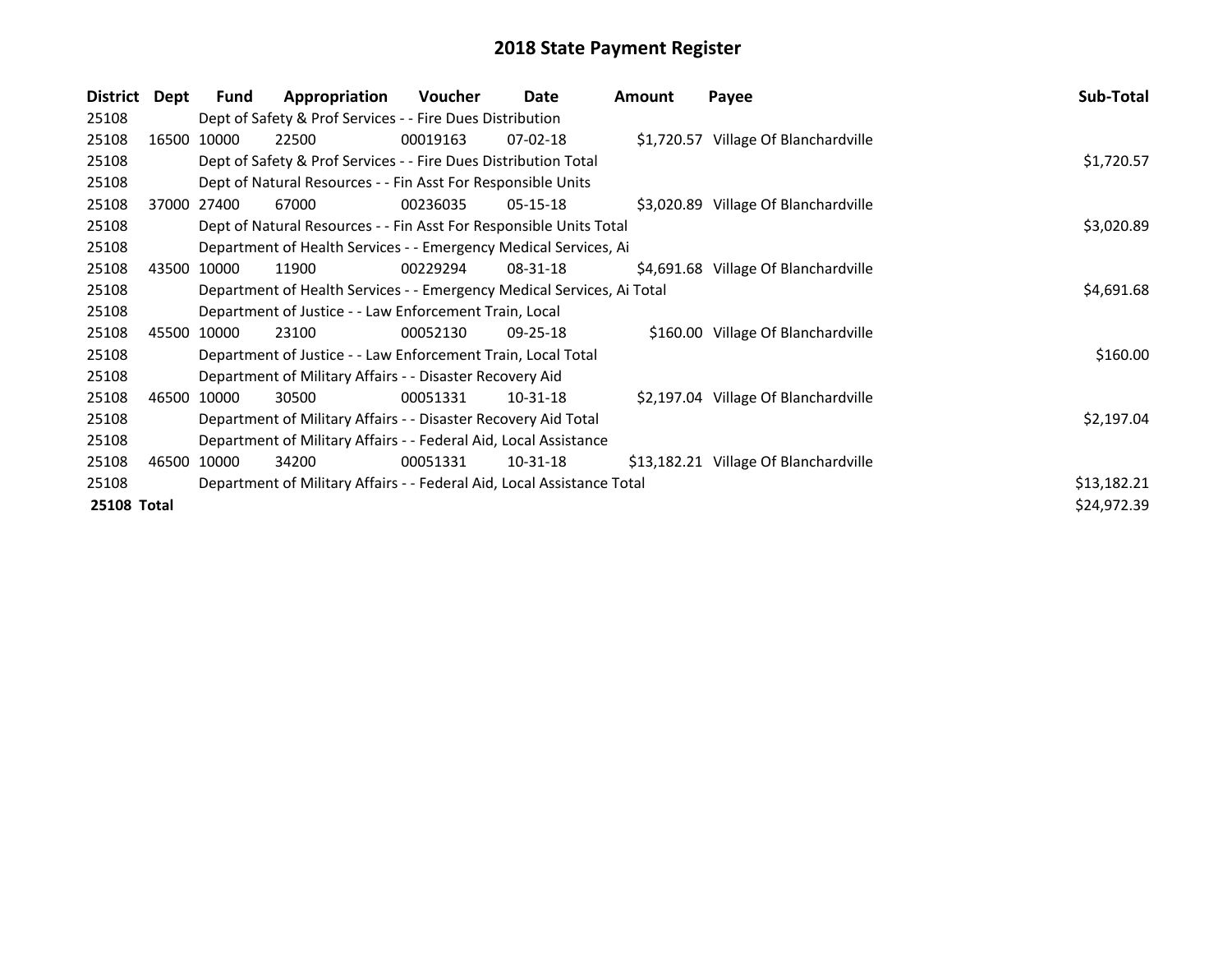| District           | Dept | Fund        | Appropriation                                                         | <b>Voucher</b> | Date           | <b>Amount</b> | Payee                       | Sub-Total    |
|--------------------|------|-------------|-----------------------------------------------------------------------|----------------|----------------|---------------|-----------------------------|--------------|
| 25111              |      |             | Dept of Safety & Prof Services - - Fire Dues Distribution             |                |                |               |                             |              |
| 25111              |      | 16500 10000 | 22500                                                                 | 00024205       | $07 - 24 - 18$ |               | \$1,092.43 Village Of Cobb  |              |
| 25111              |      |             | Dept of Safety & Prof Services - - Fire Dues Distribution Total       |                |                |               |                             | \$1,092.43   |
| 25111              |      |             | Dept of Natural Resources - - Fin Asst For Responsible Units          |                |                |               |                             |              |
| 25111              |      | 37000 27400 | 67000                                                                 | 00235918       | $05-11-18$     |               | \$1,804.45 Village Of Cobb  |              |
| 25111              |      |             | Dept of Natural Resources - - Fin Asst For Responsible Units Total    | \$1,804.45     |                |               |                             |              |
| 25111              |      |             | WI Dept of Transportation - - Trns Aids To Mnc.-Sf                    |                |                |               |                             |              |
| 25111              |      | 39500 21100 | 19100                                                                 | 00204353       | 01-02-18       |               | \$5,597.99 Village Of Cobb  |              |
| 25111              |      | 39500 21100 | 19100                                                                 | 00234862       | $04 - 02 - 18$ |               | \$5,597.99 Village Of Cobb  |              |
| 25111              |      | 39500 21100 | 19100                                                                 | 00268561       | $07 - 02 - 18$ |               | \$5,597.99 Village Of Cobb  |              |
| 25111              |      | 39500 21100 | 19100                                                                 | 00302613       | $10 - 01 - 18$ |               | \$5,598.00 Village Of Cobb  |              |
| 25111              |      |             | WI Dept of Transportation - - Trns Aids To Mnc.-Sf Total              |                |                |               |                             | \$22,391.97  |
| 25111              |      |             | Shared Revenue and Tax Relief - - Expenditure Restraint Program       |                |                |               |                             |              |
| 25111              |      | 83500 10000 | 10100                                                                 | 00033301       | 07-23-18       |               | \$886.88 Village Of Cobb    |              |
| 25111              |      | 83500 10000 | 10100                                                                 | 00036187       | 11-19-18       |               | \$0.07 Village Of Cobb      |              |
| 25111              |      |             | Shared Revenue and Tax Relief - - Expenditure Restraint Program Total |                |                |               |                             | \$886.95     |
| 25111              |      |             | Shared Revenue and Tax Relief - - County And Municipal Aid            |                |                |               |                             |              |
| 25111              |      | 83500 10000 | 10500                                                                 | 00033301       | $07 - 23 - 18$ |               | \$16,508.14 Village Of Cobb |              |
| 25111              |      | 83500 10000 | 10500                                                                 | 00036187       | 11-19-18       |               | \$93,546.11 Village Of Cobb |              |
| 25111              |      |             | Shared Revenue and Tax Relief - - County And Municipal Aid Total      |                |                |               |                             | \$110,054.25 |
| 25111              |      |             | Shared Revenue and Tax Relief - - Exempt Computer Aid                 |                |                |               |                             |              |
| 25111              |      | 83500 10000 | 10900                                                                 | 00030576       | $07 - 23 - 18$ |               | \$97.41 Village Of Cobb     |              |
| 25111              |      |             | Shared Revenue and Tax Relief - - Exempt Computer Aid Total           | \$97.41        |                |               |                             |              |
| 25111              |      |             | Shared Revenue and Tax Relief - - Utility Aid                         |                |                |               |                             |              |
| 25111              |      | 83500 10000 | 11000                                                                 | 00033301       | $07 - 23 - 18$ |               | \$8.68 Village Of Cobb      |              |
| 25111              |      | 83500 10000 | 11000                                                                 | 00036187       | 11-19-18       |               | \$53.38 Village Of Cobb     |              |
| 25111              |      |             | Shared Revenue and Tax Relief - - Utility Aid Total                   | \$62.06        |                |               |                             |              |
| <b>25111 Total</b> |      |             |                                                                       |                |                |               |                             | \$136,389.52 |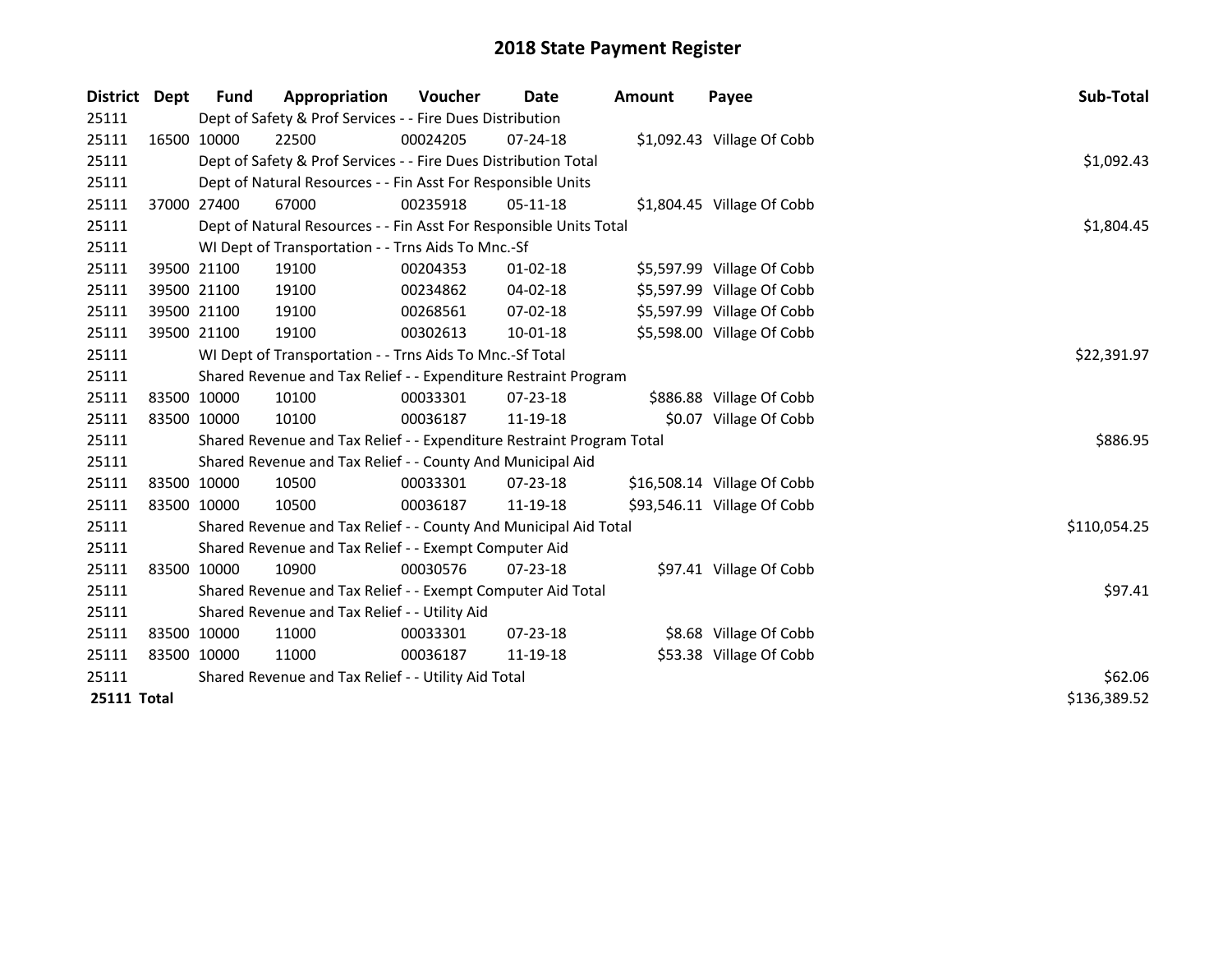| District Dept |             | <b>Fund</b> | Appropriation                                                                   | Voucher   | Date     | <b>Amount</b> | Payee                           | Sub-Total   |  |  |
|---------------|-------------|-------------|---------------------------------------------------------------------------------|-----------|----------|---------------|---------------------------------|-------------|--|--|
| 25136         |             |             | Dept of Safety & Prof Services - - Fire Dues Distribution                       |           |          |               |                                 |             |  |  |
| 25136         | 16500 10000 |             | 22500                                                                           | 00024206  | 07-25-18 |               | \$1,761.00 Village Of Highland  |             |  |  |
| 25136         |             |             | Dept of Safety & Prof Services - - Fire Dues Distribution Total                 |           |          |               |                                 | \$1,761.00  |  |  |
| 25136         |             |             | Dept of Natural Resources - - General Program Operations --                     |           |          |               |                                 |             |  |  |
| 25136         | 37000 21200 |             | 25400                                                                           | 00243656  | 06-14-18 |               | \$435.00 Village Of Highland    |             |  |  |
| 25136         | 37000 21200 |             | 25400                                                                           | 00243662  | 06-14-18 |               | \$340.00 Village Of Highland    |             |  |  |
| 25136         |             |             | Dept of Natural Resources - - General Program Operations -- Total               | \$775.00  |          |               |                                 |             |  |  |
| 25136         |             |             | Dept of Natural Resources - - Fin Asst For Responsible Units                    |           |          |               |                                 |             |  |  |
| 25136         | 37000 27400 |             | 67000                                                                           | 00235633  | 05-11-18 |               | \$2,409.89 Village Of Highland  |             |  |  |
| 25136         |             |             | Dept of Natural Resources - - Fin Asst For Responsible Units Total              |           |          |               |                                 | \$2,409.89  |  |  |
| 25136         |             |             | WI Dept of Transportation - - Hwy Sfty Loc Aid Ffd                              |           |          |               |                                 |             |  |  |
| 25136         | 39500 21100 |             | 18500                                                                           | 00254158  | 05-25-18 |               | \$2,500.00 Village Of Highland  |             |  |  |
| 25136         |             | 39500 21100 | 18500                                                                           | 00295922  | 09-13-18 |               | \$3,980.00 Village Of Highland  |             |  |  |
| 25136         |             |             | WI Dept of Transportation - - Hwy Sfty Loc Aid Ffd Total                        |           |          |               |                                 | \$6,480.00  |  |  |
| 25136         |             |             | WI Dept of Transportation - - Trns Aids To Mnc.-Sf                              |           |          |               |                                 |             |  |  |
| 25136         | 39500 21100 |             | 19100                                                                           | 00204354  | 01-02-18 |               | \$11,560.55 Village Of Highland |             |  |  |
| 25136         | 39500 21100 |             | 19100                                                                           | 00234863  | 04-02-18 |               | \$11,560.55 Village Of Highland |             |  |  |
| 25136         | 39500 21100 |             | 19100                                                                           | 00268562  | 07-02-18 |               | \$11,560.55 Village Of Highland |             |  |  |
| 25136         | 39500 21100 |             | 19100                                                                           | 00302614  | 10-01-18 |               | \$11,560.57 Village Of Highland |             |  |  |
| 25136         |             |             | WI Dept of Transportation - - Trns Aids To Mnc.-Sf Total                        |           |          |               |                                 | \$46,242.22 |  |  |
| 25136         |             |             | Department of Health Services - - Prepaid Medical Transport Reimbursement       |           |          |               |                                 |             |  |  |
| 25136         | 43500 10000 |             | 16300                                                                           | AMBULANCE | 11-08-18 |               | \$2,000.00 Village Of Highland  |             |  |  |
| 25136         |             |             | Department of Health Services - - Prepaid Medical Transport Reimbursement Total |           |          |               |                                 | \$2,000.00  |  |  |
| 25136         |             |             | Department of Justice - - Law Enforcement Train, Local                          |           |          |               |                                 |             |  |  |
| 25136         | 45500 10000 |             | 23100                                                                           | 00053166  | 10-11-18 |               | \$160.00 Village Of Highland    |             |  |  |
| 25136         |             |             | Department of Justice - - Law Enforcement Train, Local Total                    |           |          |               |                                 | \$160.00    |  |  |
| 25136         |             |             | Department of Military Affairs - - Disaster Recovery Aid                        |           |          |               |                                 |             |  |  |
| 25136         | 46500 10000 |             | 30500                                                                           | 00042747  | 05-09-18 |               | \$815.02 Village Of Highland    |             |  |  |
| 25136         |             |             | Department of Military Affairs - - Disaster Recovery Aid Total                  |           |          |               |                                 | \$815.02    |  |  |
| 25136         |             |             | Department of Military Affairs - - Federal Aid, Local Assistance                |           |          |               |                                 |             |  |  |
| 25136         | 46500 10000 |             | 34200                                                                           | 00042747  | 05-09-18 |               | \$4,890.11 Village Of Highland  |             |  |  |
| 25136         |             |             | Department of Military Affairs - - Federal Aid, Local Assistance Total          |           |          |               |                                 | \$4,890.11  |  |  |
| 25136         |             |             | Department of Administration - - Federal Aid, Local Assistance                  |           |          |               |                                 |             |  |  |
| 25136         | 50500 10000 |             | 74300                                                                           | 00080703  | 06-13-18 |               | \$57,000.00 Village Of Highland |             |  |  |
| 25136         | 50500 10000 |             | 74300                                                                           | 00081883  | 06-14-18 |               | \$79,000.00 Village Of Highland |             |  |  |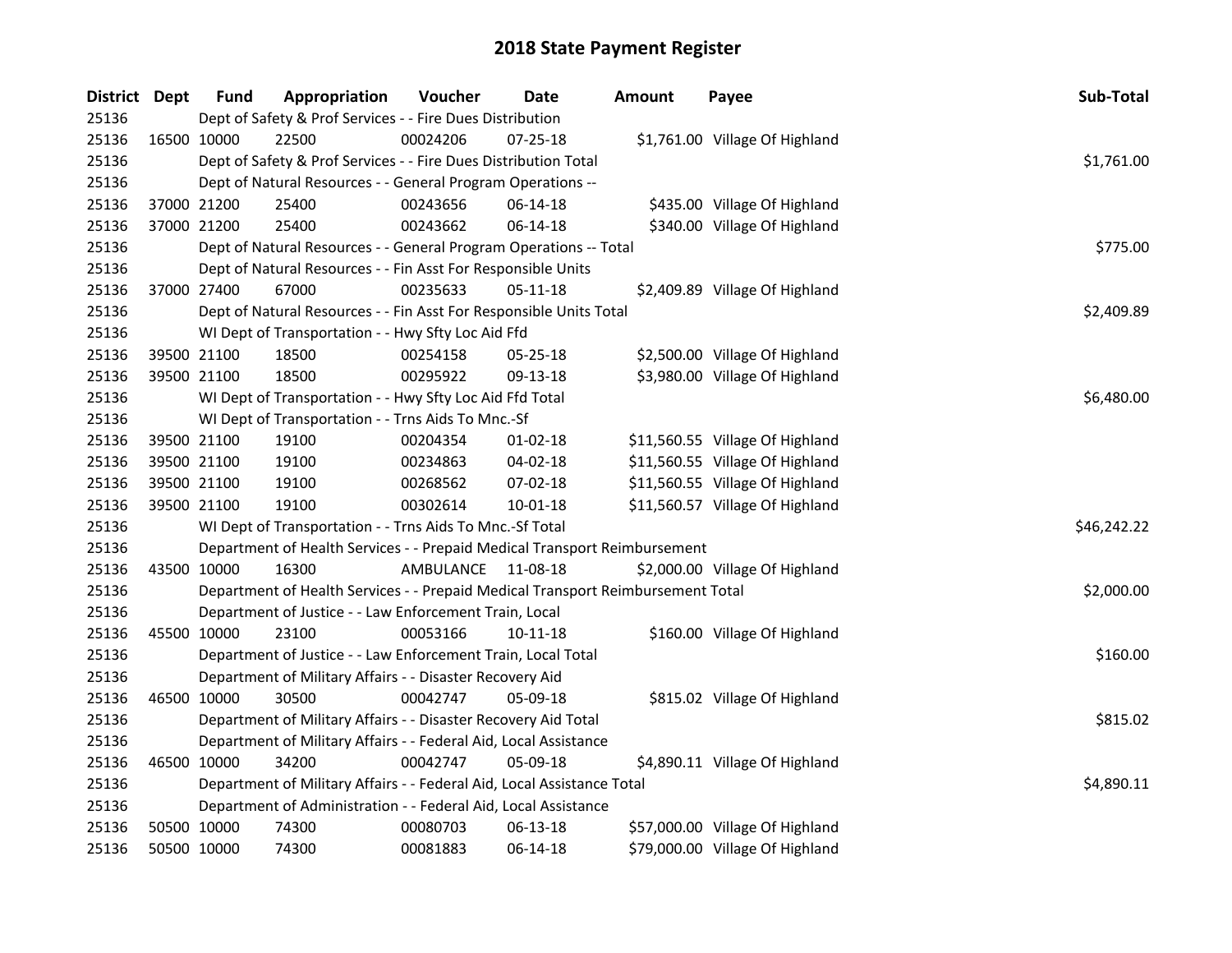| <b>District</b> | Dept | <b>Fund</b> | Appropriation                                                        | <b>Voucher</b> | Date           | Amount | Payee                            | Sub-Total    |
|-----------------|------|-------------|----------------------------------------------------------------------|----------------|----------------|--------|----------------------------------|--------------|
| 25136           |      | 50500 10000 | 74300                                                                | 00083735       | 07-03-18       |        | \$112,000.00 Village Of Highland |              |
| 25136           |      | 50500 10000 | 74300                                                                | 00089813       | 10-10-18       |        | \$97,000.00 Village Of Highland  |              |
| 25136           |      | 50500 10000 | 74300                                                                | 00091770       | 11-19-18       |        | \$5,000.00 Village Of Highland   |              |
| 25136           |      |             | Department of Administration - - Federal Aid, Local Assistance Total |                |                |        |                                  | \$350,000.00 |
| 25136           |      |             | Shared Revenue and Tax Relief - - County And Municipal Aid           |                |                |        |                                  |              |
| 25136           |      | 83500 10000 | 10500                                                                | 00033302       | $07 - 23 - 18$ |        | \$27,730.30 Village Of Highland  |              |
| 25136           |      | 83500 10000 | 10500                                                                | 00036188       | 11-19-18       |        | \$155,138.39 Village Of Highland |              |
| 25136           |      |             | Shared Revenue and Tax Relief - - County And Municipal Aid Total     |                |                |        |                                  | \$182,868.69 |
| 25136           |      |             | Shared Revenue and Tax Relief - - Exempt Computer Aid                |                |                |        |                                  |              |
| 25136           |      | 83500 10000 | 10900                                                                | 00030577       | 07-23-18       |        | \$230.34 Village Of Highland     |              |
| 25136           |      |             | Shared Revenue and Tax Relief - - Exempt Computer Aid Total          |                |                |        |                                  | \$230.34     |
| 25136           |      |             | Shared Revenue and Tax Relief - - Lottery & Gaming Credit            |                |                |        |                                  |              |
| 25136           |      | 83500 52100 | 36300                                                                | 00027408       | $03 - 26 - 18$ |        | \$80.17 Village Of Highland      |              |
| 25136           |      |             | Shared Revenue and Tax Relief - - Lottery & Gaming Credit Total      |                |                |        |                                  | \$80.17      |
| 25136 Total     |      |             |                                                                      |                |                |        |                                  | \$598,712.44 |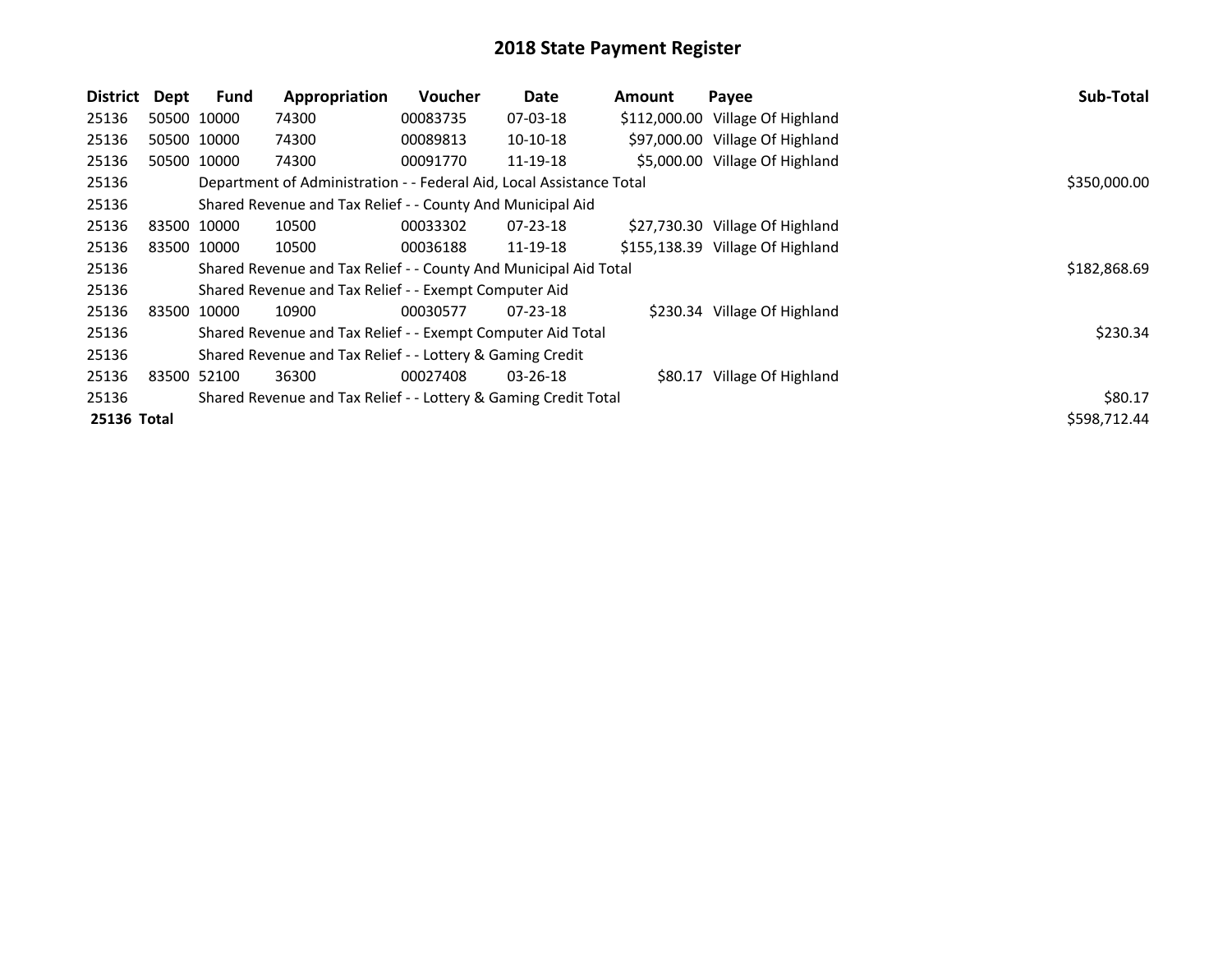| <b>District</b> | Dept | <b>Fund</b>                                         | Appropriation                                                      | <b>Voucher</b> | Date           | Amount | Payee                             | Sub-Total   |
|-----------------|------|-----------------------------------------------------|--------------------------------------------------------------------|----------------|----------------|--------|-----------------------------------|-------------|
| 25137           |      |                                                     | Dept of Safety & Prof Services - - Fire Dues Distribution          |                |                |        |                                   |             |
| 25137           |      | 16500 10000                                         | 22500                                                              | 00024207       | 07-24-18       |        | \$575.95 Village Of Hollandale    |             |
| 25137           |      |                                                     | Dept of Safety & Prof Services - - Fire Dues Distribution Total    |                |                |        |                                   | \$575.95    |
| 25137           |      |                                                     | Dept of Natural Resources - - Fin Asst For Responsible Units       |                |                |        |                                   |             |
| 25137           |      | 37000 27400                                         | 67000                                                              | 00235473       | $05-11-18$     |        | \$947.00 Village Of Hollandale    |             |
| 25137           |      |                                                     | Dept of Natural Resources - - Fin Asst For Responsible Units Total | \$947.00       |                |        |                                   |             |
| 25137           |      |                                                     | WI Dept of Transportation - - Trns Aids To Mnc.-Sf                 |                |                |        |                                   |             |
| 25137           |      | 39500 21100                                         | 19100                                                              | 00204355       | $01 - 02 - 18$ |        | \$3,409.74 Village Of Hollandale  |             |
| 25137           |      | 39500 21100                                         | 19100                                                              | 00234864       | 04-02-18       |        | \$3,409.74 Village Of Hollandale  |             |
| 25137           |      | 39500 21100                                         | 19100                                                              | 00268563       | 07-02-18       |        | \$3,409.74 Village Of Hollandale  |             |
| 25137           |      | 39500 21100                                         | 19100                                                              | 00302615       | 10-01-18       |        | \$3,409.76 Village Of Hollandale  |             |
| 25137           |      |                                                     | WI Dept of Transportation - - Trns Aids To Mnc.-Sf Total           |                |                |        |                                   | \$13,638.98 |
| 25137           |      |                                                     | Shared Revenue and Tax Relief - - County And Municipal Aid         |                |                |        |                                   |             |
| 25137           |      | 83500 10000                                         | 10500                                                              | 00033303       | $07 - 23 - 18$ |        | \$10,396.26 Village Of Hollandale |             |
| 25137           |      | 83500 10000                                         | 10500                                                              | 00036189       | 11-19-18       |        | \$58,912.12 Village Of Hollandale |             |
| 25137           |      |                                                     | Shared Revenue and Tax Relief - - County And Municipal Aid Total   |                |                |        |                                   | \$69,308.38 |
| 25137           |      |                                                     | Shared Revenue and Tax Relief - - Exempt Computer Aid              |                |                |        |                                   |             |
| 25137           |      | 83500 10000                                         | 10900                                                              | 00030578       | $07 - 23 - 18$ |        | \$18.26 Village Of Hollandale     |             |
| 25137           |      |                                                     | Shared Revenue and Tax Relief - - Exempt Computer Aid Total        |                |                |        |                                   | \$18.26     |
| 25137           |      |                                                     | Shared Revenue and Tax Relief - - Utility Aid                      |                |                |        |                                   |             |
| 25137           |      | 83500 10000                                         | 11000                                                              | 00033303       | $07 - 23 - 18$ |        | \$4.27 Village Of Hollandale      |             |
| 25137           |      | 83500 10000                                         | 11000                                                              | 00036189       | 11-19-18       |        | \$24.02 Village Of Hollandale     |             |
| 25137           |      | Shared Revenue and Tax Relief - - Utility Aid Total | \$28.29                                                            |                |                |        |                                   |             |
| 25137 Total     |      |                                                     |                                                                    |                |                |        |                                   | \$84,516.86 |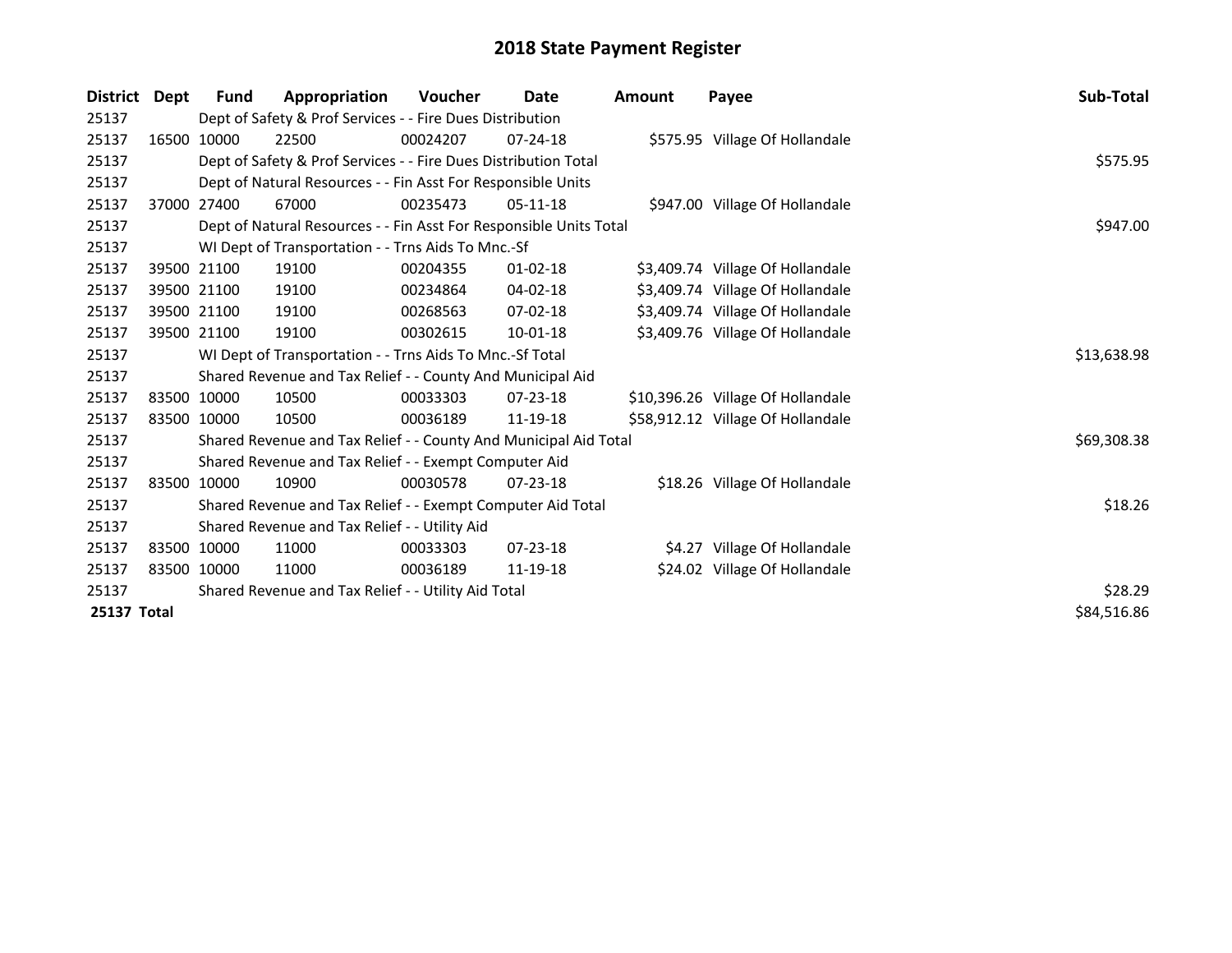| District Dept      |             | <b>Fund</b>                                                 | Appropriation                                                         | Voucher    | Date           | <b>Amount</b> | Payee                          | Sub-Total    |  |
|--------------------|-------------|-------------------------------------------------------------|-----------------------------------------------------------------------|------------|----------------|---------------|--------------------------------|--------------|--|
| 25146              |             |                                                             | Dept of Safety & Prof Services - - Fire Dues Distribution             |            |                |               |                                |              |  |
| 25146              |             | 16500 10000                                                 | 22500                                                                 | 00024208   | 07-24-18       |               | \$792.65 Village Of Linden     |              |  |
| 25146              |             |                                                             | Dept of Safety & Prof Services - - Fire Dues Distribution Total       |            |                |               |                                | \$792.65     |  |
| 25146              |             |                                                             | Dept of Natural Resources - - Fin Asst For Responsible Units          |            |                |               |                                |              |  |
| 25146              |             | 37000 27400                                                 | 67000                                                                 | 00235318   | 05-11-18       |               | \$1,683.99 Village Of Linden   |              |  |
| 25146              |             |                                                             | Dept of Natural Resources - - Fin Asst For Responsible Units Total    | \$1,683.99 |                |               |                                |              |  |
| 25146              |             |                                                             | WI Dept of Transportation - - Trns Aids To Mnc.-Sf                    |            |                |               |                                |              |  |
| 25146              |             | 39500 21100                                                 | 19100                                                                 | 00204356   | 01-02-18       |               | \$4,488.83 Village Of Linden   |              |  |
| 25146              |             | 39500 21100                                                 | 19100                                                                 | 00234865   | 04-02-18       |               | \$4,488.83 Village Of Linden   |              |  |
| 25146              |             | 39500 21100                                                 | 19100                                                                 | 00268564   | 07-02-18       |               | \$4,488.83 Village Of Linden   |              |  |
| 25146              |             | 39500 21100                                                 | 19100                                                                 | 00302616   | 10-01-18       |               | \$4,488.85 Village Of Linden   |              |  |
| 25146              |             |                                                             | WI Dept of Transportation - - Trns Aids To Mnc.-Sf Total              |            |                |               |                                | \$17,955.34  |  |
| 25146              |             |                                                             | Department of Administration - - Federal Aid, Local Assistance        |            |                |               |                                |              |  |
| 25146              |             | 50500 10000                                                 | 74300                                                                 | 00068408   | $01 - 11 - 18$ |               | \$32,342.74 Village Of Linden  |              |  |
| 25146              |             | 50500 10000                                                 | 74300                                                                 | 00082169   | 06-25-18       |               | \$58,494.68 Village Of Linden  |              |  |
| 25146              |             | 50500 10000                                                 | 74300                                                                 | 00082726   | 06-25-18       |               | \$49,148.27 Village Of Linden  |              |  |
| 25146              |             | 50500 10000                                                 | 74300                                                                 | 00087276   | 08-30-18       |               | \$105,951.61 Village Of Linden |              |  |
| 25146              |             |                                                             | Department of Administration - - Federal Aid, Local Assistance Total  |            |                |               |                                | \$245,937.30 |  |
| 25146              |             |                                                             | Shared Revenue and Tax Relief - - Expenditure Restraint Program       |            |                |               |                                |              |  |
| 25146              |             | 83500 10000                                                 | 10100                                                                 | 00033304   | 07-23-18       |               | \$243.56 Village Of Linden     |              |  |
| 25146              | 83500 10000 |                                                             | 10100                                                                 | 00036190   | 11-19-18       |               | \$0.07 Village Of Linden       |              |  |
| 25146              |             |                                                             | Shared Revenue and Tax Relief - - Expenditure Restraint Program Total |            |                |               |                                | \$243.63     |  |
| 25146              |             |                                                             | Shared Revenue and Tax Relief - - County And Municipal Aid            |            |                |               |                                |              |  |
| 25146              |             | 83500 10000                                                 | 10500                                                                 | 00033304   | 07-23-18       |               | \$25,538.50 Village Of Linden  |              |  |
| 25146              | 83500 10000 |                                                             | 10500                                                                 | 00036190   | 11-19-18       |               | \$144,718.14 Village Of Linden |              |  |
| 25146              |             |                                                             | Shared Revenue and Tax Relief - - County And Municipal Aid Total      |            |                |               |                                | \$170,256.64 |  |
| 25146              |             |                                                             | Shared Revenue and Tax Relief - - Exempt Computer Aid                 |            |                |               |                                |              |  |
| 25146              |             | 83500 10000                                                 | 10900                                                                 | 00030579   | 07-23-18       |               | \$10.15 Village Of Linden      |              |  |
| 25146              |             | Shared Revenue and Tax Relief - - Exempt Computer Aid Total |                                                                       |            |                |               |                                |              |  |
| 25146              |             | Shared Revenue and Tax Relief - - Lottery & Gaming Credit   |                                                                       |            |                |               |                                |              |  |
| 25146              | 83500 52100 |                                                             | 36300                                                                 | 00027409   | 03-26-18       |               | \$1,385.28 Village Of Linden   |              |  |
| 25146              |             |                                                             | Shared Revenue and Tax Relief - - Lottery & Gaming Credit Total       |            |                |               |                                | \$1,385.28   |  |
| <b>25146 Total</b> |             |                                                             |                                                                       |            |                |               |                                | \$438,264.98 |  |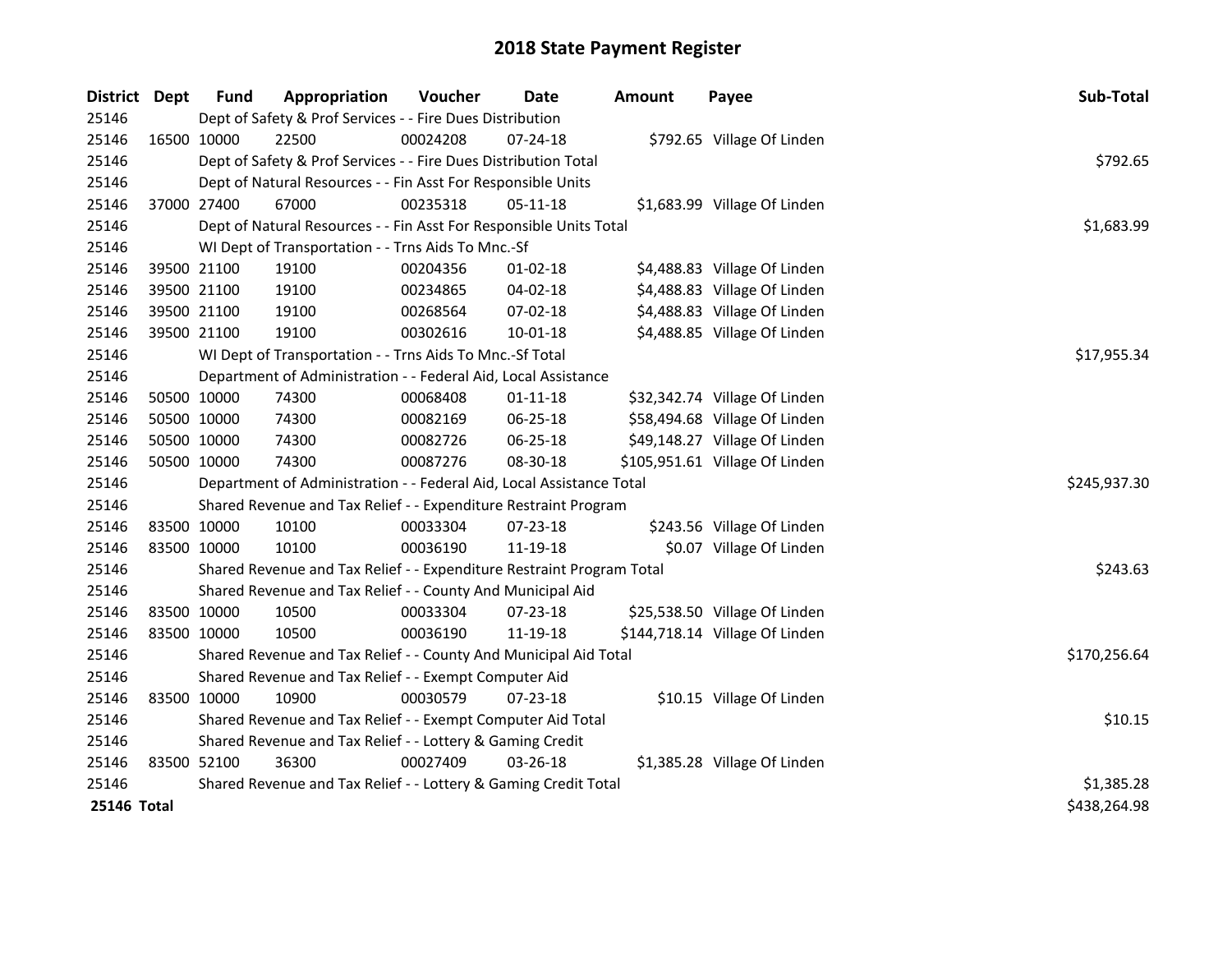| District Dept | <b>Fund</b> | Appropriation                                               | Voucher  | Date     | Amount | Payee                        | Sub-Total |
|---------------|-------------|-------------------------------------------------------------|----------|----------|--------|------------------------------|-----------|
| 25147         |             | Shared Revenue and Tax Relief - - Exempt Computer Aid       |          |          |        |                              |           |
| 25147         | 83500 10000 | 10900                                                       | 00030580 | 07-23-18 |        | \$8.12 Village Of Livingston |           |
| 25147         | 83500 10000 | 10900                                                       | 00032348 | 07-23-18 |        | \$8.13 Village Of Livingston |           |
| 25147         |             | Shared Revenue and Tax Relief - - Exempt Computer Aid Total |          |          |        |                              | \$16.25   |
| 25147 Total   |             |                                                             |          |          |        |                              | \$16.25   |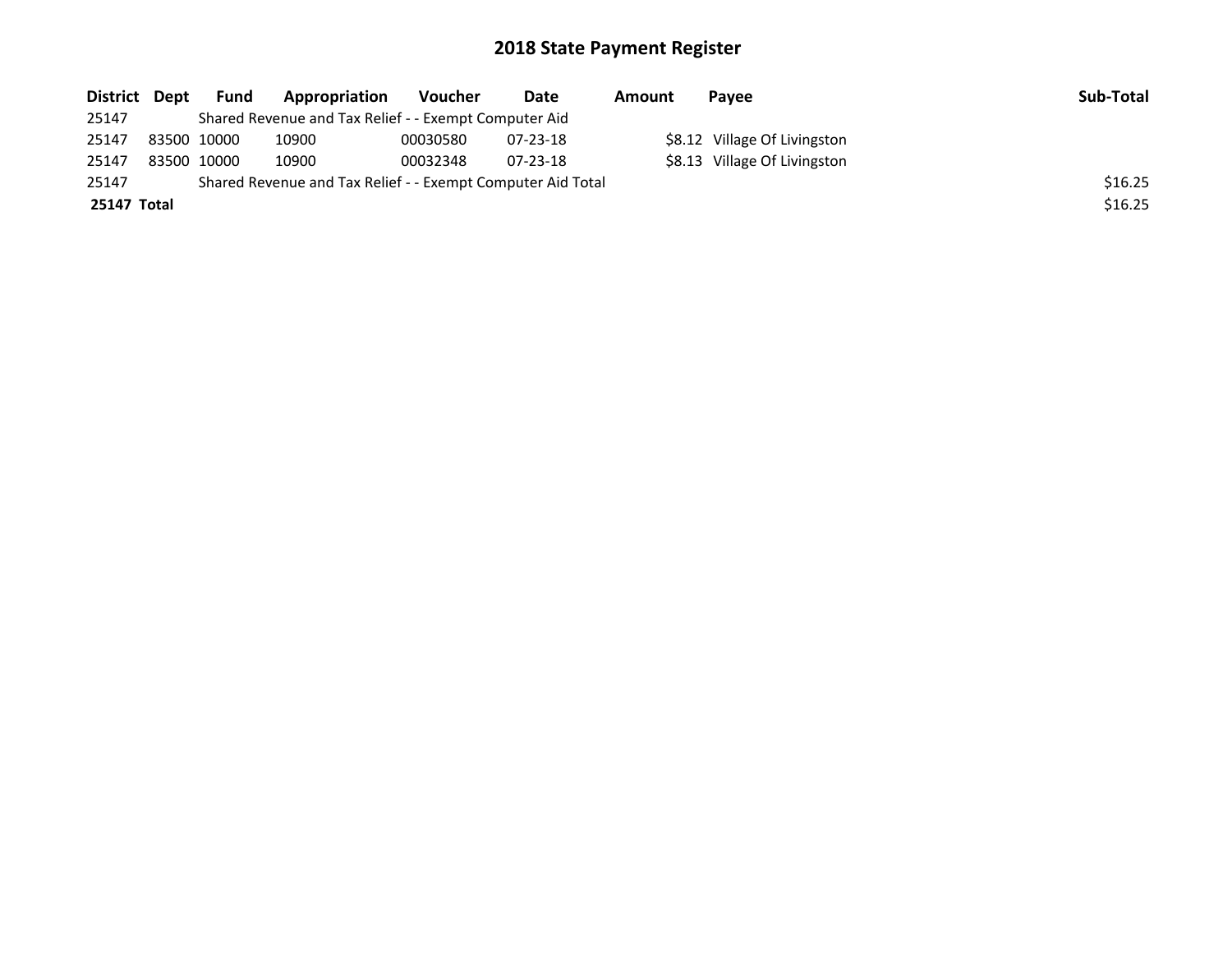| <b>District</b> | Dept | <b>Fund</b> | Appropriation                                                   | <b>Voucher</b> | Date           | Amount | Payee                         | Sub-Total  |
|-----------------|------|-------------|-----------------------------------------------------------------|----------------|----------------|--------|-------------------------------|------------|
| 25153           |      |             | Dept of Natural Resources - - Gen Program Ops-State Funds       |                |                |        |                               |            |
| 25153           |      | 37000 21200 | 16100                                                           | 00287838       | 12-28-18       |        | \$1,000.00 Village Of Muscoda |            |
| 25153           |      |             | Dept of Natural Resources - - Gen Program Ops-State Funds Total |                |                |        |                               | \$1,000.00 |
| 25153           |      |             | Shared Revenue and Tax Relief - - Exempt Computer Aid           |                |                |        |                               |            |
| 25153           |      | 83500 10000 | 10900                                                           | 00030581       | $07 - 23 - 18$ |        | \$1.01 Village Of Muscoda     |            |
| 25153           |      |             | Shared Revenue and Tax Relief - - Exempt Computer Aid Total     |                |                |        |                               | \$1.01     |
| 25153           |      |             | Shared Revenue and Tax Relief - - Lottery & Gaming Credit       |                |                |        |                               |            |
| 25153           |      | 83500 52100 | 36300                                                           | 00027410       | $03 - 26 - 18$ |        | \$1,378.80 Village Of Muscoda |            |
| 25153           |      |             | Shared Revenue and Tax Relief - - Lottery & Gaming Credit Total |                |                |        |                               | \$1,378.80 |
| 25153 Total     |      |             |                                                                 |                |                |        |                               | \$2,379.81 |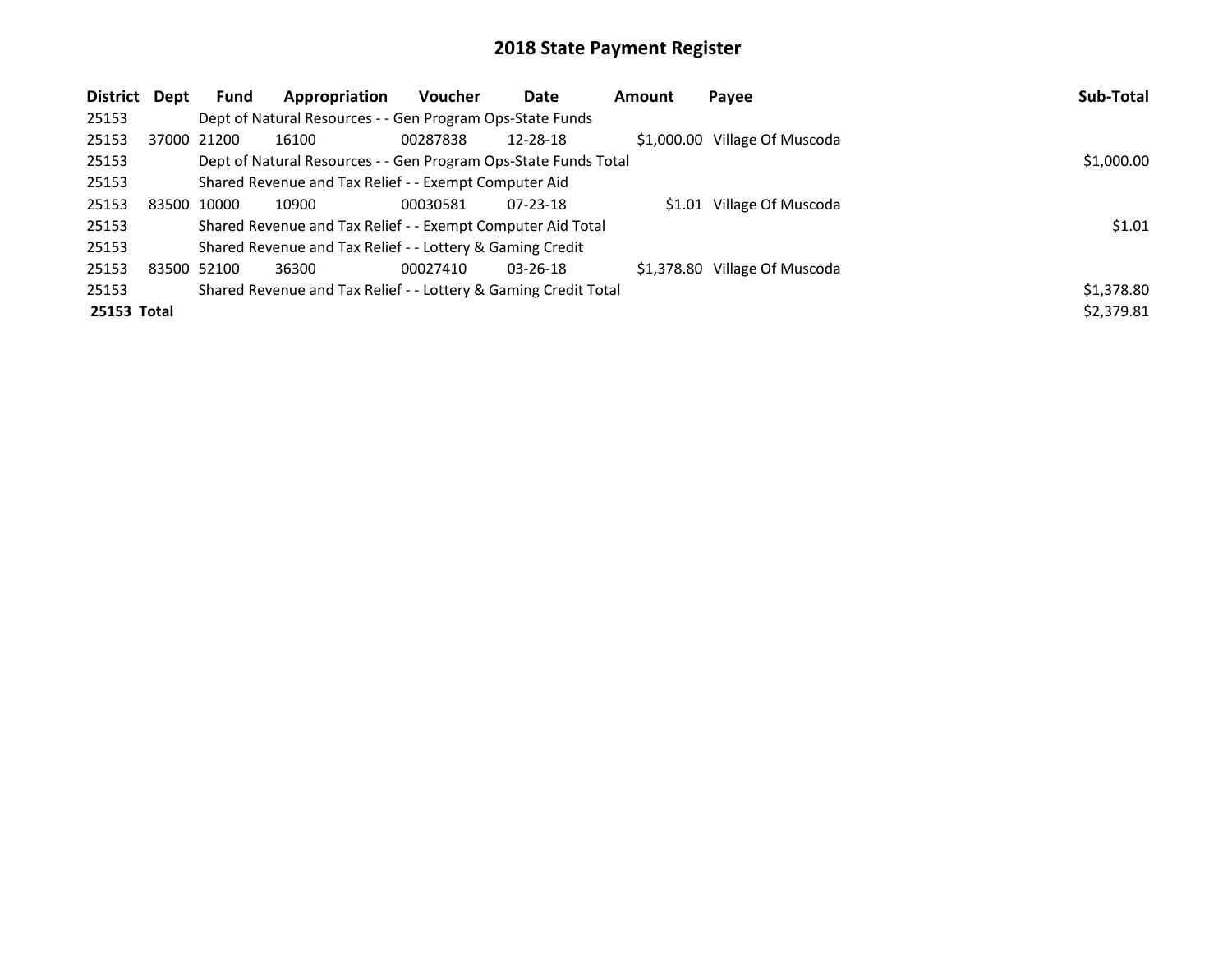| <b>District</b> | Dept        | Fund        | Appropriation                                                      | <b>Voucher</b> | Date           | <b>Amount</b> | Payee                        | Sub-Total   |
|-----------------|-------------|-------------|--------------------------------------------------------------------|----------------|----------------|---------------|------------------------------|-------------|
| 25176           |             |             | Dept of Safety & Prof Services - - Fire Dues Distribution          |                |                |               |                              |             |
| 25176           |             | 16500 10000 | 22500                                                              | 00024209       | $07 - 24 - 18$ |               | \$375.26 Village Of Rewey    |             |
| 25176           |             |             | Dept of Safety & Prof Services - - Fire Dues Distribution Total    |                |                |               |                              | \$375.26    |
| 25176           |             |             | Dept of Natural Resources - - Fin Asst For Responsible Units       |                |                |               |                              |             |
| 25176           |             | 37000 27400 | 67000                                                              | 00235513       | $05-11-18$     |               | \$915.30 Village Of Rewey    |             |
| 25176           |             |             | Dept of Natural Resources - - Fin Asst For Responsible Units Total | \$915.30       |                |               |                              |             |
| 25176           |             |             | WI Dept of Transportation - - Trns Aids To Mnc.-Sf                 |                |                |               |                              |             |
| 25176           |             | 39500 21100 | 19100                                                              | 00204357       | 01-02-18       |               | \$1,708.13 Village Of Rewey  |             |
| 25176           |             | 39500 21100 | 19100                                                              | 00234866       | 04-02-18       |               | \$1,708.13 Village Of Rewey  |             |
| 25176           |             | 39500 21100 | 19100                                                              | 00268565       | 07-02-18       |               | \$1,708.13 Village Of Rewey  |             |
| 25176           | 39500 21100 |             | 19100                                                              | 00302617       | 10-01-18       |               | \$1,708.15 Village Of Rewey  |             |
| 25176           |             |             | WI Dept of Transportation - - Trns Aids To Mnc.-Sf Total           |                |                |               |                              | \$6,832.54  |
| 25176           |             |             | Shared Revenue and Tax Relief - - County And Municipal Aid         |                |                |               |                              |             |
| 25176           |             | 83500 10000 | 10500                                                              | 00033305       | 07-23-18       |               | \$9,405.66 Village Of Rewey  |             |
| 25176           | 83500 10000 |             | 10500                                                              | 00036191       | 11-19-18       |               | \$53,298.74 Village Of Rewey |             |
| 25176           |             |             | Shared Revenue and Tax Relief - - County And Municipal Aid Total   |                |                |               |                              | \$62,704.40 |
| 25176           |             |             | Shared Revenue and Tax Relief - - Exempt Computer Aid              |                |                |               |                              |             |
| 25176           |             | 83500 10000 | 10900                                                              | 00030582       | $07 - 23 - 18$ |               | \$12.18 Village Of Rewey     |             |
| 25176           |             |             | Shared Revenue and Tax Relief - - Exempt Computer Aid Total        |                |                |               |                              | \$12.18     |
| 25176           |             |             | Shared Revenue and Tax Relief - - Utility Aid                      |                |                |               |                              |             |
| 25176           |             | 83500 10000 | 11000                                                              | 00033305       | 07-23-18       |               | \$19.28 Village Of Rewey     |             |
| 25176           |             | 83500 10000 | 11000                                                              | 00036191       | 11-19-18       |               | \$238.82 Village Of Rewey    |             |
| 25176           |             |             | Shared Revenue and Tax Relief - - Utility Aid Total                | \$258.10       |                |               |                              |             |
| 25176 Total     |             |             |                                                                    |                |                |               |                              | \$71,097.78 |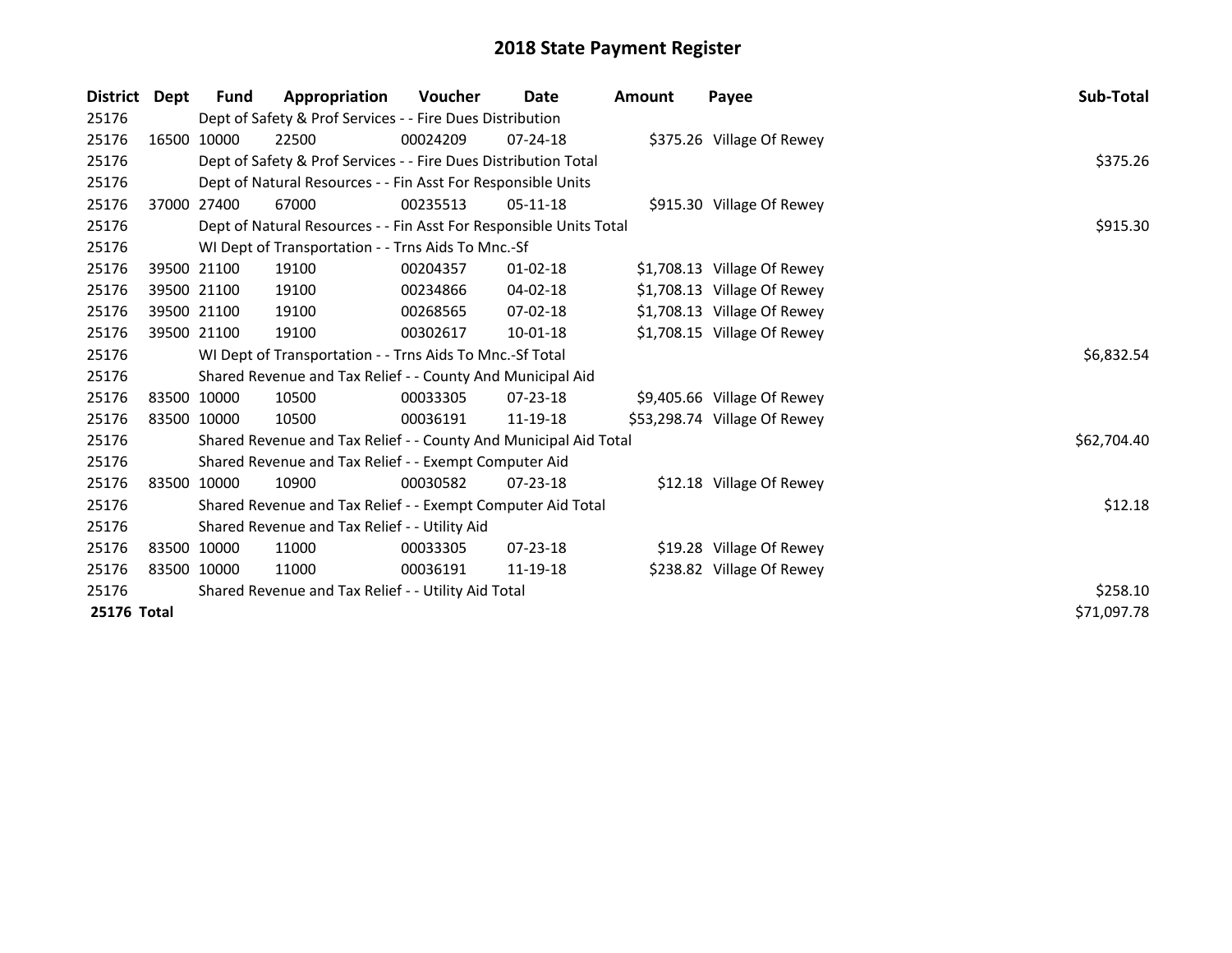| <b>District</b> | Dept | Fund        | Appropriation                                                         | Voucher      | <b>Date</b>    | Amount | Payee                            | Sub-Total    |
|-----------------|------|-------------|-----------------------------------------------------------------------|--------------|----------------|--------|----------------------------------|--------------|
| 25177           |      |             | Dept of Safety & Prof Services - - Fire Dues Distribution             |              |                |        |                                  |              |
| 25177           |      | 16500 10000 | 22500                                                                 | 00024210     | $07 - 25 - 18$ |        | \$1,465.11 Village Of Ridgeway   |              |
| 25177           |      |             | Dept of Safety & Prof Services - - Fire Dues Distribution Total       |              |                |        |                                  | \$1,465.11   |
| 25177           |      |             | Dept of Natural Resources - - Aids In Lieu Of Taxes - Gener           |              |                |        |                                  |              |
| 25177           |      | 37000 10000 | 50300                                                                 | 00229234     | 04-20-18       |        | \$34.85 Village Of Ridgeway      |              |
| 25177           |      |             | Dept of Natural Resources - - Aids In Lieu Of Taxes - Gener Total     |              |                |        |                                  | \$34.85      |
| 25177           |      |             | Dept of Natural Resources - - Fin Asst For Responsible Units          |              |                |        |                                  |              |
| 25177           |      | 37000 27400 | 67000                                                                 | 00235396     | 05-11-18       |        | \$2,629.41 Village Of Ridgeway   |              |
| 25177           |      |             | Dept of Natural Resources - - Fin Asst For Responsible Units Total    |              |                |        |                                  | \$2,629.41   |
| 25177           |      |             | WI Dept of Transportation - - Trns Aids To Mnc.-Sf                    |              |                |        |                                  |              |
| 25177           |      | 39500 21100 | 19100                                                                 | 00204358     | $01 - 02 - 18$ |        | \$10,192.50 Village Of Ridgeway  |              |
| 25177           |      | 39500 21100 | 19100                                                                 | 00234867     | 04-02-18       |        | \$10,192.50 Village Of Ridgeway  |              |
| 25177           |      | 39500 21100 | 19100                                                                 | 00268566     | 07-02-18       |        | \$10,192.50 Village Of Ridgeway  |              |
| 25177           |      | 39500 21100 | 19100                                                                 | 00302618     | 10-01-18       |        | \$10,192.51 Village Of Ridgeway  |              |
| 25177           |      |             | WI Dept of Transportation - - Trns Aids To Mnc.-Sf Total              |              |                |        |                                  | \$40,770.01  |
| 25177           |      |             | Department of Justice - - Law Enforcement Train, Local                |              |                |        |                                  |              |
| 25177           |      | 45500 10000 | 23100                                                                 | 00041557     | $02 - 12 - 18$ |        | \$160.00 Village Of Ridgeway     |              |
| 25177           |      | 45500 10000 | 23100                                                                 | 00053682     | 10-18-18       |        | \$160.00 Village Of Ridgeway     |              |
| 25177           |      |             | Department of Justice - - Law Enforcement Train, Local Total          |              |                |        |                                  | \$320.00     |
| 25177           |      |             | Shared Revenue and Tax Relief - - Expenditure Restraint Program       |              |                |        |                                  |              |
| 25177           |      | 83500 10000 | 10100                                                                 | 00033306     | 07-23-18       |        | \$11,205.90 Village Of Ridgeway  |              |
| 25177           |      | 83500 10000 | 10100                                                                 | 00036192     | 11-19-18       |        | \$0.06 Village Of Ridgeway       |              |
| 25177           |      |             | Shared Revenue and Tax Relief - - Expenditure Restraint Program Total |              |                |        |                                  | \$11,205.96  |
| 25177           |      |             | Shared Revenue and Tax Relief - - County And Municipal Aid            |              |                |        |                                  |              |
| 25177           |      | 83500 10000 | 10500                                                                 | 00033306     | $07 - 23 - 18$ |        | \$18,821.56 Village Of Ridgeway  |              |
| 25177           |      | 83500 10000 | 10500                                                                 | 00036192     | 11-19-18       |        | \$106,655.52 Village Of Ridgeway |              |
| 25177           |      |             | Shared Revenue and Tax Relief - - County And Municipal Aid Total      | \$125,477.08 |                |        |                                  |              |
| 25177           |      |             | Shared Revenue and Tax Relief - - Exempt Computer Aid                 |              |                |        |                                  |              |
| 25177           |      | 83500 10000 | 10900                                                                 | 00030583     | $07 - 23 - 18$ |        | \$7.10 Village Of Ridgeway       |              |
| 25177           |      |             | Shared Revenue and Tax Relief - - Exempt Computer Aid Total           |              |                |        |                                  | \$7.10       |
| 25177 Total     |      |             |                                                                       |              |                |        |                                  | \$181,909.52 |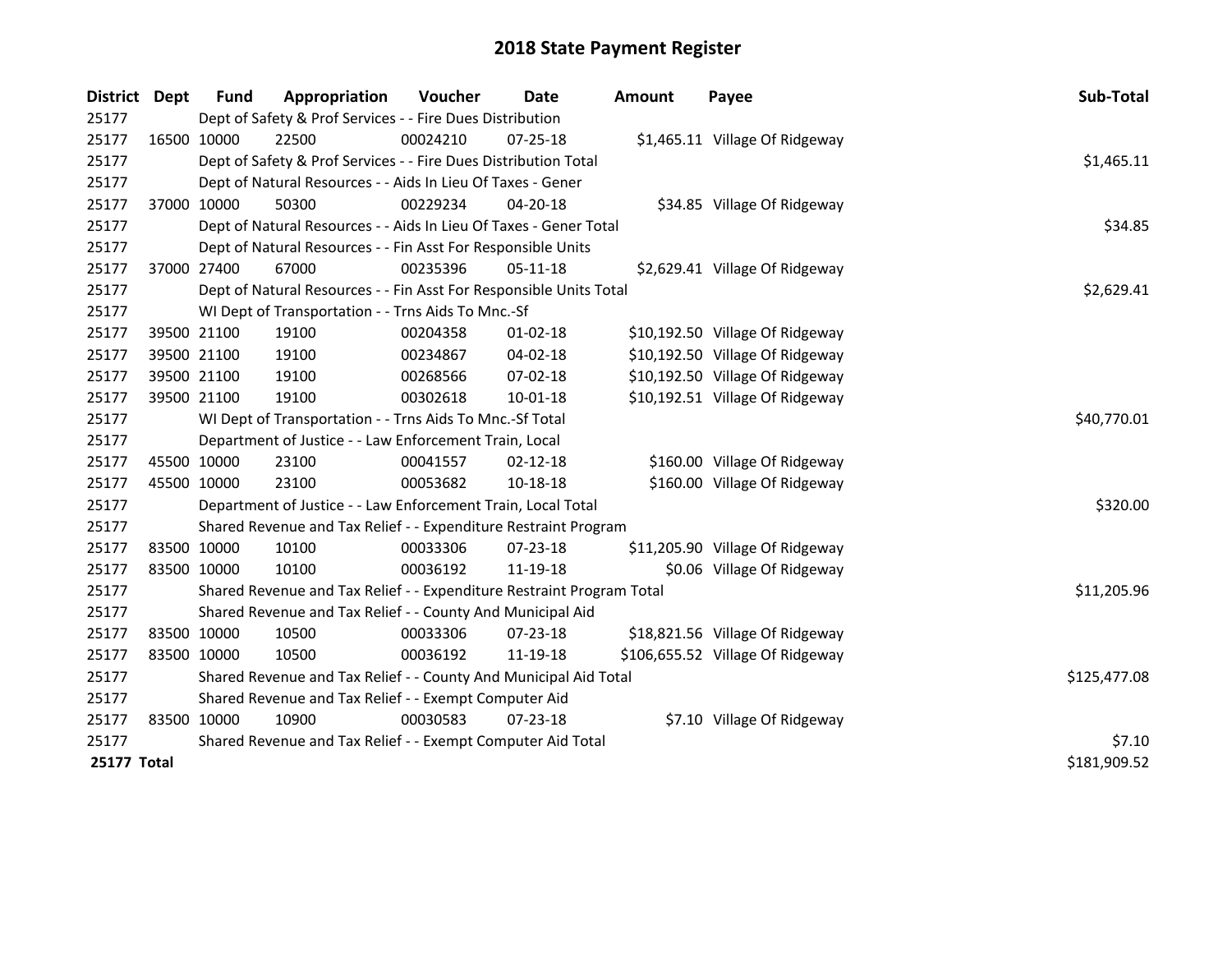| District Dept |             | <b>Fund</b> | Appropriation                                                     | Voucher     | <b>Date</b>    | <b>Amount</b> | Payee                          | Sub-Total   |
|---------------|-------------|-------------|-------------------------------------------------------------------|-------------|----------------|---------------|--------------------------------|-------------|
| 25216         |             |             | Dept of Safety & Prof Services - - Fire Dues Distribution         |             |                |               |                                |             |
| 25216         |             | 16500 10000 | 22500                                                             | 00024211    | 07-26-18       |               | \$15,212.63 City Of Dodgeville |             |
| 25216         |             |             | Dept of Safety & Prof Services - - Fire Dues Distribution Total   |             |                |               |                                | \$15,212.63 |
| 25216         |             |             | Dept of Natural Resources - - Aids In Lieu Of Taxes - Gener       |             |                |               |                                |             |
| 25216         |             | 37000 10000 | 50300                                                             | 00229789    | 04-23-18       |               | \$52.16 City Of Dodgeville     |             |
| 25216         |             |             | Dept of Natural Resources - - Aids In Lieu Of Taxes - Gener Total |             |                |               |                                | \$52.16     |
| 25216         |             |             | Dept of Natural Resources - - Gen Program Ops-State Funds         |             |                |               |                                |             |
| 25216         |             | 37000 21200 | 16100                                                             | 00252432    | 07-18-18       |               | \$1,020.00 City Of Dodgeville  |             |
| 25216         |             |             | Dept of Natural Resources - - Gen Program Ops-State Funds Total   |             |                |               |                                | \$1,020.00  |
| 25216         |             |             | Dept of Natural Resources - - General Program Operations --       |             |                |               |                                |             |
| 25216         |             | 37000 21200 | 25400                                                             | 00252432    | 07-18-18       |               | \$120.00 City Of Dodgeville    |             |
| 25216         |             |             | Dept of Natural Resources - - General Program Operations -- Total |             |                |               |                                | \$120.00    |
| 25216         |             |             | Dept of Natural Resources - - Gpo--State Funds                    |             |                |               |                                |             |
| 25216         |             | 37000 21200 | 86100                                                             | 00213431    | 02-09-18       |               | \$89.77 City Of Dodgeville     |             |
| 25216         |             | 37000 21200 | 86100                                                             | 00220534    | 03-20-18       |               | \$97.53 City Of Dodgeville     |             |
| 25216         |             | 37000 21200 | 86100                                                             | 00226524    | $04 - 12 - 18$ |               | \$99.77 City Of Dodgeville     |             |
| 25216         |             | 37000 21200 | 86100                                                             | 00233129    | 05-03-18       |               | \$121.94 City Of Dodgeville    |             |
| 25216         |             | 37000 21200 | 86100                                                             | 00246371    | 06-28-18       |               | \$113.79 City Of Dodgeville    |             |
| 25216         | 37000 21200 |             | 86100                                                             | 00251888    | $07-12-18$     |               | \$110.47 City Of Dodgeville    |             |
| 25216         |             | 37000 21200 | 86100                                                             | 00259826    | 08-17-18       |               | \$102.59 City Of Dodgeville    |             |
| 25216         |             | 37000 21200 | 86100                                                             | 00264726    | 09-06-18       |               | \$115.42 City Of Dodgeville    |             |
| 25216         |             | 37000 21200 | 86100                                                             | 00271038    | $10 - 15 - 18$ |               | \$102.70 City Of Dodgeville    |             |
| 25216         |             | 37000 21200 | 86100                                                             | 00277142    | 11-02-18       |               | \$104.11 City Of Dodgeville    |             |
| 25216         |             | 37000 21200 | 86100                                                             | 00282977    | 12-14-18       |               | \$113.56 City Of Dodgeville    |             |
| 25216         |             |             | Dept of Natural Resources - - Gpo--State Funds Total              |             |                |               |                                | \$1,171.65  |
| 25216         |             |             | Dept of Natural Resources - - Gpo - State Funds                   |             |                |               |                                |             |
| 25216         |             | 37000 21200 | 96100                                                             | 00207210    | $01 - 16 - 18$ |               | \$101.35 City Of Dodgeville    |             |
| 25216         |             |             | Dept of Natural Resources - - Gpo - State Funds Total             |             |                |               |                                | \$101.35    |
| 25216         |             |             | Dept of Natural Resources - - Petrostorage Envr Remd Awards       |             |                |               |                                |             |
| 25216         |             | 37000 27200 | 66700                                                             | 00213487    | 02-09-18       |               | \$5,771.93 City Of Dodgeville  |             |
| 25216         |             | 37000 27200 | 66700                                                             | 00233278    | 05-03-18       |               | \$1,002.96 City Of Dodgeville  |             |
| 25216         |             | 37000 27200 | 66700                                                             | 00248471    | 06-29-18       |               | \$1,793.64 City Of Dodgeville  |             |
| 25216         |             | 37000 27200 | 66700                                                             | 00272527    | 10-19-18       |               | \$1,190.10 City Of Dodgeville  |             |
| 25216         |             | 37000 27200 | 66700                                                             | 00284867    | 12-14-18       |               | \$860.42 City Of Dodgeville    |             |
| 25216         |             |             | Dept of Natural Resources - - Petrostorage Envr Remd Awards Total | \$10,619.05 |                |               |                                |             |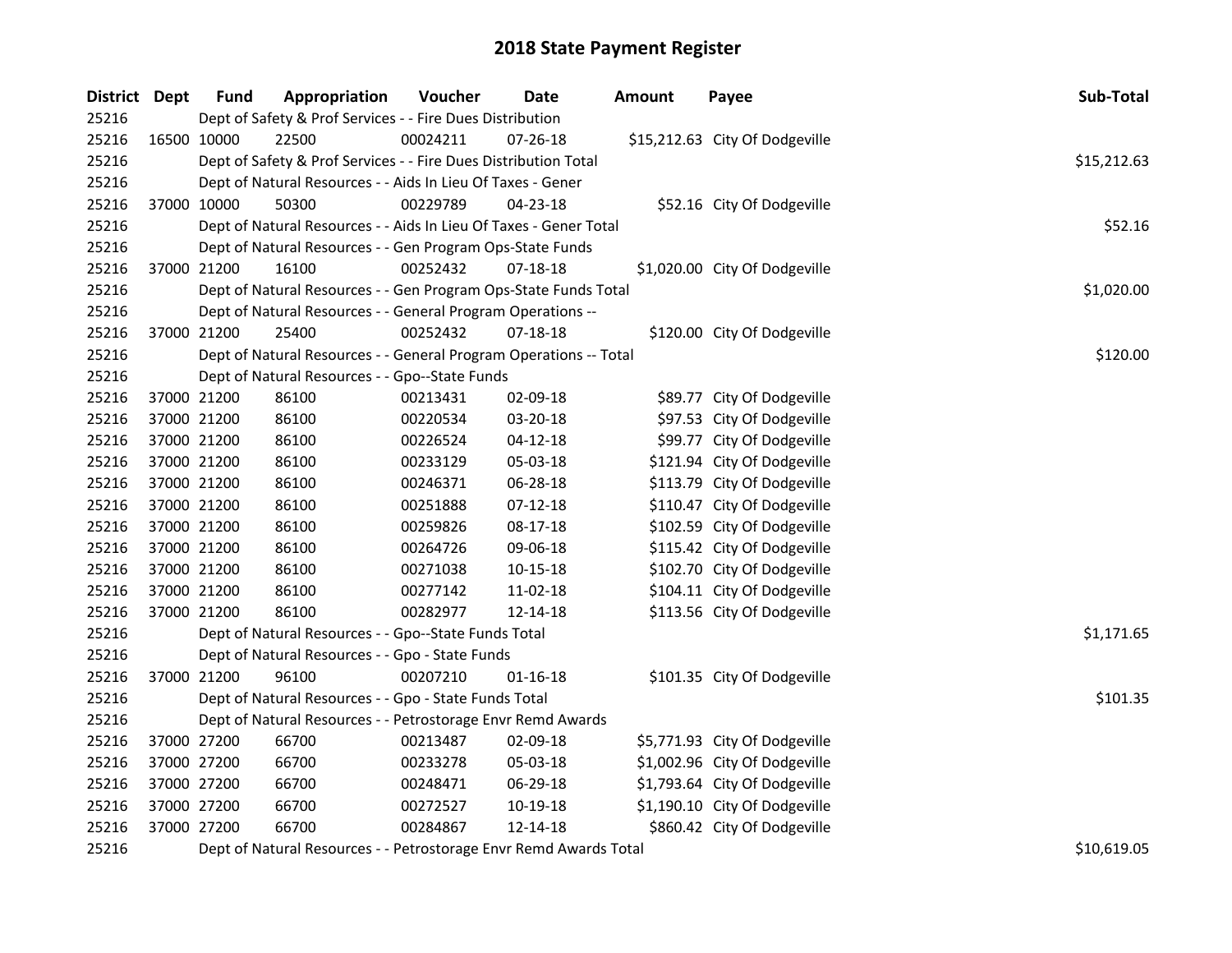| District Dept |             | <b>Fund</b>                                                     | Appropriation                                                                   | Voucher   | <b>Date</b>    | <b>Amount</b> | Payee                           | Sub-Total    |
|---------------|-------------|-----------------------------------------------------------------|---------------------------------------------------------------------------------|-----------|----------------|---------------|---------------------------------|--------------|
| 25216         |             | Dept of Natural Resources - - Fin Asst For Responsible Units    |                                                                                 |           |                |               |                                 |              |
| 25216         |             | 37000 27400                                                     | 67000                                                                           | 00235455  | 05-11-18       |               | \$15,094.12 City Of Dodgeville  |              |
| 25216         |             |                                                                 | Dept of Natural Resources - - Fin Asst For Responsible Units Total              |           |                |               |                                 | \$15,094.12  |
| 25216         |             |                                                                 | WI Dept of Transportation - - Conn Hwy Aids St Fds                              |           |                |               |                                 |              |
| 25216         |             | 39500 21100                                                     | 16200                                                                           | 00205569  | $01 - 02 - 18$ |               | \$5,471.65 City Of Dodgeville   |              |
| 25216         | 39500 21100 |                                                                 | 16200                                                                           | 00236077  | 04-02-18       |               | \$5,471.65 City Of Dodgeville   |              |
| 25216         | 39500 21100 |                                                                 | 16200                                                                           | 00269776  | 07-02-18       |               | \$5,471.65 City Of Dodgeville   |              |
| 25216         | 39500 21100 |                                                                 | 16200                                                                           | 00303828  | 10-01-18       |               | \$5,471.66 City Of Dodgeville   |              |
| 25216         |             |                                                                 | WI Dept of Transportation - - Conn Hwy Aids St Fds Total                        |           |                |               |                                 | \$21,886.61  |
| 25216         |             |                                                                 | WI Dept of Transportation - - Trns Aids To Mnc.-Sf                              |           |                |               |                                 |              |
| 25216         |             | 39500 21100                                                     | 19100                                                                           | 00204359  | $01 - 02 - 18$ |               | \$66,850.55 City Of Dodgeville  |              |
| 25216         |             | 39500 21100                                                     | 19100                                                                           | 00234868  | 04-02-18       |               | \$66,850.55 City Of Dodgeville  |              |
| 25216         |             | 39500 21100                                                     | 19100                                                                           | 00268567  | 07-02-18       |               | \$66,850.55 City Of Dodgeville  |              |
| 25216         |             | 39500 21100                                                     | 19100                                                                           | 00302619  | 10-01-18       |               | \$66,850.56 City Of Dodgeville  |              |
| 25216         |             |                                                                 | WI Dept of Transportation - - Trns Aids To Mnc.-Sf Total                        |           |                |               |                                 | \$267,402.21 |
| 25216         |             |                                                                 | Department of Health Services - - Emergency Medical Services, Ai                |           |                |               |                                 |              |
| 25216         |             | 43500 10000                                                     | 11900                                                                           | 00229327  | 08-31-18       |               | \$5,184.26 City Of Dodgeville   |              |
| 25216         |             |                                                                 | Department of Health Services - - Emergency Medical Services, Ai Total          |           |                |               |                                 | \$5,184.26   |
| 25216         |             |                                                                 | Department of Health Services - - Prepaid Medical Transport Reimbursement       |           |                |               |                                 |              |
| 25216         |             | 43500 10000                                                     | 16300                                                                           | AMBULANCE | 11-08-18       |               | \$15,370.54 City Of Dodgeville  |              |
| 25216         |             |                                                                 | Department of Health Services - - Prepaid Medical Transport Reimbursement Total |           |                |               |                                 | \$15,370.54  |
| 25216         |             |                                                                 | Department of Justice - - Law Enforcement Train, Local                          |           |                |               |                                 |              |
| 25216         |             | 45500 10000                                                     | 23100                                                                           | 00052418  | 10-01-18       |               | \$1,760.00 City Of Dodgeville   |              |
| 25216         |             |                                                                 | Department of Justice - - Law Enforcement Train, Local Total                    |           |                |               |                                 | \$1,760.00   |
| 25216         |             |                                                                 | Department of Revenue - - Payments For Municipal Svcs                           |           |                |               |                                 |              |
| 25216         |             | 56600 10000                                                     | 50100                                                                           | 00026788  | $01 - 31 - 18$ |               | \$2,692.34 City Of Dodgeville   |              |
| 25216         |             |                                                                 | Department of Revenue - - Payments For Municipal Svcs Total                     |           |                |               |                                 | \$2,692.34   |
| 25216         |             | Shared Revenue and Tax Relief - - Expenditure Restraint Program |                                                                                 |           |                |               |                                 |              |
| 25216         | 83500 10000 |                                                                 | 10100                                                                           | 00033307  | 07-23-18       |               | \$103,002.97 City Of Dodgeville |              |
| 25216         | 83500 10000 |                                                                 | 10100                                                                           | 00036193  | 11-19-18       |               | \$0.04 City Of Dodgeville       |              |
| 25216         |             |                                                                 | Shared Revenue and Tax Relief - - Expenditure Restraint Program Total           |           |                |               |                                 | \$103,003.01 |
| 25216         |             | Shared Revenue and Tax Relief - - County And Municipal Aid      |                                                                                 |           |                |               |                                 |              |
| 25216         | 83500 10000 |                                                                 | 10500                                                                           | 00033307  | 07-23-18       |               | \$23,386.78 City Of Dodgeville  |              |
| 25216         | 83500 10000 |                                                                 | 10500                                                                           | 00036193  | 11-19-18       |               | \$117,154.55 City Of Dodgeville |              |
| 25216         |             |                                                                 | Shared Revenue and Tax Relief - - County And Municipal Aid Total                |           |                |               |                                 | \$140,541.33 |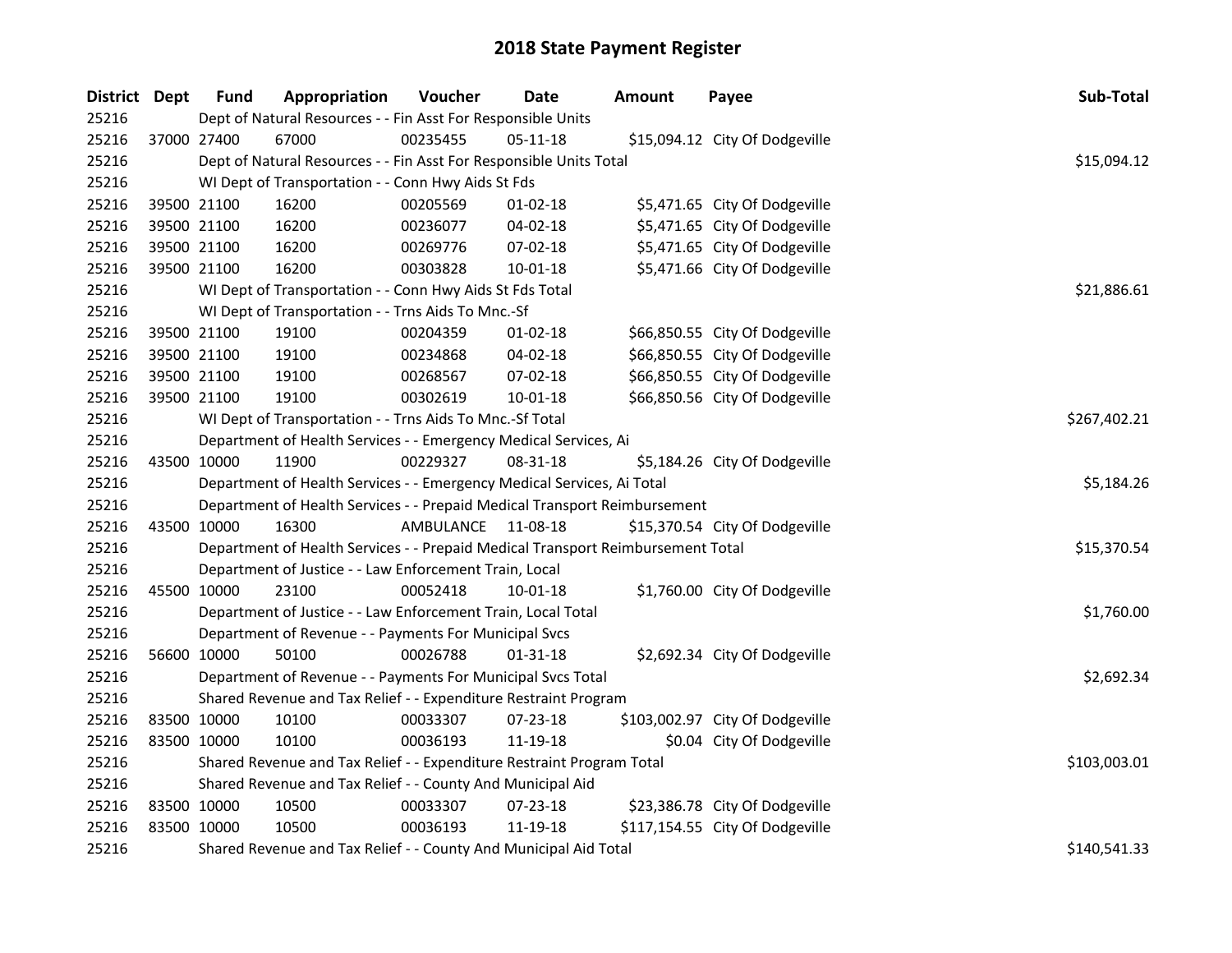| District           | Dept        | <b>Fund</b>                                               | Appropriation                                                   | <b>Voucher</b> | Date           | <b>Amount</b> | Payee                           | Sub-Total    |
|--------------------|-------------|-----------------------------------------------------------|-----------------------------------------------------------------|----------------|----------------|---------------|---------------------------------|--------------|
| 25216              |             |                                                           |                                                                 |                |                |               |                                 |              |
| 25216              | 83500 10000 |                                                           | 10900                                                           | 00030584       | $07 - 23 - 18$ |               | \$193,931.96 City Of Dodgeville |              |
| 25216              | 83500 10000 |                                                           | 10900                                                           | 00032349       | $07 - 23 - 18$ |               | \$8,216.48 City Of Dodgeville   |              |
| 25216              |             |                                                           | Shared Revenue and Tax Relief - - Exempt Computer Aid Total     |                |                |               |                                 | \$202,148.44 |
| 25216              |             |                                                           | Shared Revenue and Tax Relief - - Utility Aid                   |                |                |               |                                 |              |
| 25216              | 83500 10000 |                                                           | 11000                                                           | 00033307       | $07 - 23 - 18$ |               | \$1,664.49 City Of Dodgeville   |              |
| 25216              |             | 83500 10000                                               | 11000                                                           | 00036193       | 11-19-18       |               | \$11,890.32 City Of Dodgeville  |              |
| 25216              |             |                                                           | Shared Revenue and Tax Relief - - Utility Aid Total             |                |                |               |                                 | \$13,554.81  |
| 25216              |             | Shared Revenue and Tax Relief - - Lottery & Gaming Credit |                                                                 |                |                |               |                                 |              |
| 25216              | 83500 52100 |                                                           | 36300                                                           | 00027411       | $03 - 26 - 18$ |               | \$4,194.96 City Of Dodgeville   |              |
| 25216              |             |                                                           | Shared Revenue and Tax Relief - - Lottery & Gaming Credit Total |                |                |               |                                 | \$4,194.96   |
| <b>25216 Total</b> |             |                                                           |                                                                 |                |                |               |                                 | \$821.129.47 |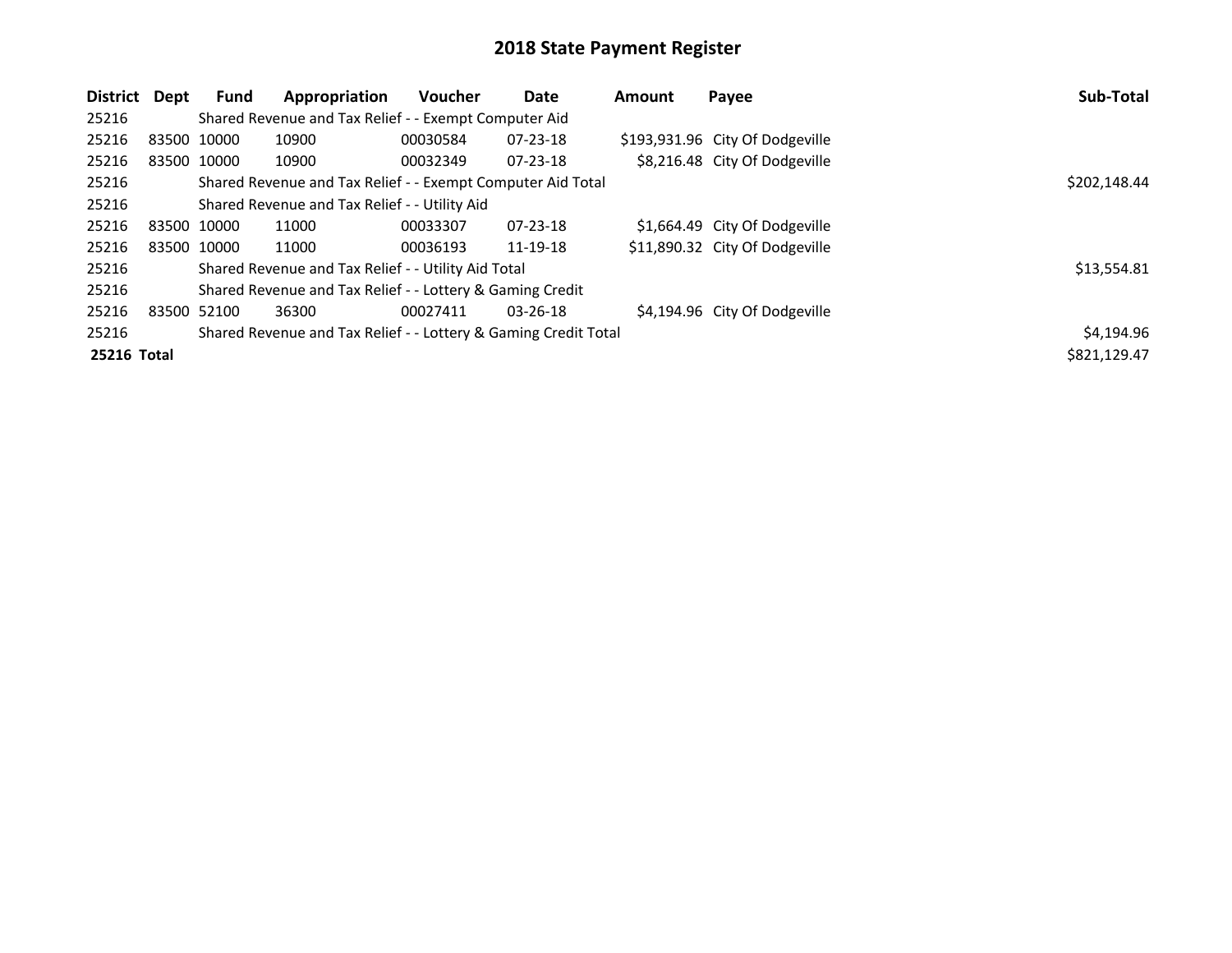| District Dept |             | <b>Fund</b> | Appropriation                                                         | Voucher  | <b>Date</b>    | <b>Amount</b> | Payee                            | Sub-Total  |
|---------------|-------------|-------------|-----------------------------------------------------------------------|----------|----------------|---------------|----------------------------------|------------|
| 25251         |             |             | Dept of Safety & Prof Services - - Fire Dues Distribution             |          |                |               |                                  |            |
| 25251         | 16500 10000 |             | 22500                                                                 | 00024212 | $07 - 25 - 18$ |               | \$8,281.85 City Of Mineral Point |            |
| 25251         |             |             | Dept of Safety & Prof Services - - Fire Dues Distribution Total       |          |                |               |                                  | \$8,281.85 |
| 25251         |             |             | Wisconsin Historical Society - - General Program Operations-Gpr       |          |                |               |                                  |            |
| 25251         | 24500 10000 |             | 10100                                                                 | 00016777 | 05-01-18       |               | \$28.83 City Of Mineral Point    |            |
| 25251         | 24500 10000 |             | 10100                                                                 | 00016778 | 05-01-18       |               | \$61.48 City Of Mineral Point    |            |
| 25251         | 24500 10000 |             | 10100                                                                 | 00017168 | 05-21-18       |               | \$35.63 City Of Mineral Point    |            |
| 25251         | 24500 10000 |             | 10100                                                                 | 00017319 | 06-01-18       |               | \$28.83 City Of Mineral Point    |            |
| 25251         | 24500 10000 |             | 10100                                                                 | 00017320 | 06-01-18       |               | \$36.90 City Of Mineral Point    |            |
| 25251         | 24500 10000 |             | 10100                                                                 | 00017321 | 06-01-18       |               | \$61.48 City Of Mineral Point    |            |
| 25251         | 24500 10000 |             | 10100                                                                 | 00017868 | 07-02-18       |               | \$39.33 City Of Mineral Point    |            |
| 25251         | 24500 10000 |             | 10100                                                                 | 00017869 | 07-02-18       |               | \$61.48 City Of Mineral Point    |            |
| 25251         | 24500 10000 |             | 10100                                                                 | 00017870 | $07-02-18$     |               | \$28.83 City Of Mineral Point    |            |
| 25251         |             |             | Wisconsin Historical Society - - General Program Operations-Gpr Total |          |                |               |                                  | \$382.79   |
| 25251         |             |             | Wisconsin Historical Society - - Energy Costs                         |          |                |               |                                  |            |
| 25251         | 24500 10000 |             | 10500                                                                 | 00014948 | $01-02-18$     |               | \$33.10 City Of Mineral Point    |            |
| 25251         | 24500 10000 |             | 10500                                                                 | 00014949 | $01-02-18$     |               | \$28.98 City Of Mineral Point    |            |
| 25251         | 24500 10000 |             | 10500                                                                 | 00015457 | 02-01-18       |               | \$28.98 City Of Mineral Point    |            |
| 25251         | 24500 10000 |             | 10500                                                                 | 00015458 | 02-01-18       |               | \$63.28 City Of Mineral Point    |            |
| 25251         | 24500 10000 |             | 10500                                                                 | 00015459 | 02-01-18       |               | \$33.46 City Of Mineral Point    |            |
| 25251         | 24500 10000 |             | 10500                                                                 | 00016012 | 03-01-18       |               | \$28.98 City Of Mineral Point    |            |
| 25251         | 24500 10000 |             | 10500                                                                 | 00016013 | 03-01-18       |               | \$43.15 City Of Mineral Point    |            |
| 25251         | 24500 10000 |             | 10500                                                                 | 00016014 | 03-01-18       |               | \$35.30 City Of Mineral Point    |            |
| 25251         | 24500 10000 |             | 10500                                                                 | 00016395 | 03-30-18       |               | \$33.31 City Of Mineral Point    |            |
| 25251         | 24500 10000 |             | 10500                                                                 | 00016396 | 03-30-18       |               | \$61.48 City Of Mineral Point    |            |
| 25251         | 24500 10000 |             | 10500                                                                 | 00016397 | 03-30-18       |               | \$28.83 City Of Mineral Point    |            |
| 25251         | 24500 10000 |             | 10500                                                                 | 00018359 | 08-01-18       |               | \$28.83 City Of Mineral Point    |            |
| 25251         | 24500 10000 |             | 10500                                                                 | 00018360 | 08-01-18       |               | \$51.76 City Of Mineral Point    |            |
| 25251         | 24500 10000 |             | 10500                                                                 | 00018361 | 08-01-18       |               | \$34.57 City Of Mineral Point    |            |
| 25251         | 24500 10000 |             | 10500                                                                 | 00018963 | 08-31-18       |               | \$40.30 City Of Mineral Point    |            |
| 25251         | 24500 10000 |             | 10500                                                                 | 00018964 | 08-31-18       |               | \$131.39 City Of Mineral Point   |            |
| 25251         | 24500 10000 |             | 10500                                                                 | 00018965 | 08-31-18       |               | \$28.83 City Of Mineral Point    |            |
| 25251         | 24500 10000 |             | 10500                                                                 | 00019557 | 10-09-18       |               | \$35.05 City Of Mineral Point    |            |
| 25251         | 24500 10000 |             | 10500                                                                 | 00019558 | 10-09-18       |               | \$51.76 City Of Mineral Point    |            |
| 25251         | 24500 10000 |             | 10500                                                                 | 00020045 | 11-05-18       |               | \$30.00 City Of Mineral Point    |            |
|               |             |             |                                                                       |          |                |               |                                  |            |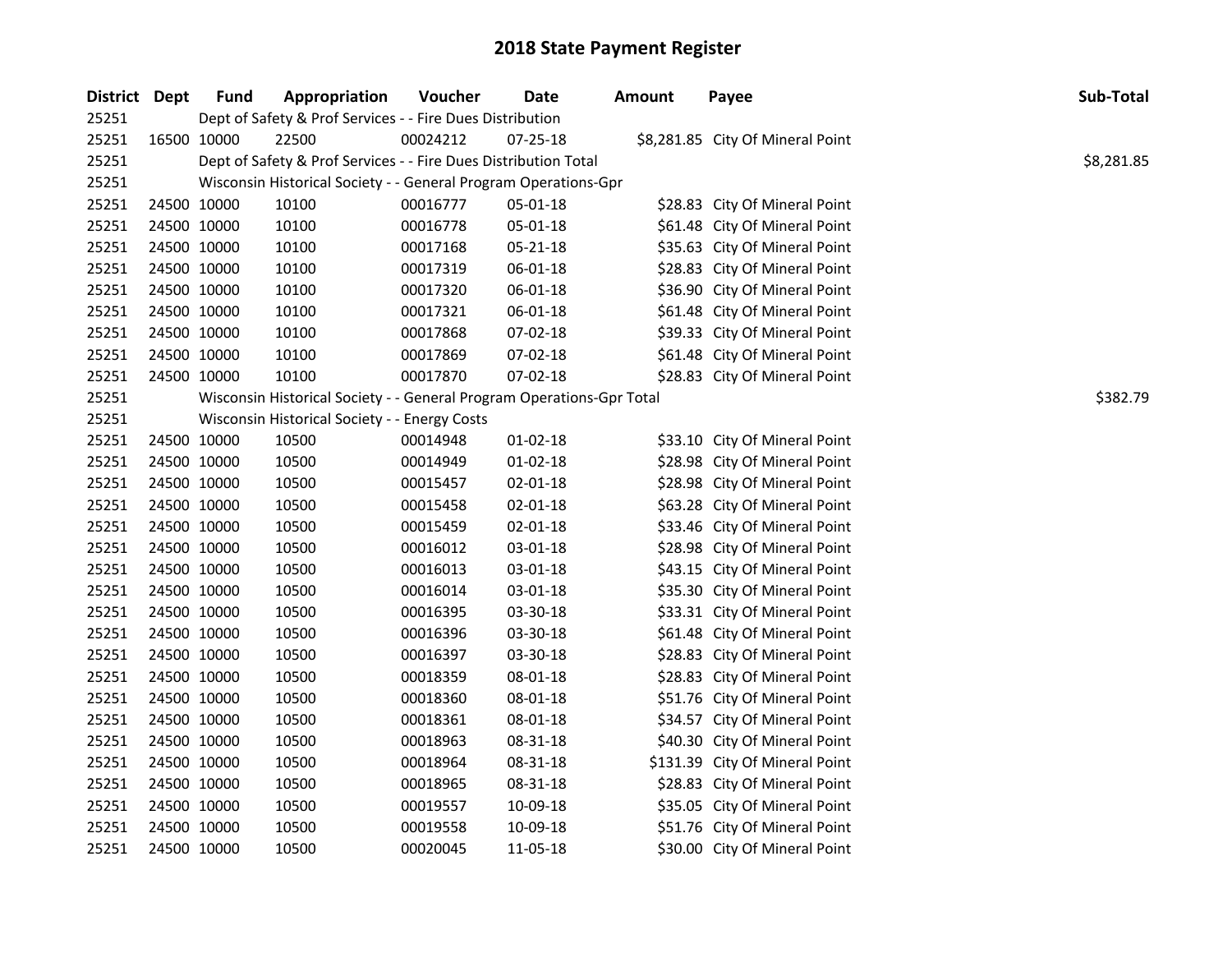| District Dept |             | <b>Fund</b> | Appropriation                                                         | Voucher  | <b>Date</b>    | Amount | Payee                              | Sub-Total    |
|---------------|-------------|-------------|-----------------------------------------------------------------------|----------|----------------|--------|------------------------------------|--------------|
| 25251         |             | 24500 10000 | 10500                                                                 | 00020083 | 11-02-18       |        | \$51.76 City Of Mineral Point      |              |
| 25251         |             | 24500 10000 | 10500                                                                 | 00020085 | $11-02-18$     |        | \$28.83 City Of Mineral Point      |              |
| 25251         | 24500 10000 |             | 10500                                                                 | 00020086 | 11-02-18       |        | \$37.19 City Of Mineral Point      |              |
| 25251         |             | 24500 10000 | 10500                                                                 | 00020652 | 11-30-18       |        | \$28.83 City Of Mineral Point      |              |
| 25251         | 24500 10000 |             | 10500                                                                 | 00020653 | 11-30-18       |        | \$118.83 City Of Mineral Point     |              |
| 25251         | 24500 10000 |             | 10500                                                                 | 00020654 | 11-30-18       |        | \$38.26 City Of Mineral Point      |              |
| 25251         |             |             | Wisconsin Historical Society - - Energy Costs Total                   |          | \$1,155.04     |        |                                    |              |
| 25251         |             |             | Dept of Natural Resources - - Fin Asst For Responsible Units          |          |                |        |                                    |              |
| 25251         |             | 37000 27400 | 67000                                                                 | 00235493 | 05-11-18       |        | \$9,108.62 City Of Mineral Point   |              |
| 25251         |             |             | Dept of Natural Resources - - Fin Asst For Responsible Units Total    |          |                |        |                                    | \$9,108.62   |
| 25251         |             |             | WI Dept of Transportation - - Conn Hwy Aids St Fds                    |          |                |        |                                    |              |
| 25251         |             | 39500 21100 | 16200                                                                 | 00205570 | $01 - 02 - 18$ |        | \$3,852.82 City Of Mineral Point   |              |
| 25251         |             | 39500 21100 | 16200                                                                 | 00236078 | 04-02-18       |        | \$3,852.82 City Of Mineral Point   |              |
| 25251         |             | 39500 21100 | 16200                                                                 | 00269777 | 07-02-18       |        | \$3,852.82 City Of Mineral Point   |              |
| 25251         |             | 39500 21100 | 16200                                                                 | 00303829 | 10-01-18       |        | \$3,852.82 City Of Mineral Point   |              |
| 25251         |             |             | WI Dept of Transportation - - Conn Hwy Aids St Fds Total              |          | \$15,411.28    |        |                                    |              |
| 25251         |             |             | WI Dept of Transportation - - Trns Aids To Mnc.-Sf                    |          |                |        |                                    |              |
| 25251         |             | 39500 21100 | 19100                                                                 | 00204360 | $01 - 02 - 18$ |        | \$41,385.50 City Of Mineral Point  |              |
| 25251         |             | 39500 21100 | 19100                                                                 | 00234869 | 04-02-18       |        | \$41,385.50 City Of Mineral Point  |              |
| 25251         |             | 39500 21100 | 19100                                                                 | 00268568 | $07 - 02 - 18$ |        | \$41,385.50 City Of Mineral Point  |              |
| 25251         |             | 39500 21100 | 19100                                                                 | 00302620 | $10 - 01 - 18$ |        | \$41,385.53 City Of Mineral Point  |              |
| 25251         |             |             | WI Dept of Transportation - - Trns Aids To Mnc.-Sf Total              |          |                |        |                                    | \$165,542.03 |
| 25251         |             |             | Department of Justice - - Law Enforcement Train, Local                |          |                |        |                                    |              |
| 25251         |             | 45500 10000 | 23100                                                                 | 00054874 | 11-09-18       |        | \$1,280.00 City Of Mineral Point   |              |
| 25251         |             |             | Department of Justice - - Law Enforcement Train, Local Total          |          |                |        |                                    | \$1,280.00   |
| 25251         |             |             | Department of Revenue - - Payments For Municipal Svcs                 |          |                |        |                                    |              |
| 25251         | 56600 10000 |             | 50100                                                                 | 00026789 | 01-31-18       |        | \$1,068.61 City Of Mineral Point   |              |
| 25251         |             |             | Department of Revenue - - Payments For Municipal Svcs Total           |          |                |        |                                    | \$1,068.61   |
| 25251         |             |             | Shared Revenue and Tax Relief - - Expenditure Restraint Program       |          |                |        |                                    |              |
| 25251         | 83500 10000 |             | 10100                                                                 | 00033308 | 07-23-18       |        | \$36,648.17 City Of Mineral Point  |              |
| 25251         | 83500 10000 |             | 10100                                                                 | 00036194 | 11-19-18       |        | \$0.07 City Of Mineral Point       |              |
| 25251         |             |             | Shared Revenue and Tax Relief - - Expenditure Restraint Program Total |          | \$36,648.24    |        |                                    |              |
| 25251         |             |             | Shared Revenue and Tax Relief - - County And Municipal Aid            |          |                |        |                                    |              |
| 25251         | 83500 10000 |             | 10500                                                                 | 00033308 | 07-23-18       |        | \$45,746.97 City Of Mineral Point  |              |
| 25251         | 83500 10000 |             | 10500                                                                 | 00036194 | 11-19-18       |        | \$259,232.80 City Of Mineral Point |              |